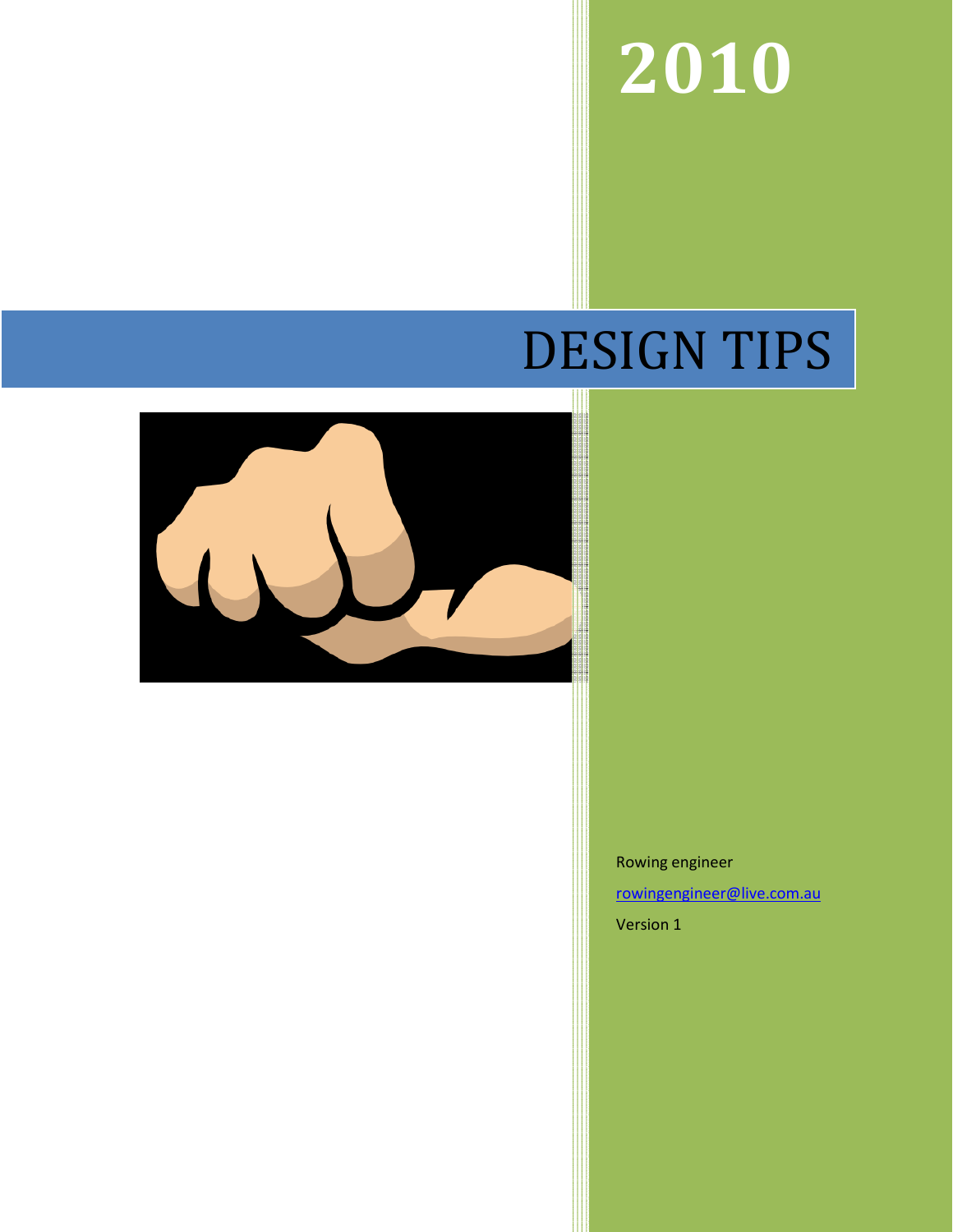# **Contents**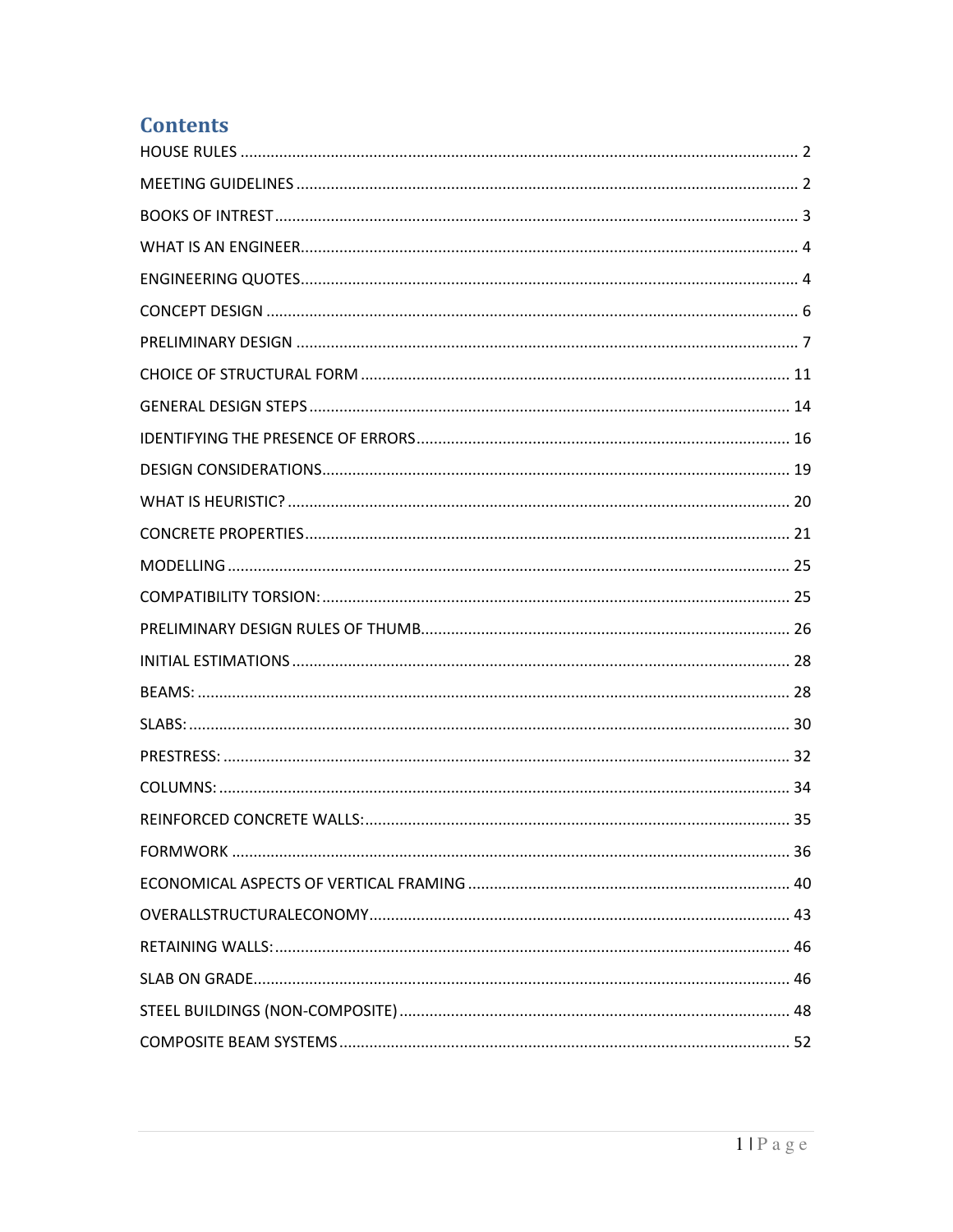# **HOUSE RULES**

Some general guidelines for you're the first years of engineering:

- 1. Always try to think of answer before asking a question. Getting the short quick answer without the research/reading you mean miss all the "grey" areas (and avoids you getting BS). Hints: Look at past jobs, take a look in the library for book on the subject.
- 2. Never be afraid to ask a question.
- 3. Always ask a question with a note pad or similar such that you can take notes or the senior engineer can sketch details for you.
- 4. Try to collect questions and do a few at once. Generally good times to ask questions are first thing in the morning, just before/after lunch.
- 5. If you are unable to think of how to start a problem, start with sketch.
- 6. Expect your first few budgets to be "blowouts", we do. The budgets are quoted on engineering with experience, not a graduate. My first budget went 5 times over, but the next similar project it was two times. Learning is what is expected of you.
- 7. Expect to be put pushed to your limit. We will want to know what this is such that we can slot you into your best position.
- 8. You will be asked question by clients and subcontractors, if the question is complex or about times, record the question and tell them you will get back to them after discussing this with the certifying engineer.
- 9. Always act professional in front of clients, even if they are your best friend.
- 10. Record all conversions with client and subcontractors, in written form.
- 11. If in trouble or struggling, put your hand up, we can't read your mind.
- 12. Read the contents page of each standard; while we don't expect you to know the standards like the back of your hand, we do expect you to know what's in them. In the appendix is a current set of standards that you will want to be familiar with.

# **MEETING GUIDELINES**

- $\triangleright$  Thoroughly prepare before every meeting; studying during meetings does not work.
- $\triangleright$  Treat everyone in the room as your equal; egos are always detrimental to progress.
- $\triangleright$  Keep your focus on the big picture, not on the details; set policy, not implementation.
- $\triangleright$  Focus on the core issues of the matter at hand, leaving peripheral issues for others.
- $\triangleright$  Practice intensive listening; nobody has ever learned anything while talking.
- $\triangleright$  Organize your thoughts before speaking, stay on topic, and be brief.
- $\triangleright$  Speak selectively and infrequently; talk only when it is an improvement on silence.
- $\triangleright$  Disagree without being disagreeable; visible emotion is never appropriate.
- $\triangleright$  Be willing to compromise when necessary; partial progress is better than no progress.
- $\triangleright$  Selectively inject humour to alleviate tension.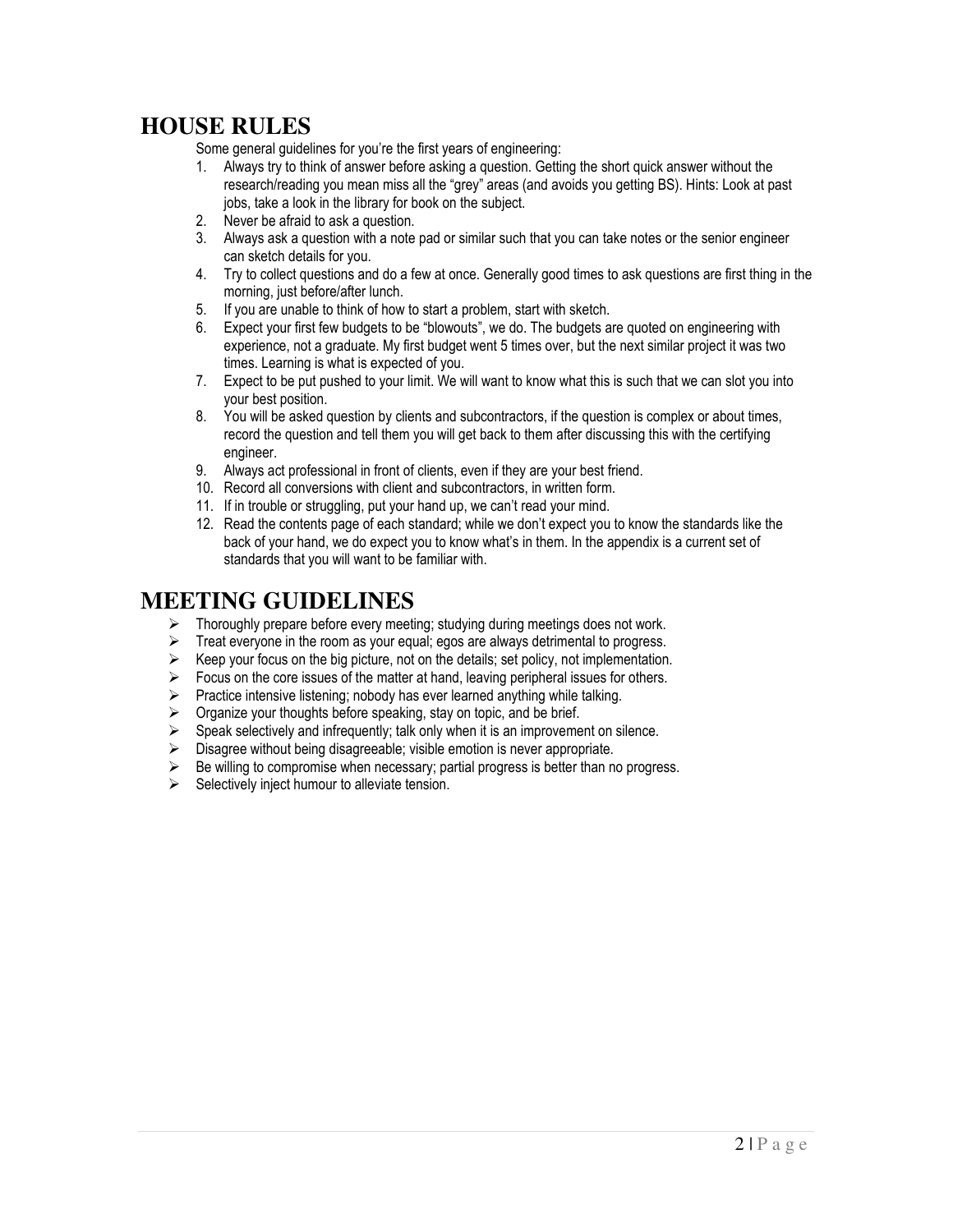# **BOOKS OF INTREST**

Some of them are from other countries, remember engineering is a global profession and other countries may be leading the way in certain areas. For example, the DNV-Riso (Denmark) would be considered one of leading authority for wind turbines.

Concrete:

 "Concrete structures" Warner et al "Design of Prestressed Concrete" Gilbert "Reinforced concrete mechanics" MacGregor, "PCI design Handbook" PCI, "Precast concrete Handbook" NPCAA, "Reinforced concrete elements" Beletich, "Reinforcement detailing handbook" CIA, "Standard method of detailing" Istruct, "Design of tilt-up concrete wall panels" CIA, "Reinforced concrete"- economic guide R/C, P/T ect. "Structural engineering pocket book"- Fiona Cobb Steel:

"Steel designer manual" The steel construction institute, "Design of Portal Frame Buildings" ASI "Rigid and simple connection series" ASI "Design Guide - Portal Frames Steel Sheds and Garages" ASI "Economical Structural Steelwork" & ASI Journal "Structural steel semi-rigid connections" Faella, "semi-rigid" base plate design notes, AISC design guides.

Foundation: "PRINCIPLES OF FOUNDATION ENGINEERING" Das

Materials: Roarke

Finite element: "finite element design of concrete structures" Rombach

Costing: "commercial and industrial building cost guide" Cordell

Vibration: "Design guide 14" AISC, HIVOSS for bridges

Wind: "wind loading of structures" John Holmes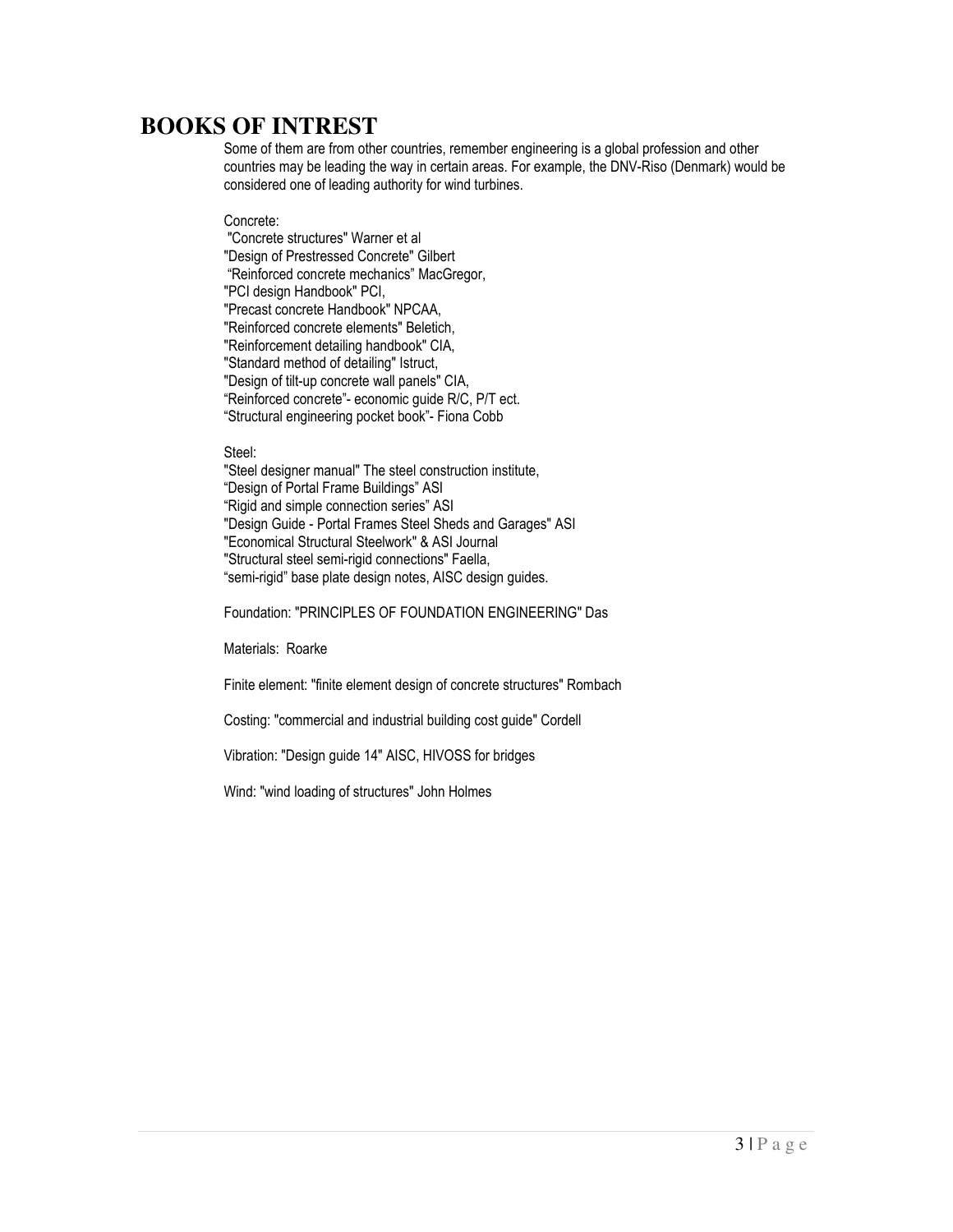# **WHAT IS AN ENGINEER**

### Ever wondered what you got yourself into well here is a brief over view:

According to USA President Herbert Hoover, who was an engineer before he became a politician, said: The great liability of the engineer …compared to men of other professions……is that his works are out in the open where all can see them His acts …..step by step …are in hard substances. He cannot bury his mistakes in the grave like the DOCTORS. He cannot argue them into thin air…..or blame the judge…..like the LAWYERS. He cannot, like the ARCHITECT, cover his figures with trees and vines. He cannot, like the politicians, screen his shortcomings by blaming his opponents….and hope the people will forget. The ENGINEER simply cannot deny he did it. If his works do not work……he is damned.

*A design engineer's responsibility should include:* 

- The application of specialized civil engineering knowledge, training, and experience to evaluate, analyze, design, specify, detail, and observe the construction of force-resisting elements of structures. Such expertise includes consideration of strength, stability, deflection, stiffness, ductility, potential modes of failure, and other characteristics that affect the behavior of a structure.
- Assuring the structural safety of the design, details, checking shop drawing.
- Detailing is as important as design since proper detailing of engineering designs is an essential link in the planning and engineering process as some of the most devastating collapses in history have been caused by defective connections or DETAILING.
- Detailing is necessary not only for the steel structures but also for the RCC members as it is the translation of all the mathematical expressions and equation's results.
- An engineer must account for temperature changes, weather, and many other factors during design, and choose materials that can withstand such elements. He or she must create a structure with just enough deflection and sway to account for natural shifts and expansion without creating danger or discomfort for occupants. Finally, he or she must complete the design and specify materials that fit within the project budget.

# **ENGINEERING QUOTES**

These quotes are provided to inspire you, give you confidence and show you that engineering has no black and white, just shades of grey.

- I. Most of serious design stuff ups or budget blow outs have begun with the saying "This is straight forward, no need to think about it, just get to work." sdz (Structural) Jan 09
- II. The first 90% takes 10% of the time, the last 10% takes the other 90% of the time TheBlacksmith Aug 02
- III. There is more than 1 way to skin a cat. (applies to all situations)
- IV. The client will always try to alter your design during construction.
- V. "It's not wrong until it can't be made right" ie: many mistakes can be fixed before it's too late. Example changing rebar before placing concrete. Clevegar Dec 02
- VI. "You can't push a rope," unless L<3xDia. daniel2 Oct 02 & curvbridger Dec 02
- VII. "20% of your time will be spent on the design concept and general arrangement; 80% will be spent on details". krd Jan 03
- VIII. "If you don't have time to do it right, when are you going to find time to do it over?" Wrightguy Jan 03
- IX. An extra dollar spent on "design" will save ten dollars during construction. whyun Jan 03
- X. In all detailing use good line contrast lighter lines for dimension lines and bolder lines for the object lines.
- XI. The elephant in the room is your reputation precedes you.
- XII. "a safe structure will be the one whose weakest link is never overloaded by the greatest force to which the structure is subjected" Petroski 1992
- XIII. "While computers are indispensable tools, they will never replace the judgment of experienced engineers who have mastered the art of structural engineering." Clifford Schwinger
- XIV. "It's no trick to get the answers when you have all the data. The trick is to get the answers when you only have half the data and half that is wrong and you don't know which half." William Thomson,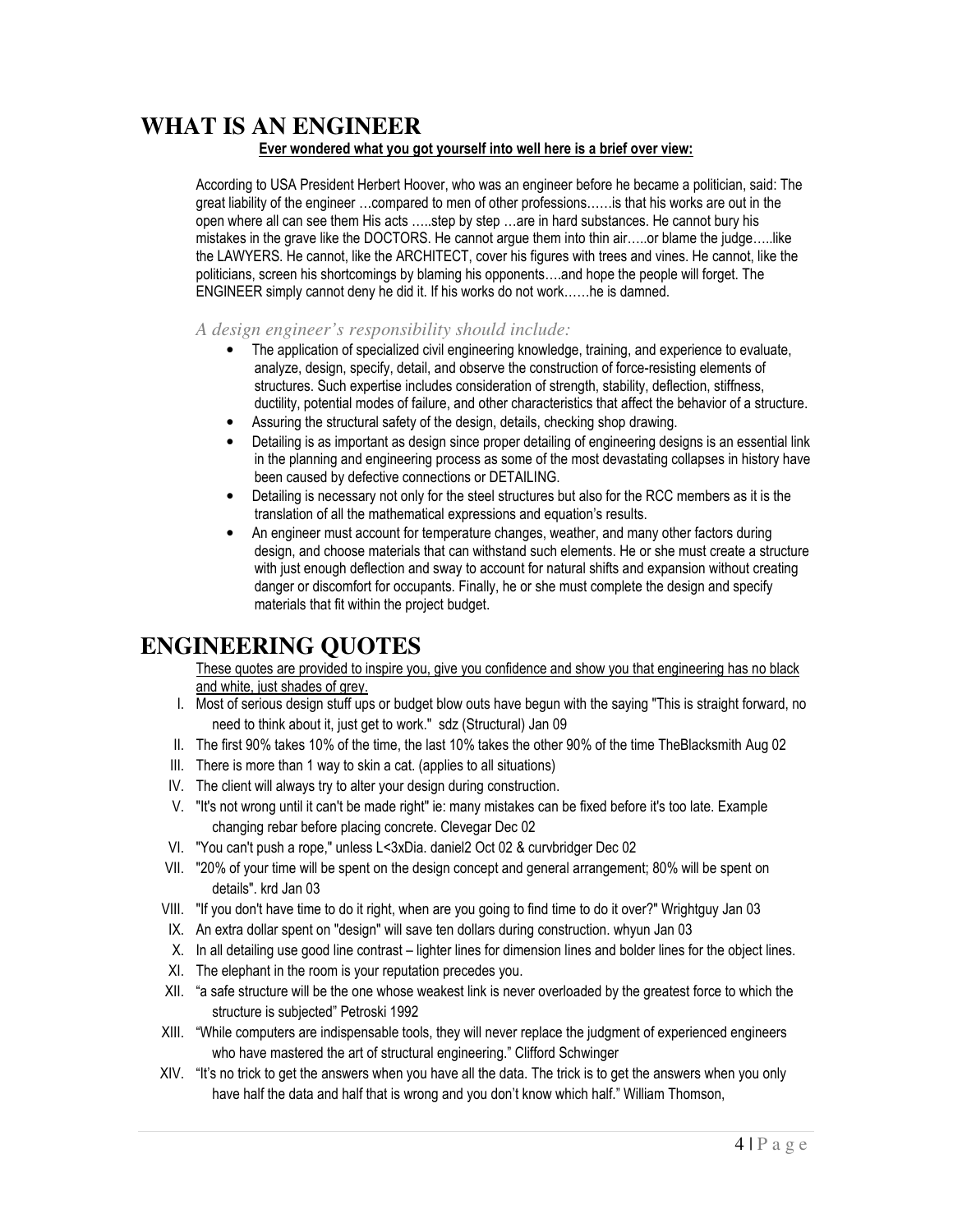- XV. "to some extent the choice of level of detail in any part of an engineering procedure must to some extent be governed by the crudest part of that procedure"
- XVI. "All models are wrong, some are useful." A corollary to this statement is that all models are wrong, some are just more subtly wrong. Elms 1985
- XVII. "A reasonable probability is the only certainty." E. W. Howe,
- XVIII. "The person who insists on seeing with perfect clearness before deciding, never decides." Henri-Frederic Amiel
- XIX. "The only thing that is certain is that nothing is certain." Pliny the Elder,
- XX. The square-cubed law. "When an object is scaled up by a certain factor, the volume increases with the cube of the factor, while the cross section and surface areas increase with the square of the factor".
- XXI. THE PURPOSE OF THE CODE "Well, the main function of the Code is to keep people out of trouble, to make structures safe, to make it difficult for somebody to design an unsafe structure." Chester P. Siess
- XXII. REORGANIZATION SEEDS "Because supporting sciences do not always provide crisp answers to engineering problems, building requires the use of judgment. Judgment has soft boundaries and is influenced strongly by what is considered to be acceptable risk." Mete Sozen (2006)
- XXIII. "The major part of the college training of civil engineers consists in the absorption of the laws and rules which apply to relatively simple and well-defined materials, such as steel or concrete. This type of education breeds the illusion that everything connected with engineering should and can be computed on the basis of a priori assumptions. As a consequence, engineers imagined that the future science of foundations would consist in carrying out the following program: Drill a hole into the ground. Send the soil samples obtained from the hole through a laboratory with standardized apparatus served by conscientious human automatons. Collect the figures, introduce them into the equations, and compute the result. Since the thinking was already done by the man who derived the equation, the brains are merely required to secure the contract and to invest the money. The last remnants of this period of unwarranted optimism are still found in attempts to prescribe simple formulas for computing the settlement of buildings or of the safety factor of dams against piping. No such formulas can possibly be obtained except by ignoring a considerable number of vital factors." Karl Terzaghi
- XXIV. I don't know much about statistics, but I do know that if something has a 50-50 chance of going wrong, 9 times out of 10 it will. Author unknown
- XXV. "There is a difference between knowing you have this up your sleeve and using it in your calculations." Csd72 2009
- XXVI. A common mistake that people make when trying to design something completely foolproof is to underestimate the ingenuity of complete fools - Douglas Adams
- XXVII. Engineering problems are under-defined, there are many solutions, good, bad and indifferent. The art is to arrive at a good solution. This is a creative activity, involving imagination, intuition and deliberate choice - Ove Arup
- XXVIII. He ... insists that no mathematical formula, however exact it may appear to be, can be of greater accuracy than the assumptions on which it is based, and he draws the conclusion that experience still remains the great teacher and final judge.- James Kip Finch
- XXIX. How could you do anything so vicious? It was easy my dear, don't forget I spent two years as a building contractor. - Priscilla Presley & Ricardo Montalban
- XXX. When engineers and quantity surveyors discuss aesthetics and architects study what cranes do we are on the right road.- Ove Arup
- XXXI. Architecture begins where engineering ends. Walter Gropius
- XXXII. There are always many possible solutions, the search is for the best but there is no best just more or less good"– Ove Arup
- XXXIII. "If the structural shape does not correspond to the materials of which it is made there can be no aesthetic satisfaction" – Eduardo Torroja
- XXXIV. Hardy Cross once wrote: Strength is essential but otherwise not important.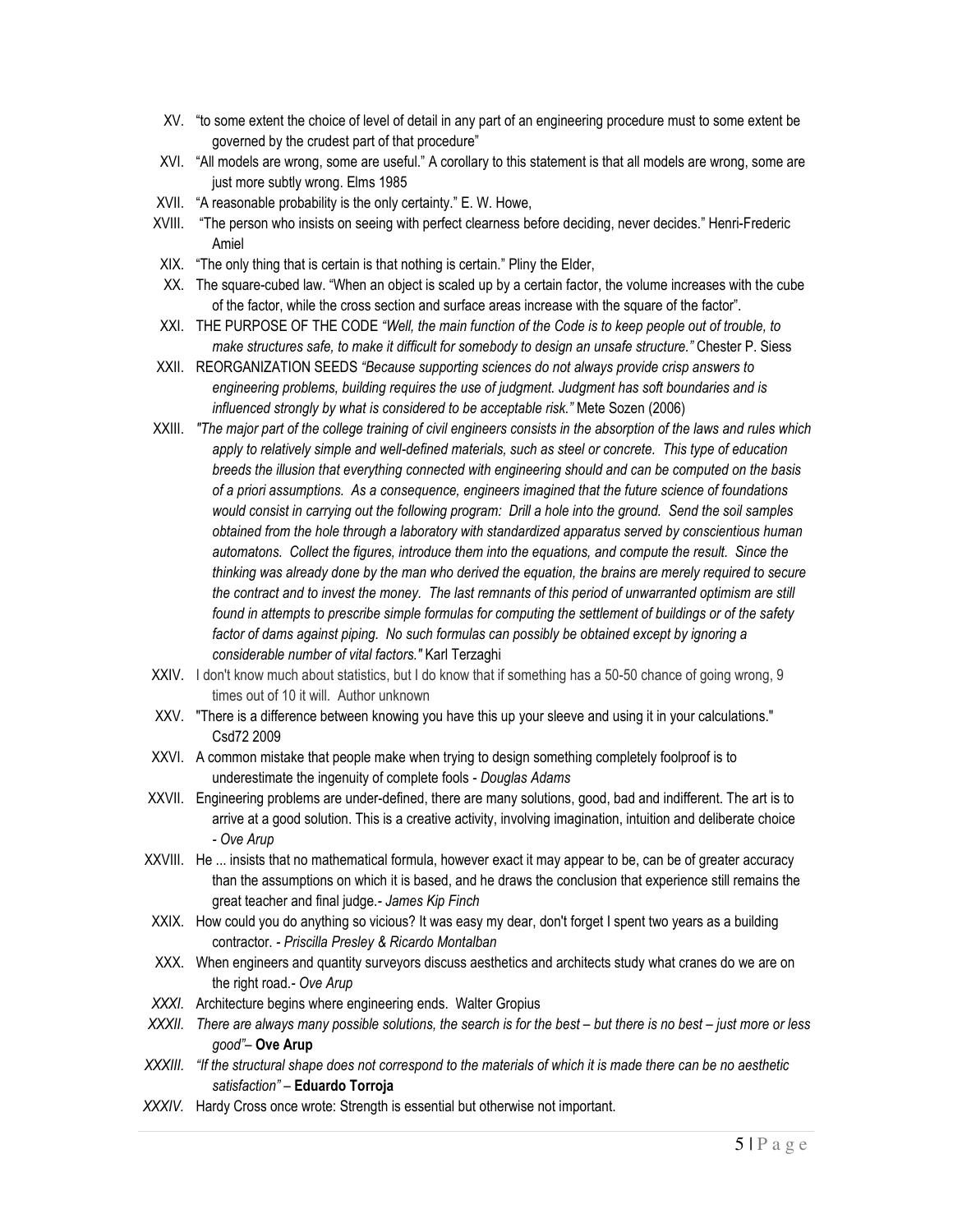# **CONCEPT DESIGN**

Decisions taken at concept/Preliminary design stage will influence the extent to which the actual structure approximates to the ideal, but so will decisions taken at detailed design stage. Consideration of each of the ideal characteristics in turn will give some indication of the importance of preliminary building design. Look at the construction process in its entirety, including the contractual arrangements, the procurement route, and the level of rationalisation.

a. Safety.

The ideal structure must not collapse in use. It must be capable of carrying the loading required of it with the appropriate factor of safety. This is more significant at detailed design stage as generally any sort of preliminary design can be made safe. Pay particular attention to fire requirements however.

b. Serviceability.

The ideal structure must not suffer from local deterioration/failure, from excessive deflection or vibration. Detailed design cannot correct faults induced by bad preliminary design.

c. Economy.

The structure must make minimal demands on labour and capital; it must cost as little as possible to build and maintain. At preliminary design stage it means choosing the right types of material for the major elements of the structure, and arranging these in the right form.

d. Appearance.

The structure must be pleasing to look at. Decisions about form and materials are made at preliminary design stage; the sizes of individual members are finalised at detailed design stage.

Things that are discussed and attended to during the concept design stage:

- Type of construction— reinforced concrete, precast concrete, reinforced masonry, structural steel, coldformed steel, wood, etc.
- Column locations—A uniform grid facilitates repetitive member sizes, reducing the cost and increasing the speed of construction. Bay dimensions may also be optimized to minimize material quantities while efficiently accommodating specific space requirements, such as parking garages and partition layouts.
- Bracing or shear wall locations—Horizontal forces due to wind, earthquakes, etc. must be transferred down from the superstructure to the foundations. The most efficient means of accomplishing this is usually to provide vertical bracing or shear walls oriented in each principle direction, which must be coordinated with functional and aesthetic requirements for partitions, doors, and windows.
- Floor and roof penetrations—Special framing is often required to accommodate stairs, elevators, mechanical chases, exhaust fans, and other openings.
- Floor-to-floor heights—Adequate space must be provided for not only the structure itself, but also raised floors, suspended ceilings, ductwork, piping, lights, and cable runs for power, communications, computer networks, etc. This may affect the type of floor system (reinforced concrete beams, joists, or flat plates; structural steel beams or open web steel joists; cold-formed steel or wood joists or trusses) that is selected.
- Exterior cladding—The building envelope not only defines the appearance of the facility, but also serves as the barrier between the inside and outside worlds. It must be able to resist wind and other weather effects while permitting people, light, and air to pass through openings such as doors, windows, and louvers.
- Equipment and utility arrangements—Large equipment (air handling units, condensers, chillers, boilers, transformers, switchgear, etc.) and suspended utilities (ductwork, piping, light fixtures, conduits, cable trays, etc.) require adequate support, especially in areas subject to seismic activity that can induce significant horizontal forces.
- Modifications to existing buildings—Changing the type of roof or roofing material, adding new equipment, and removing load-bearing walls are common examples of renovation measures that require structural input.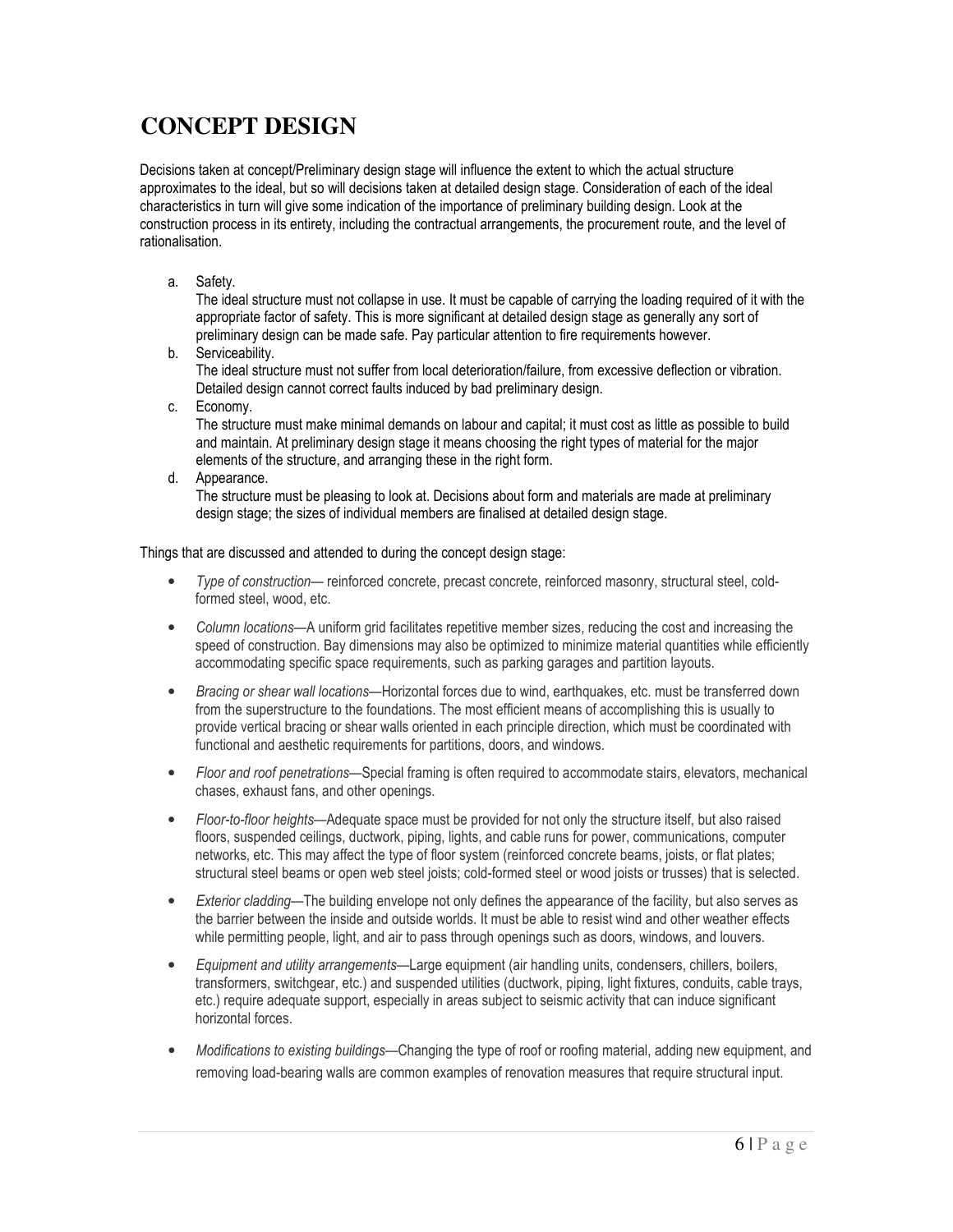# **PRELIMINARY DESIGN**



### Study of Architectural Drawings

As the building is to be constructed as per the drawings prepared by the Architect, it necessary for the Designer to correctly visualize the structural arrangement as proposed by the Architect. A design engineer, after studying Architect's plans, can suggest necessary change like additions/deletions and orientations of columns and beams as required from structural point of view.

For this, the designer should have a complete set of prints of original approved architectural drawings of the buildings namely i) Plans at all the floor levels, ii) Elevations, (front, back and sides), iii) Salient cross sections where change in elevation occurs and any other sections that will aid to visualize the structure more easily .The cross sections should show the internal details like locations of windows, doors. Toilets staircases, lift machine room, staircase rooms, and any other special features like gutter at roof level, projections proposed to give special elevation treatment, etc. Always work with drawings of the same scale.

During the study following points should be noted. The drawings should be examined to find out,

- Whether the plan shows all the required dimensions and levels so that the designer can arrive at the lengths and sizes of different members .Wherever necessary, obligatory member size as required by Architect (on architectural grounds) are given or otherwise .
- Whether the plans and schedules of doors and windows etc. are supplied so as to enable designer to decide beam size at these locations.
- Whether thickness of various walls and their height (in case of partition walls) is given.
- Whether functional requirements and utility of various spaces are specified in the plans. These details will help in deciding the imposed load on these spaces.
- Whether material/ratings for walls are specified.
- Note the false ceiling, lighting arrangement, lift/s along with their individual carrying capacity (either passenger or goods ), Air Conditioning ducting, acoustical treatment ,R.C.C. cladding, finishing items, fixtures, service/s' opening proposed by the Architect .
- Note the position/s of expansion joints, future expansion (horizontal and/ vertical) contemplated in the Architect's plan and check up with the present scope of work (indicated in the "Field Data" submitted by the field engineers).The design of the present phase will account for future expansion provision such as loads to be considered for column and footing design (combined /expansion joint footing) resulting if any .
- Whether equipment layout has been given, particularly in the areas where heavy machinery is proposed to be located.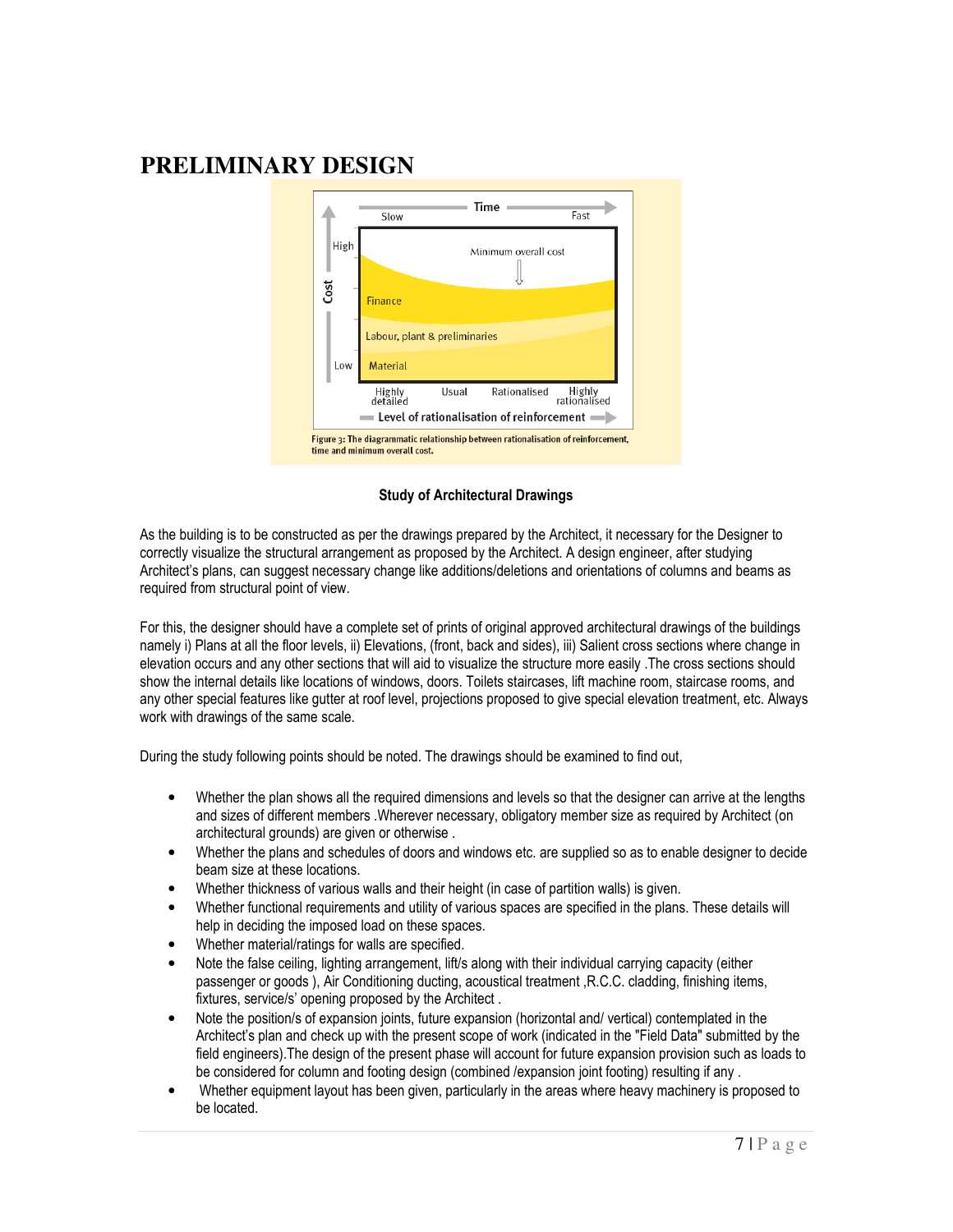- Special features like sun breakers ,fins, built- in cupboards with their sections so as to enable designer to take their proper cognizance
- Whether the location/s of the over head water tanks specified by the Architect and whether "Field Data" submitted by field engineer furnishes the required capacity of each over head water tank
- What type of water proofing treatment is proposed?
- Cranes?
- Forklift? Size, use ect
- What is the end users intent for the structure?
- Partitions deflections windowns

Stormwater and sewer lines along with a variety of other services such as electrical conduits lift pits and even air conditioning ducts will need to coordinate with our foundations. The optimum structural solution may need to be modified to suit these competing constraints.

Any discrepancy from above scrutiny should be brought to the notice of the Architect in an RFI, these matters should be sorted out before proceeding with any design. Try to get as many RFI's as possible in your first RFI, this will reduce the washing machine effect.

### *Choice of Structural Material*

The notes that follow are an extract from Reinforced & Prestressed Concrete Design, The Complete Process, by E. J. OBrien & A. S. Dixon. In reading these notes keep in mind:

- Different or extensions of existing materials, for example:
	- o Reinforced masonry;
	- o Glulam timber/reo joints for Glulam;
	- o Hollow precast units;
	- o Water-filled steel elements.
- What priorities do the different members of the design team assign to each of the criteria given in the notes?
- Industrial disputes also affect choice, most prominently though cost of labour.
- Most importantly, it should be evident that new techniques/methods/systems are always emerging keep up to date.

### *Introduction*

The principal criteria which influence the choice of structural material are:

- a. strength;
- b. durability (resistance to corrosion);
- c. architectural requirements;
- d. versatility;
- e. safety;
- f. speed of erection;
- g. maintenance;
- h. cost;
- i. craneage.

The properties of reinforced and prestressed concrete are compared below with the properties of structural steel, timber and masonry under each of these nine headings. It should be noted that only one or two structural materials tend to be used in any given construction project. This is to minimise the diversity of skills required in the workforce.

### *Strength*

It should be noted that the ability of a material to sustain external loads is dependent on the mechanisms by which the loads are carried in a member. For example, members which are in pure compression or tension will carry their loads more efficiently than members in bending since the stress is evenly distributed across the section (this will be seen in the following section). For this reason, the available strength of a structural material depends as much on the method of load transfer as its characteristic strength. Nevertheless, it can in general be stated that reinforced and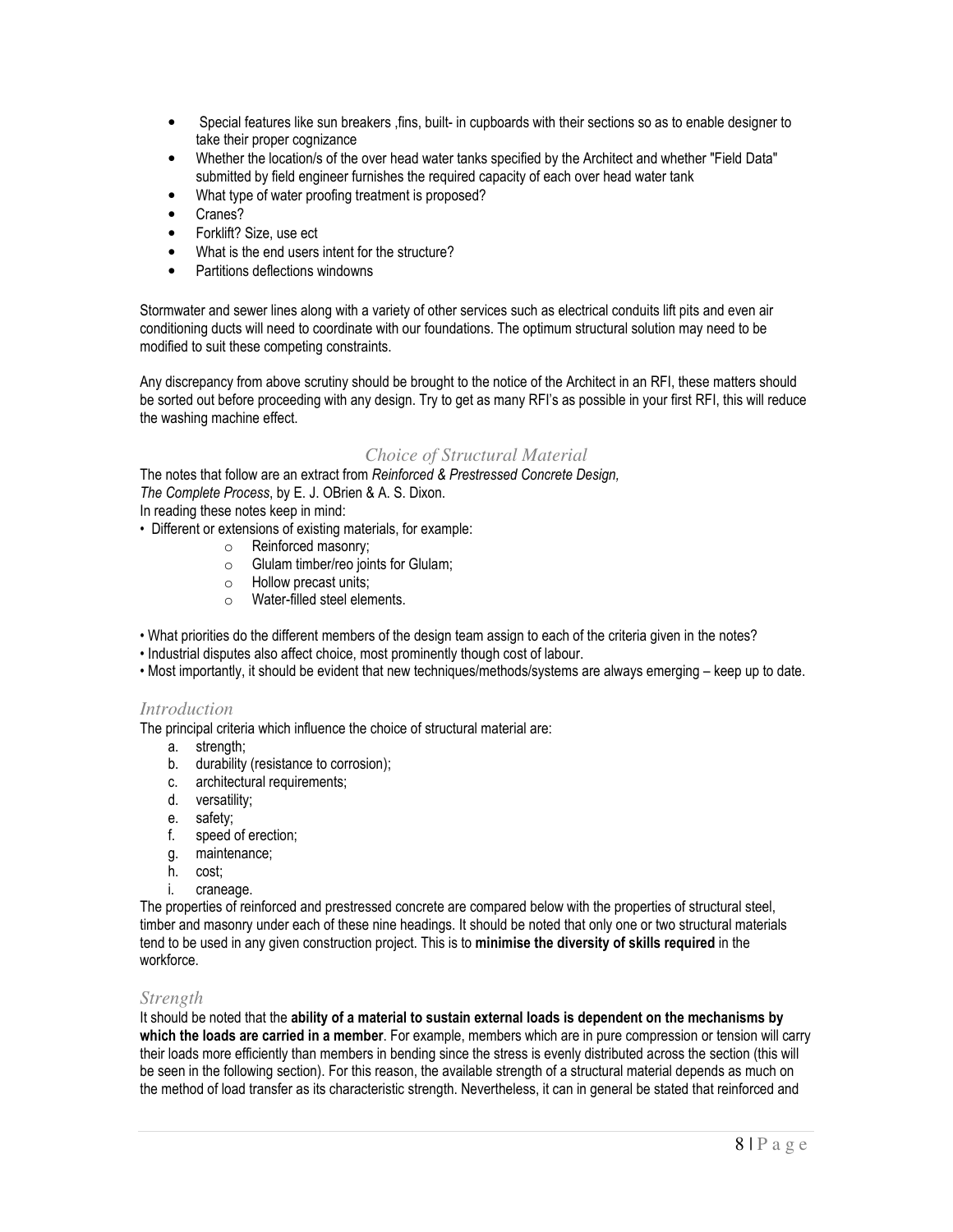prestressed concrete and structural steel are strong materials. Relative to these, timber and masonry are generally rather weak and are more suitable for short spans and/or light loads.

# *Durability*

The durability of a material can be defined as its ability to resist deterioration under the action of the environment for the period of its design life. Of the four raw materials used in construction, steel has by far the least resistance to such corrosion (or rusting as it is more commonly known), particularly in aggressive humid environments. Hence, the durability of a structural material which is wholly or partly made from steel will largely be governed by how well the steel is protected.

A significant advantage of reinforced and prestressed concrete over other structural materials is their superior durability. The durability of the concrete itself is related to the proportions of its constituents, the methods of curing and the level of workmanship in the mixing and placing of the wet concrete. The composition of a concrete mix can be adjusted so that its durability specifically suits the particular environment. The protection of the steel in reinforced and prestressed concrete against the external environment is also dependent on the concrete properties, especially the porosity. However, its resistance to corrosion is also proportional to the amount of surrounding concrete, known as the cover, and the widths to which cracks open under day-to-day service loads.

Structural steel, like concrete, is considered to be very durable against the agents of wear and physical weathering (such as abrasion). However, one of its greatest drawbacks is its lack of resistance to corrosion. Severe rusting of steel members will result in a loss in strength and, eventually, to collapse. The detrimental effect of rusting is found to be negligible when the relative humidity of the atmosphere is less than approximately 70 per cent and therefore protection is only required in unheated temperate environments. Where corrosion is likely to be a problem, it can often be prevented by protective paints. Although protective paints are very effective in preventing corrosion, they do add significantly to the maintenance costs (unlike concrete for which maintenance costs ire minimal).

For timber to be sufficiently durable in most environments it must be able to resist the natural elements, insect infestation, fungal attack (wet and dry rot) and extremes in temperature. Some timbers, such as cedar and oak, possess natural resistance against deterioration owing to their density and the presence of natural oils and resins. However, for the types of timber most commonly used in construction, namely softwoods, some form of preservative is required to increase their durability. When suitably treated, timber exhibits excellent properties of durability.

Masonry, like concrete, can also be adapted to suit specific environments by selecting more resistant types of blocks/bricks for harsh environments. Unreinforced masonry is particularly durable and can last well beyond the typical 50 year design life.

### *Architectural requirements*

The appearance of a completed structure is the most significant architectural feature pertinent to material choice since the aesthetic quality of a completed structure is largely determined by the finish on the external faces. For concrete, this final appearance is dependent on the **standards of placement and compaction** and the quality of the formwork. Badly finished concrete faces, with little or no variation in colour or texture over large areas, can form the most unsightly views. Concrete is a versatile material, however, and when properly placed, it is possible to produce structures with a wide variety of visually appealing finishes In the case of precast concrete, an excellent finished appearance can usually be assured since manufacture is carried out in a controlled environment. Exposed structural steel in buildings is displeasing to the eye in many settings and must be covered in cladding in order to provide an acceptable finish. An exception to this is the use of brightly painted closed, hollow, circular or rectangular sections. Timber and masonry structures will generally have an excellent finished appearance, providing a high quality of workmanship is achieved. Masonry also offers a sense of scale and is available in a wide variety of colours, textures and shapes. In addition to their aesthetic fatalities, concrete and masonry structures also have the advantage of possessing good sound and thermal insulation properties.

### *Versatility*

The versatility of a material is based as its ability (a) to be fabricated in diverse forms and shapes and (b) to undergo substantial last-minute alterations on site without detriment to the overall design. Steel can easily be worked into many efficient shapes on fabrication but is only readily available from suppliers in standard sections. Concrete is far more versatile in this respect as it can readily be formed by moulds into very complex shapes. Timber is the most limited as it is only available from suppliers in a limited number of standard sides. Laminated timber, on the other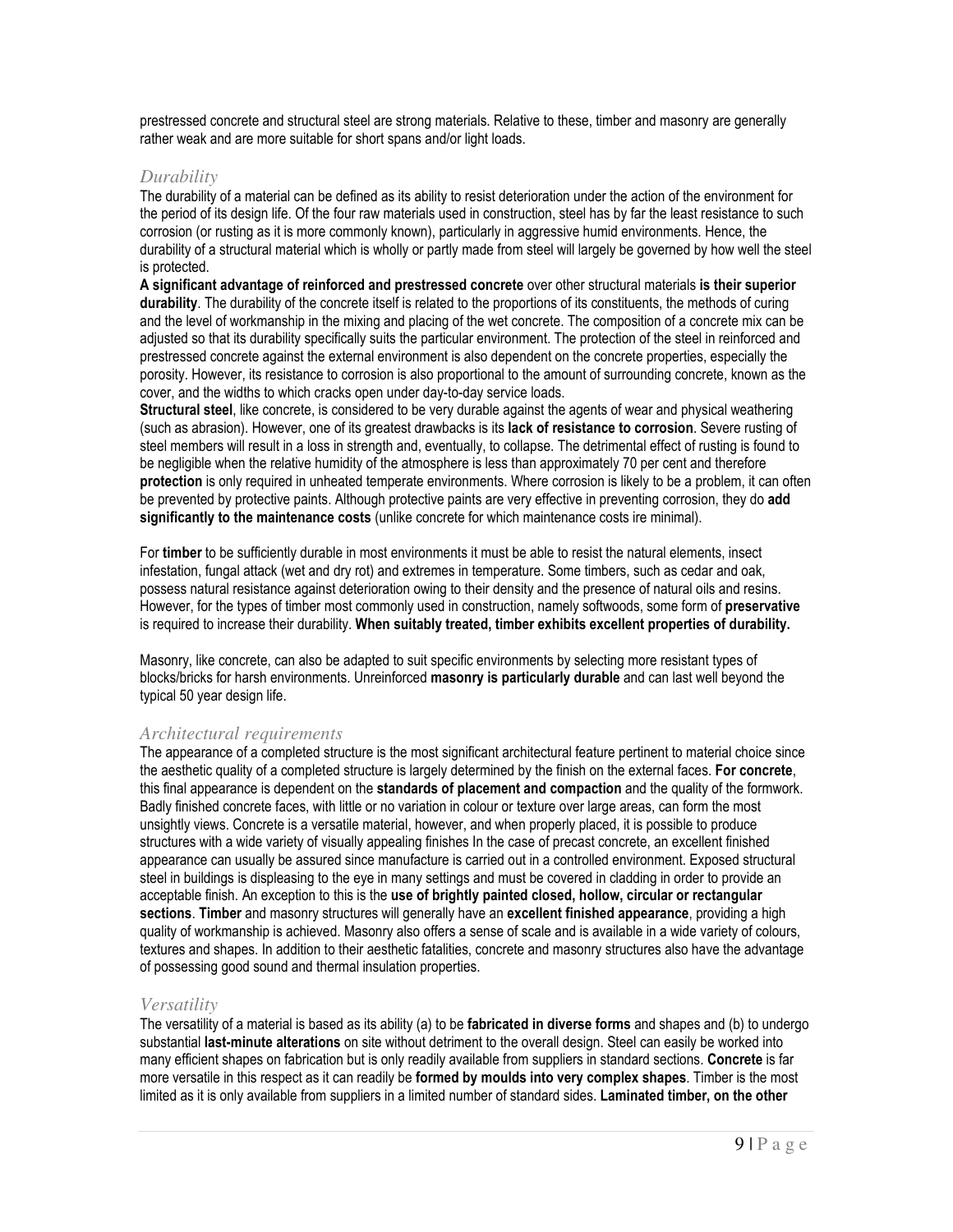hand can be profiled and bent into complex shapes. Masonry can be quite versatile since the dimensions of walls and columns can readily be changed at any time up to construction. The disadvantage of steel, timber and precast concrete construction is their lack of versatility on site compared with in situ reinforced concrete and masonry to which substantial last-minute changes can be made. In situ prestressed concrete is not very versatile as changes can require substantial rechecking of stresses.

# *Safety*

The raw material of concrete is very brittle and failure at its ultimate strength can often occur with little or no warning. Steel, being a very ductile material, will undergo large plastic deformations before collapse, thus giving adequate warning of failure. The safety of reinforced concrete structures can be increased by providing 'under-reinforced' concrete members (the concepts of under-reinforced and overreinforced concrete are discussed in Chapter 7). In such members, the ductile steel reinforcement effectively fails in tension before the concrete fails in compression, and there is considerable deformation of the member before complete failure. Although timber is a purely elastic material, it has a very low stiffness (approximately 1/20th that of steel) and hence, like steel, it will generally undergo considerable defection before collapse. An equally important aspect of safety is the resistance of structures to fire. Steel loses its strength rapidly as its temperature increases and so steel members must be protected from fire to prevent collapse before the occupants of the structure have time to escape. For structural steel, protection in the form of intumescent paints, spray applied cement-binded fibres or encasing systems, is expensive and can often be unsightly. Concrete and masonry possess fire-resisting properties far superior to most materials. In reinforced and prestressed concrete members, the concrete acts as a protective barrier to the reinforcement, provided there is sufficient cover. Hence, concrete members can retain their strength in a fire for sufficient time to allow the occupants to escape safely from a building. Timber, although combustible, does not ignite spontaneously below a temperature of approximately 500 °C. At lower temperatures, timber is only charred by direct contact with flames. The **charcoal layer** which builds up on the surface of timber during a fire protects the underlying wood from further deterioration and the structural properties of this 'residual' timber remain unchanged.

# *Speed of erection*

In many projects, the speed at which the structure can be erected is often of paramount importance due to restrictions on access to the site or completion deadlines. In such circumstances, the preparation and fabrication of units offsite will significantly reduce the erection time. Thus, where precast concrete (reinforced and/or prestressed) and structural steel are used regularly, the construction tends to be very fast Complex timber units, such as laminated members and roof trusses, can also be fabricated offsite and quickly erected. The construction of in situ concrete structures requires the fixing of reinforcement the erection of shuttering, and the castings, compaction and curing of the concrete. The shutters can only be removed or 'struck' when the concrete has achieved sufficient strength to sustain its self-weight. During the period before the shutters can be struck, which can be several days, very little other construction work can take place (on that part of the structure) and hence the overall erection time of the complete structure tends to be slow. Masonry construction, though labour intensive, can be erected very rapidly and the structure can often be built on after as little as a day.

### *Maintenance*

Less durable structural materials such as structural steel and timber require treatment to prevent deterioration. The fact that the treatment must be repeated at intervals during the life of the structure means that there is a maintenance requirement associated with these materials. In fact, for some of the very large exposed steel structures, protective paints must be applied on a continuous basis. Most concrete and masonry structures require virtually no maintenance. An exception to this is structures in particularly harsh environments, such as coastal regions and areas where do-icing salts are used (bridges supporting roads). In such cases, regular inspections of reinforced and prestressed concrete members are now becoming a standard part of many maintenance programmes.

### *Cost*

The cost of structural material is of primary interest when choosing a suitable material for construction. The relative cost per unit volume of the main construction materials will vary between countries. However, the overall cost of a construction project is not solely a function of the unit cost of the material. For example, although concrete is cheaper per unit volume than structural steel, reinforced concrete members generally require a greater volume than their equivalent structural steel members because of the lower strength of concrete.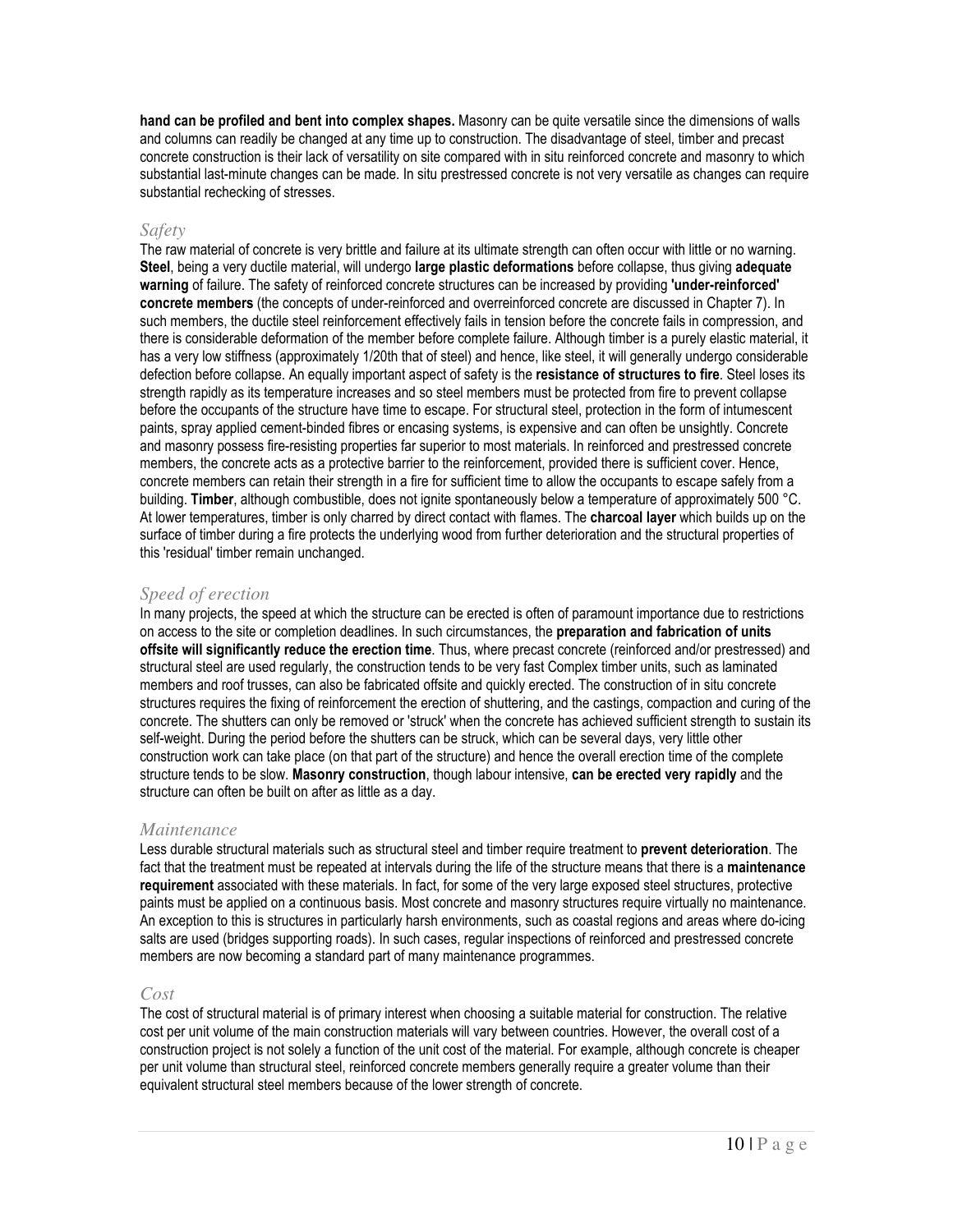# **CHOICE OF STRUCTURAL FORM**

# Key Principles in Choosing Structural Form

All of the Case Studies, though on different topics, try to show that there are a number of factors that contribute, in different measures, to the structural scheme adopted. Also, it will be clear that there is no perfect answer – simply a weighted balance of the pros and cons of any given solution. Factors include:

# *1. Technical Requirements*

- Structure Scale:
- − Stability in all directions Vertical and Orthogonal Horizontals
- − Accommodation of movement either by joints or stress design
- − Global load paths are identified
- Element Scale:
- − Proportional sizes, e.g. span/d ratios or N/20 etc.
- − Global actions are allowed for in the element scheme

# *2. Economic Requirements*

- Materials (Refer to the handout):
- − Raw cost can it be locally sourced?
- − Placement cost e.g. block layers are expensive currently
- − Transport of fabricated elements special requirements?
- Constructability
- − Is the structure repeatable as possible
- − Minimum number of trades on site
- − Transport/craneage appropriate for the material considered?

# *3. Functional Requirements*

- Building Service Integration:
- − Expect holes in beams allow for it early on
- − Flat soffits are beneficial in heavily serviced buildings
- Client's focus:
- − Speculative commercial will require clear spans for example
- − Landmark headquarters will possibly mean a dramatic structure
- Architecture:
- − Complement the architecture if possible
- − Get involved as early as possible in the design
- Planning:
- − Minimise structural depths if required
- − Drainage schemes to be appropriate to site and local drainage
- − Environmental considerations

# *Choice of Form*

The span of the structure is the main consideration. For the two usual forms of construction, the first of the following charts advises what forms of construction are appropriate for what spans for steel and concrete. The second chart gives a comparison of the weights of structure required for various spans and types of construction for single-storey steel buildings. These buildings tend to be extremely well engineering economically.

Consider needs to be given to the coordination of mechanical, electrical, plumbing, egress, architectural, civil, landscaping, fire-protection, security and more. You need to account for others disciplines requirements of your structure coordination area's are: plumbing and process piping engineering disciplines, including but not limited to various water, waste and drainage systems, process and fuel gasses, medical gasses, vacuum services, special process fluids, as well as associated fixtures, equipment, controls and appurtenances. Service cores should be of a size sufficient size and in vertical alignment.

Examples are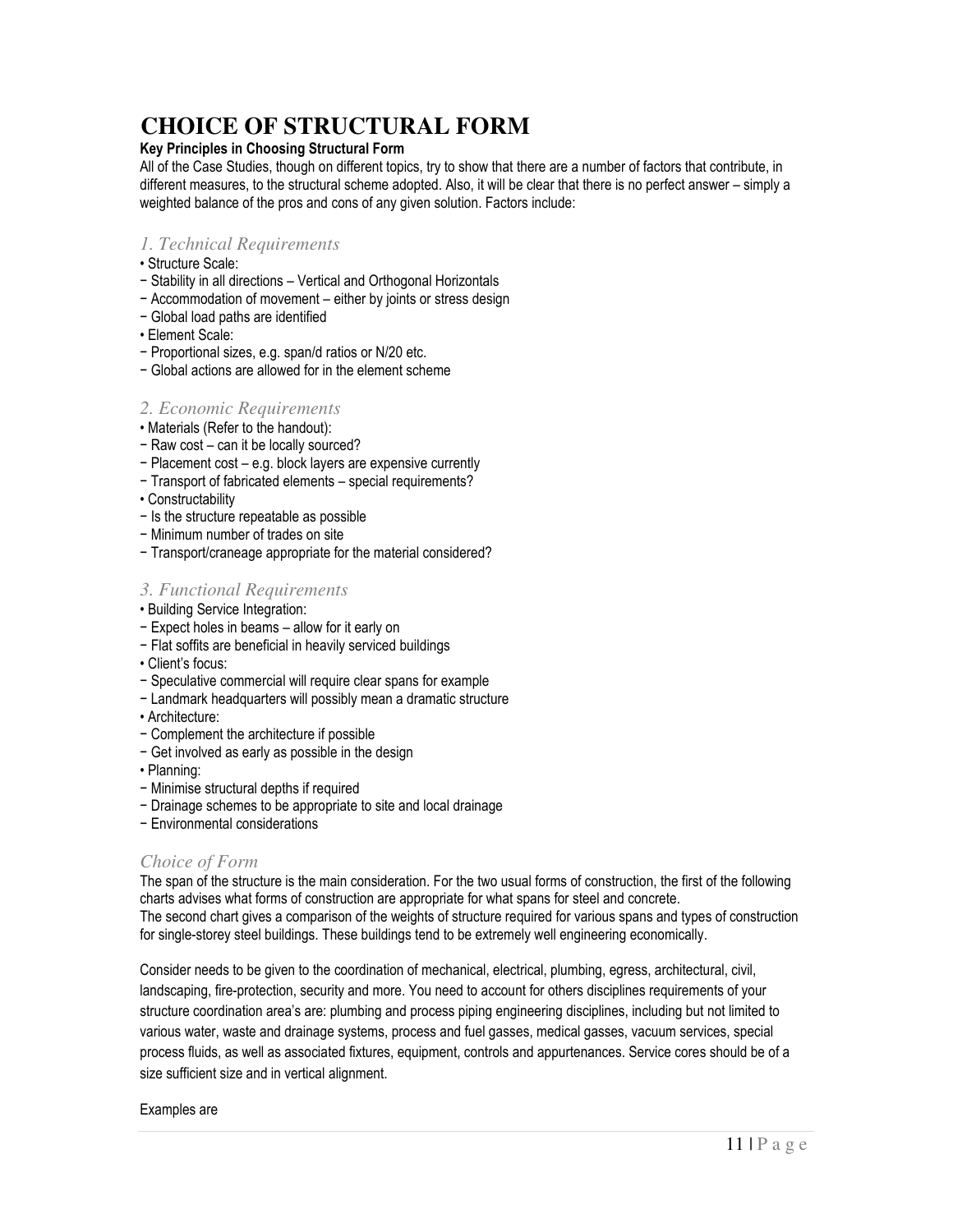- Beam penetrations are provided for duct work and piping;
- Slab edges are designed and detailed to accept the fascia;
- Floor openings are coordinated with the stairs and elevators;
- Openings are provided for mechanical shafts; and
- Floor to floor height is developed considering building usage, utility and ceiling requirements.

• Roof geometry must suite the projected usage of the facility; considering such constraints as utilities, security, piping and suspended loading.

• Depth of roof must accommodate suspended HVAC units and other process related equipment.

• Maximum shipping depth varies based on shop location and site location, local ordinance, over-the-road clearances, trucking availability, shop capacity or size restrictions.

• Maximum shipping length varies based on trucking availability, local ordinance, shop crane capacity, shop size restrictions, site laydown area, installation crane capacity, and handling and lateral stability requirements.

• Maximum weight of shipping piece varies based on trucking availability, local ordinance, shop crane capacity and installation crane capacity.

• Bracing geometry should suite the usage of the facility, considering openings, and other penetrations and circulation requirements in the final facility.

- Elevations must be coordinated with the final usage of the facility or finished elevation requirements.
- Shoring requirements, special erection needs, design assumptions very helpful additions to the design documents.

• The lateral stability of the structure is a function of the initial design assumptions, the erection sequence and the erector- installed temporary bracing. Regardless of the nature of the structure, the erector is responsible for the lateral stability as it is installed. The erector's temporary bracing must therefore sustain the forces imposed on the structure during the installation process. For the erector to accomplish this, the documentation should identify the lateral-load-resisting system and connecting diaphragm elements that provide for lateral strength and stability in the completed structure; and any special erection conditions or other considerations that are required by the design concept, such as the use of shores, jacks or loads that must be adjusted as erection progresses to set or maintain camber, position within specified tolerances or prestress

#### Concrete

Design of concrete framed facilities also requires a similar under- standing of the construction process and coordination. Variables such as those listed below are examples of such considerations:

- Shoring and re-shoring requirements.
- Loading and support of concrete.
- Form deflection limits.
- Concrete finish requirements.
- Joint location and details in slabs on grade and walls.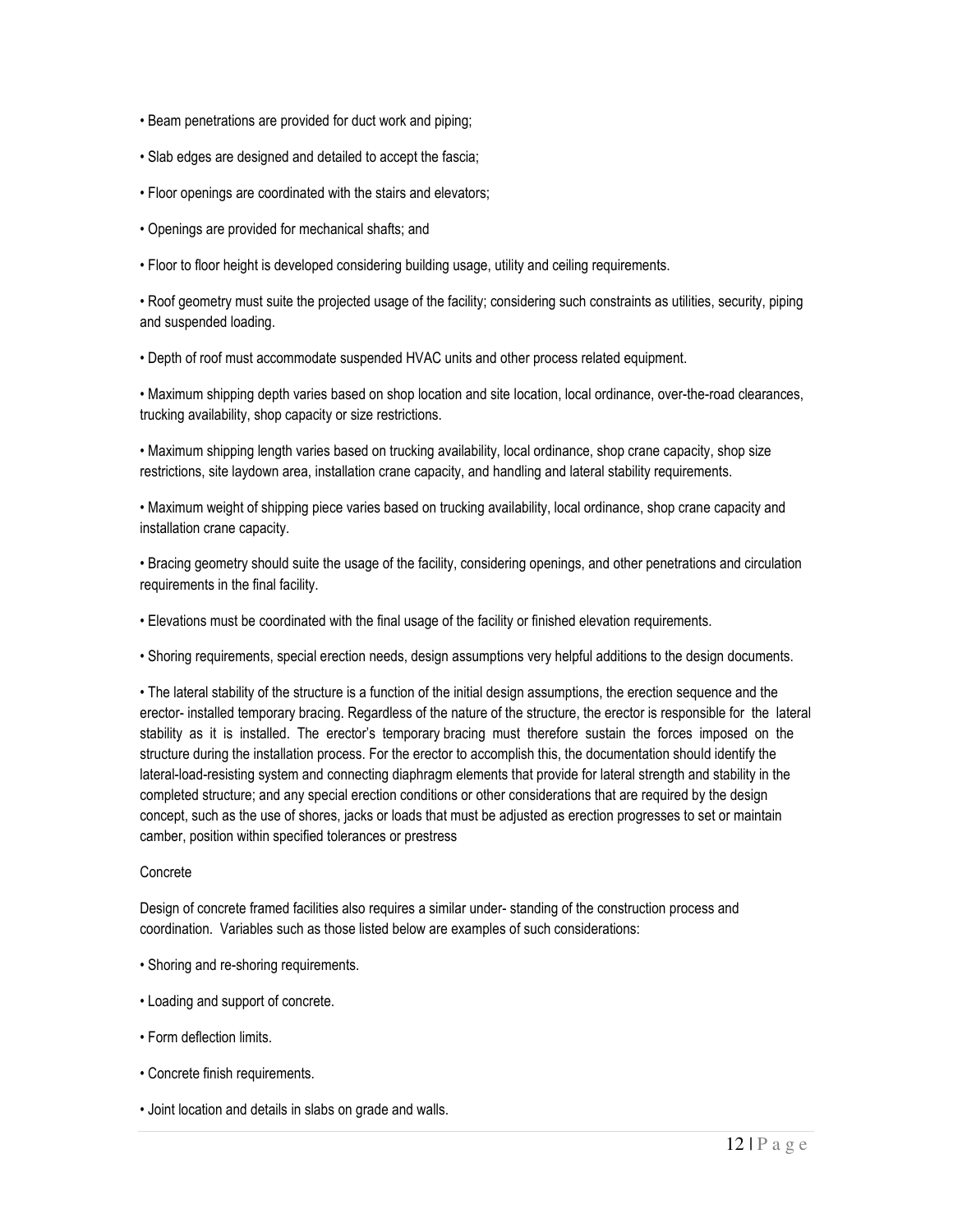- Precast shipping restrictions or trucking availability.
- Cold or hot weather concreting procedures noted within the design documents.
- Layout of column anchor bolts including the foundation rein-forcing provides the basis for accurate initial construction.

Simple considerations such as the selection of wall thicknesses must be done in concert with structural engineering needs as well as accommodating mechanical and electrical elements within the walls. Allowances for the depth of framing, piping, ductwork, suspended ceilings and similar concealed items must be considered as part of the overall design, especially if any of the systems must be stacked within a space. Mechanical systems including heating, ventilation and air conditioning, gas and water pipes and vents, and fire protection systems where applicable generally present the greatest impact on structural systems. The size of ductwork and piping elements and accommodation for the changes in direction of these systems requires provision for openings, chases and horizontal bulkheads that impact placement of structural framing.

Electrical systems which include electric power, lighting, communications (voice, media and data) and controls generally fit within the structural framing without major problems due the small size and flexibility of wiring and conduits. However, these systems have become increasingly more complex in terms of the amount of wiring. This complexity is of particular concern with advanced systems like Structural Insulated Panels or other closed panel products. In addition, lighting appurtenances such as fixtures, control panels, built-in components and similar features occasionally create problems which must be resolved by altering the framing design, moving framing elements or moving the electrical wiring or devices.

The coverings that make up the typical structural system also interact in direct and indirect ways with the ability to keep moisture from becoming a problem in the building. The selection of certain materials that either attach to the structural system or are part of it can create a situation in some climates where the material acts as an unintended vapor retarder and thus retains moisture from either inside or outside the building. Bulk water movement into the building also can be influenced by the structural system. For example, it often is necessary to cut through the structural sheathing to run plumbing and mechanical vents. To reduce the potential for leaks, the design of the venting systems should be coordinated with the structural system design. Even the slope of the roof's structural members can impact water penetration and should be considered.

In addition to the space limitations relative to mechanical systems discussed previously, there must also be adequate provision in terms of wall, floor, or roof thickness to accommodate insulation.

# *Foundation's impact on utilities and moisture*

The foundation system can interact in at least two significant areas with other systems in the building moisture management and utilities. The elevation of the foundation can be too low for proper placement of utilities, or it can be placed to preclude effective drainage. The first case can lead to bulk water entry into the basement or crawlspace. It can also result in failure of the sanitary sewer if the slope is too low for adequate gravity discharge. In addition, just the very presence of utility openings creates potential routes for water entry. In the second case, the flow of water toward the building is one of the most common reasons for wet basements.

Utilities can also be damaged or destroyed if the foundation is not designed to accommodate them. Piping that runs through a foundation is a good example where the allowance for a sleeve should be part of the structural system design. Otherwise, it is not uncommon for plumbing supply and sewer pipes to be sheared at the point of entry through the foundation. Failures can also occur if copper piping is buried in aggressive soils or directly in contact with concrete. The structural system should consider these types of systems interactions in the design stage.

Finally, the foundation system can interact with the thermal envelope to create moisture problems under the right conditions, especially with crawl space construction. Placement of insulation in the floor of a crawlspace typically requires foundation ventilation. Under the right circumstances, this approach can contribute to the very moisture problems it is intended to prevent. Thus, an economical structural solution may create a negative outcome because of failure to reconcile it with the thermal envelope design.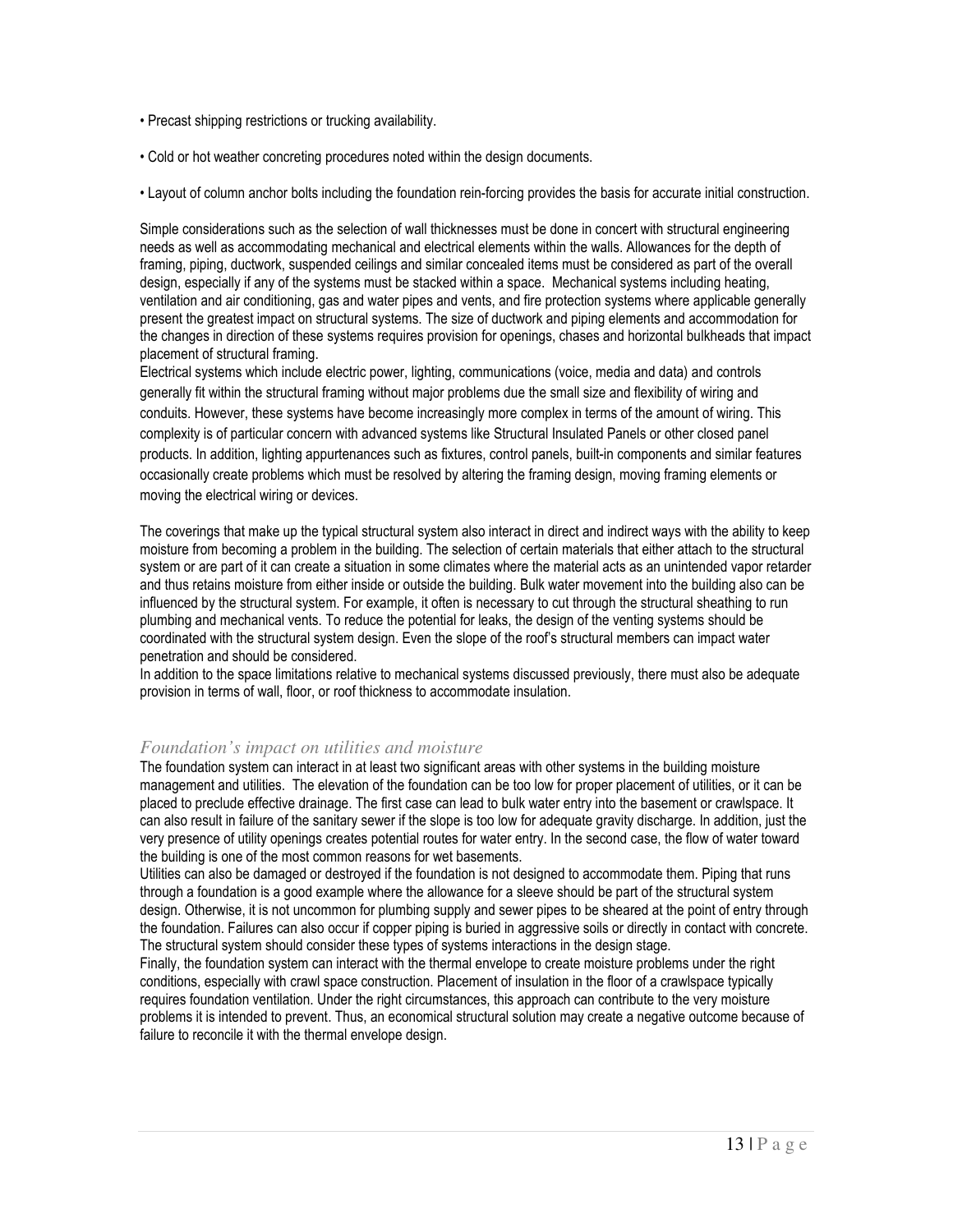# **GENERAL DESIGN STEPS**

- 1. Always start with preliminary sketches, creating your own plans of the structure elements from the architects drawings will remove congestion of ideas from the paper and give you an idea of the building concept. As with any structure, conceptually determine the type of system that best meets the layout, size, budget, fire-protection, loading and expected durability. Butter paper is good for this task.
- 2. Draw/sketch frames indicating the number of stories (including the vertical expansion proposed for design).and number of columns forming the particular frame
- 3. With a framing concept in hand, do some preliminary sizing calculations to set structure depths and verify that the concept will adequately support the loads and meet serviceability criteria.
- 4. Identify slab or beam runs and frames. Name all the frames of the layout, number span and columns members
	- All beams of the same types having approximately equal span  $(+)$  or  $(-)$  5% variation), magnitude of loading, support conditions and geometric property are grouped together . the heaviest beam of the group is considered for the design. In the preliminary beam design, value of reaction at both ends are worked out for all the loadings acting on the beam.
	- Beams shall be treated as
		- o A rectangular beam if it does not support any slab on either side.
		- $\circ$  As L-beam if it supports a slab on one side an
		- o As T-beam if it supports slab on both sides.
- 5. Write the relevant column and beam numbers involved in the frame.
- 6. Dimension the storey heights (including plinth to footing level) and spans of beams.
- 7. Show the type of joint at foundation assumed for analysis (i.e. fixed or hinged at bottom).
- 8. Show all the loads coming on the beams and nodal vertical and horizontal forces.
- 9. The preferred solution. pattern loading is not required for dead load, (which eliminates some of discrepancy in flat slab design between the tables of coefficients, and accurate analysis). It is therefore necessary, for flat slabs to consider a few loading cases, which are calculated for working loads and then factored for ultimate load. These are: Dead load on all spans, live load on even spans, and live load on odd spans. To these should be added the analysis for the prestress loading, wind and any other loadings. For both ultimate and serviceability design.
- 10. Design the reinforcing for these beam runs
- 11. For columns that are not part of the lateral force resisting system, do the design and detail them.
- 12. Identify which beams might participate in lateral resistance (for moment frames) and create models to analyze the overall building for wind and seismic
- 13. Design the reinforcing for the lateral system beams and columns.
- 14. Design any shear walls that are used.
- 15. For beams acting as collectors, re-design with added tension or compression forces and supplement the reinforcement accordingly.
- 16. For unique situations, floor openings, special concentrated loads, floor drops, ramps and stairs, provide design efforts on these special areas and adjust supporting beams and columns as necessary Depending on the form and intended use of the building other effects may need to be considered, for example:
	- Braking and Impact forces in buildings where vehicles are present.
	- Effects of earth pressures & ground water on basement walls
	- Buoyancy effects
	- -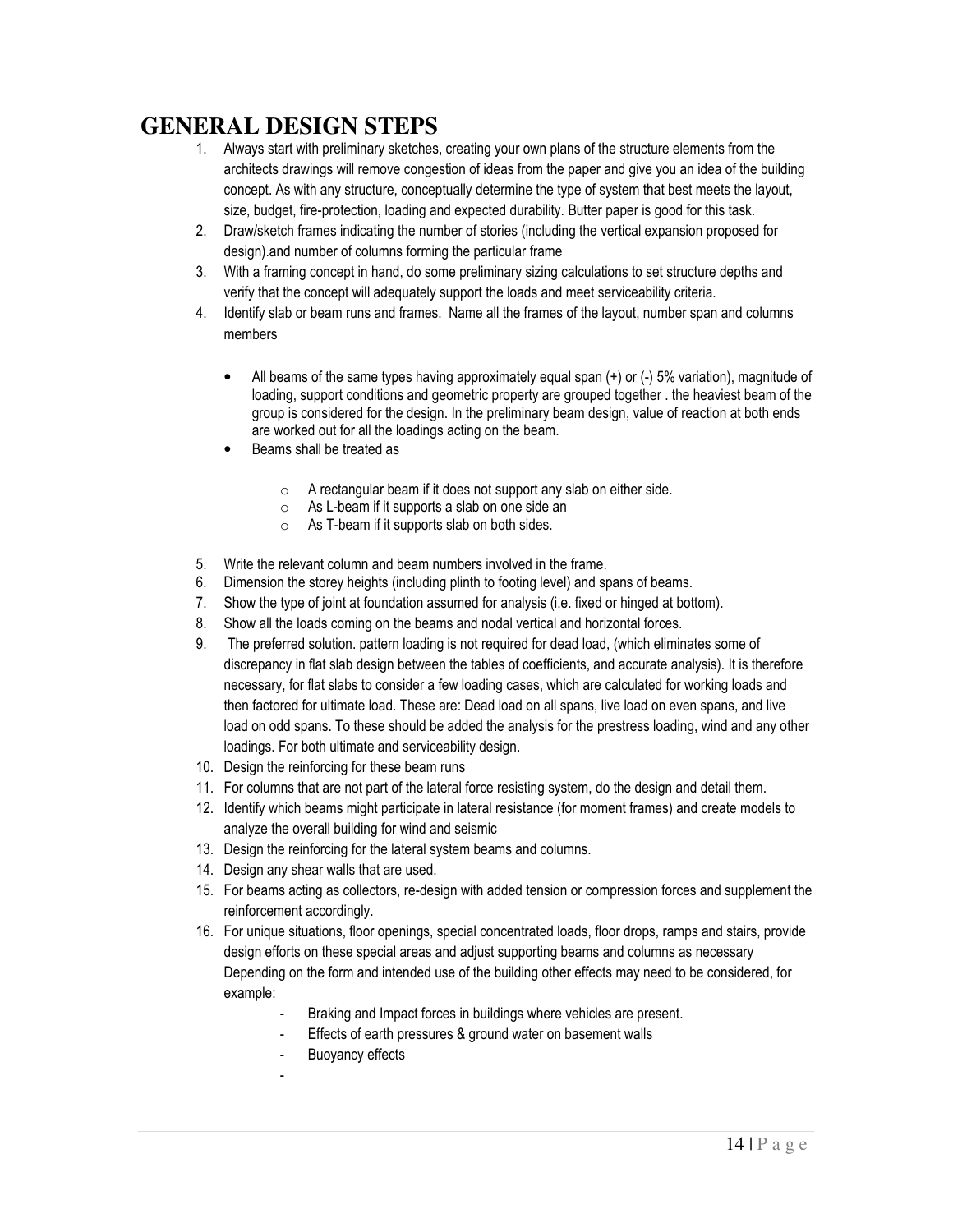- 17. Vertical or Lateral effects of machinery
- 18. Design the footings.
- 19. Get all your documents Signed off on sections and details prior to them going to the CAD department. (A cursory review and signoff of sections and details by the senior engineer is required to catch mistakes before sending sections and details to the CAD department. Such a review saves time and is informative for the engineer whose details are being critiqued.)

#### Loadings

Before starting the final design it is necessary to obtain approval of the preliminary drawings from the other members of the design team. The drawings may require further amendment, and it may be necessary to repeat this process until approval is given by all parties. When all the comments have been received it is then important to marshal all the information received into a logical format ready for use in the final design. This may be carried out in the following sequence:

-checking of all information

-preparation of a list of design data

-amendment of drawings as a basis for final calculations.

# Checking of all information

To ensure that the initial design assumptions are still valid, the comments and any other information received from the client and the members of the design team, and the results of the ground investigation, should be checked.

### **Stability**

Ensure that no amendments have been made to the sizes and to the disposition of the core and shear walls. Check that any openings in these can be accommodated in the final design.

#### Movement joints

Ensure that no amendments have been made to the disposition of the movement joints.

### Loading

Check that the loading assumptions are still correct. This applies to dead and imposed loading such as floor finishes, ceilings, services, partitions and external wall thicknesses, materials and finishes thereto. Make a final check on the design wind loading and consider whether or not loadings such as earthquake, accidental, constructional or other temporary loadings should be taken into account. In general the load case including permanent, imposed, and wind load will be most onerous for all elements, however it is not normally considered necessary to include wind load for members that do not form part of the direct wind resistance system as the wind load effects will be small and can be neglected. However local effects do need to be checked.

### Fire resistance, durability and sound insulation

Establish with other members of the design team the fire resistance required for each part of the structure, the durability classifications that apply to each part and the mass of floors and walls (including finishes) required for sound insulation.

### Foundations

Examine the information from the ground investigation and decide on the type of foundation to be used in the final design. Consider especially any existing or future structure adjacent to the perimeter of the structure that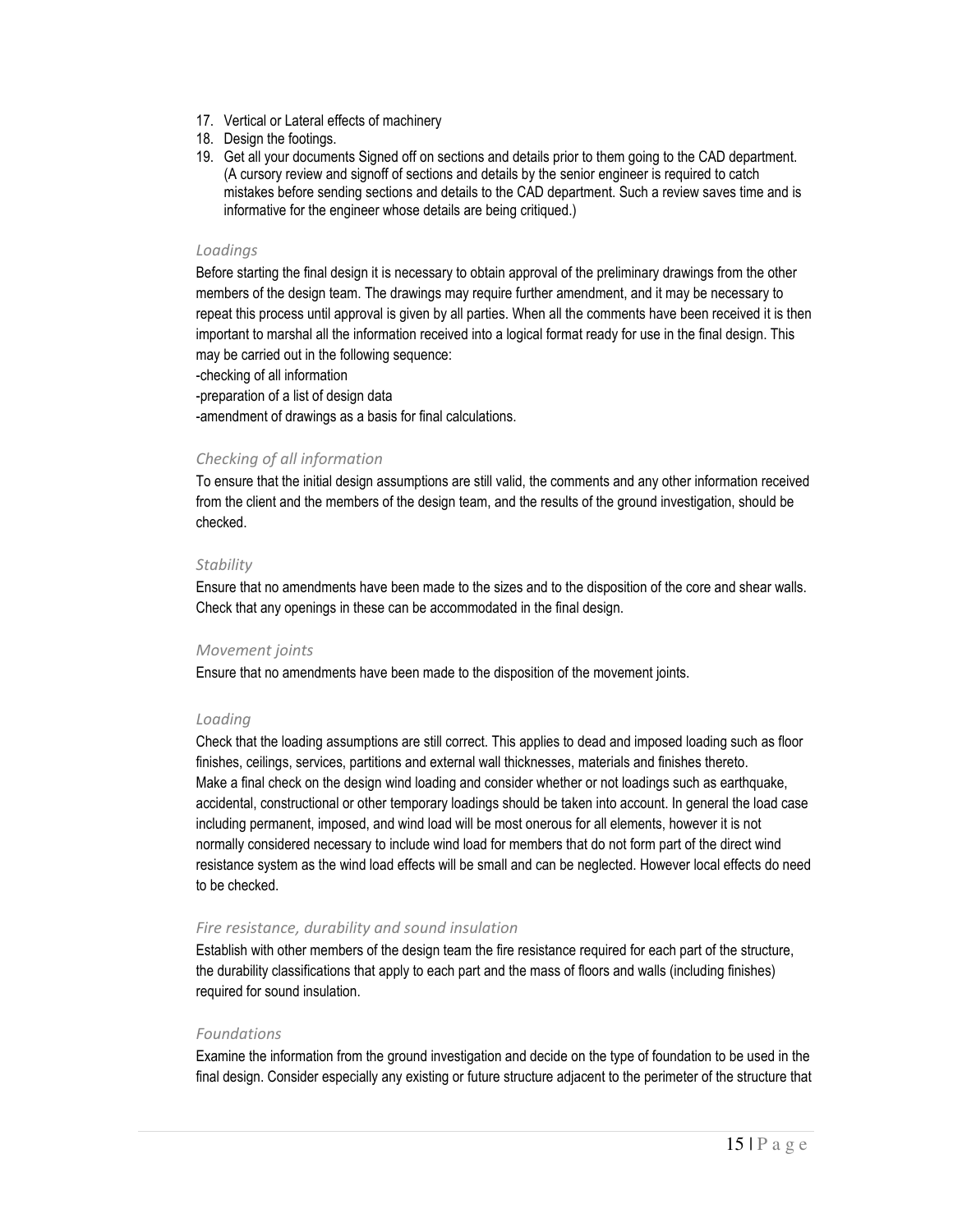may influence not only the location of the foundations but also any possible effect on the superstructure and on adjacent buildings.

#### Performance criteria

Establish which codes of practice and other design criteria are to be used in the final design.

### Materials

Decide on the concrete mixes and grade of reinforcement to be used in the final design for each or all parts of the structure, taking into account the fire-resistance and durability requirements, the availability of the constituents of concrete mixes and any other specific requirements such as water resisting construction for basements.

#### Hazards

Identify any hazard resulting from development of the scheme design. Explore options to mitigate.

# **IDENTIFYING THE PRESENCE OF ERRORS**

These are provided to help you review your work, generally the engineer in charge will not have the time to check all you calculations, Thus YOU need to check these a thoroughly as you can.

- i. Is the deflected shape consistent with what was expected? When reviewing displaced shape from analysis software, look for beams that rotate at beam-column connections; evaluate whether you intended for the connections to be rigid or not. Verify that the beams you expected to deflect most actually do. Verify that the frames you expected to deflect most under lateral Do.
- ii. If most beams are the same size, why are the others not? Evaluate whether you would expect the different beam to be bigger, smaller or the same.
- iii. Are the moment diagrams consistent with what was expected? When reviewing moment diagrams from analysis software, look for columns not part of the lateral load resisting system that have moment at the base; evaluate whether the support should be or not. Look for torsion in girders; evaluate whether you intended for the beam-girder connections to cause torsion or not. Verify that the locations where you expected negative have negative moment. Verify that the locations of points, points of zero moment, are where you expected them.
- iv. Is the beam depth consistent with standard rules-of-thumb?
- v. For lateral load in any direction, do the connections and bracing provide a continuous load path to the foundation? This is why it is good to Draw cross-sections through the entire structure,
- vi. Does the building weigh what you anticipate?
- vii. Does total base shear equal total applied lateral load?
- viii. Do connection details match the assumptions used in the analysis? Identify locations in the structure where you intended to have a rigid or semi-rigid connection
- ix. Are the primary structural member sizes similar to members in similar projects?
- x. Do beams deflect more than permitted?
- xi. Intuitively and instinctively, would you want to walk under it, live above it, and climb on it?
- xii. Pipe penetrations, HVAC supports, electrical manholes, civil elevations and locations and the like. Has the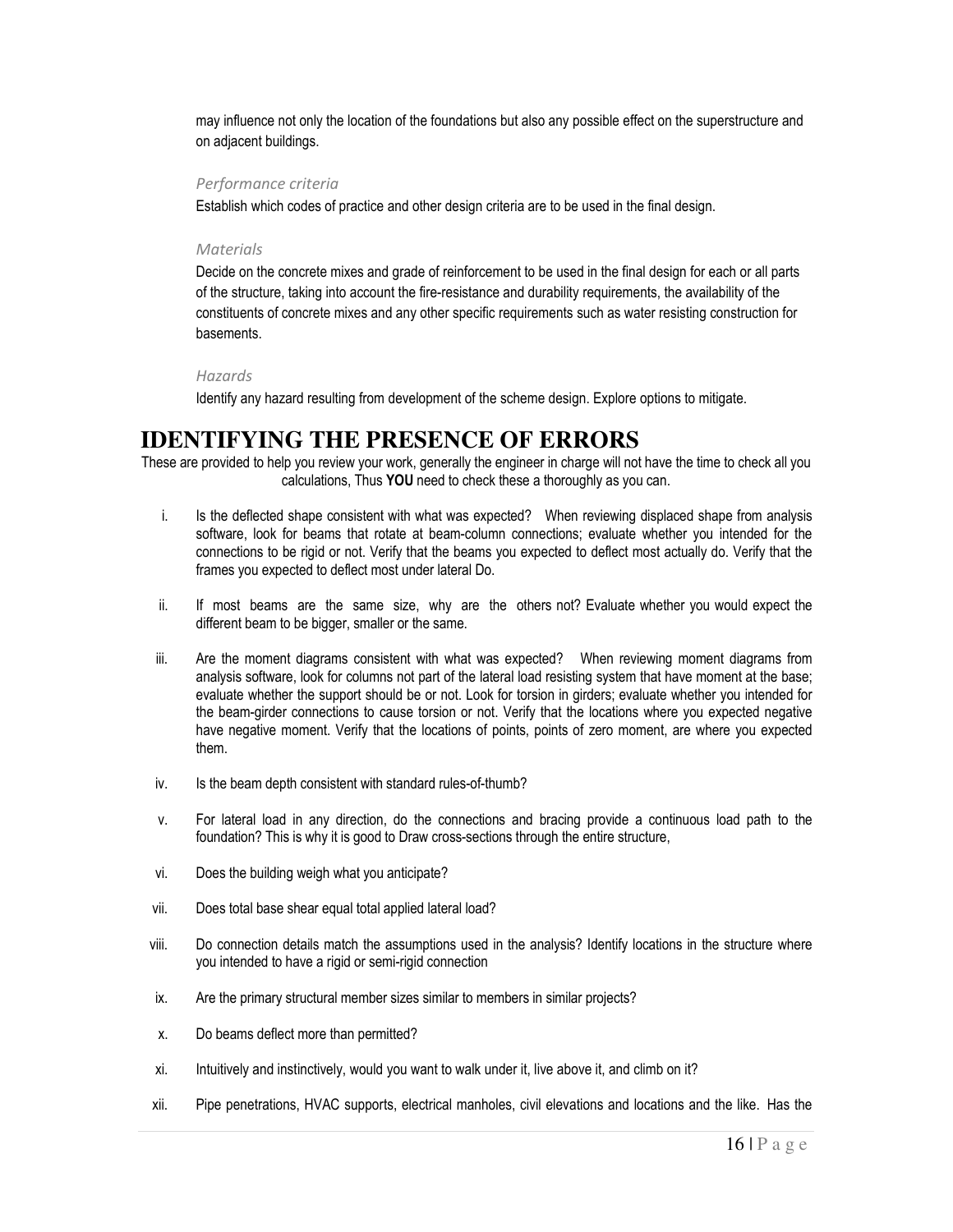conduit been considered? If you overlay the plans, do things line up. Are there dimensional errors between discipline drawings? The most common error I've found is the locations of building using coordinates. If you check the coordinates on the corners of a building, does the dimensions match the structural drawing?

- xiii. Before passing on any work to the next stage ask yourself, are you happy with it?
- xiv. A variety of tactics are employed when performing reviews. Those tactics areas follows:
	- a) Look at the big picture.
	- b) Verify load paths.
	- c) Review framing sizes.
	- d) Look at connection details for constructability.
	- e) Look for mistakes.
	- f) Look for subtleties.
	- g) Look at the drawings for constructability.
	- h) Review for clarity.
	- i) Look for omissions.
	- j) Look for "little" little things.
	- k) Look for the "big" little things.
	- l) Verify that the structural drawings match the architectural and MEP drawings.
	- m) Look for mistakes
	- n) Look for the subtleties
	- o) Look at the drawings through contractor's eyes.
	- p) Look at the drawings through contractor's eyes.
	- q) Review for clarity/consistency
	- r) Look for omissions
	- s) Look for "little" little things
	- t) Look for "little" little things
	- u) Look for "big" little things
	- v) Structural dwgs. match Arch. dwgs.?
	- w) Any unrealistic load paths?

•Loads jumping in/out of shear walls / braced frames? •Any unrealistic "rigid" diaphragms? •Any loads on the structure not in the computer model?

Typical framing to verify model

- Typical framing to verify model
- Major load carrying members
- Wind and seismic loads
- Unique framing not in computer model

Items requiring special attention:

**Elevators Escalators** Folding partitions Special hang points Facades **Davits** Special hang points Rooftop MEP loads Heavy hung piping **Stairs** Monumental stairs **Hangers** Special loads on joists Horizontal loads from rigging **Hangers** Theater rigging **Catwalks**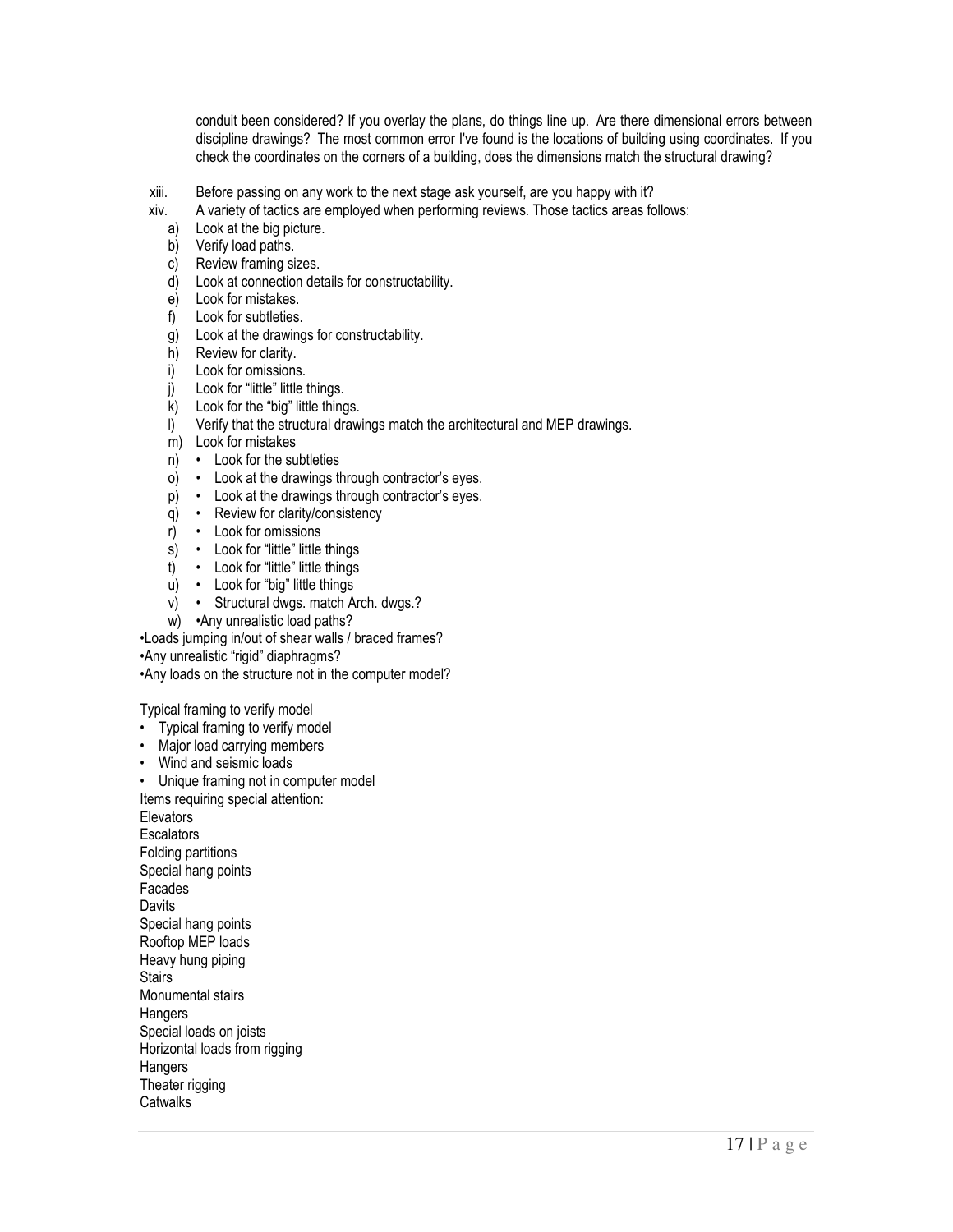### Expansion joints

Check connections:

- Critical connections
- Unusual connections
- Connections w/ complex geometry
- Connections w/ large reactions

. Look for mistakes:

- Wrong reactions
- Members too small
- Improper framing configurations
- Not enough reinforcing steel
- Punching shear problems
- Missing structural integrity reinforcing steel
- Missing sections and details
- Mistakes in sections and details
- Column splices at inappropriate locations (mid-height of 80' unbraced height).
- Columns mistakenly assumed to be braced by mezzanines.
- Floors diaphragms w/ insufficient strength/stiffness to brace columns

Look at drawings through the eyes of a contractor:

- Everything shown that will allow contractor to build structure without having to guess or issue RFI's?
- Every linear foot of building perimeter covered by a section?
- Everything clearly indicated?
- Can drawings be interpreted by someone who's not an engineer?

. Review for clarity & consistency:

- Look for conflicts between framing plans and sections/details.
- Inconsistencies with framing
- Inconsistencies with framing

Group similar beams

Consistency = simplicity = economy

• Drafting inconsistencies

Look for omissions:

QA reviews

- Missing things often hardest to find
- Missing:

Section and details Dimensions and elevations

Sizes

Reinforcing steel

| Type of Error                | <b>Characteristics</b>         | <b>Dangers</b>                     |
|------------------------------|--------------------------------|------------------------------------|
| <b>Bounded Rationality</b>   | Oversimplifies complex issues  | Disregards information             |
| Immerfeet Rationality        | Relies only on past experience | Does not apply basic principles    |
| <b>Reluctant Rationality</b> | Jumps to conclusions           | Fails to explore all possibilities |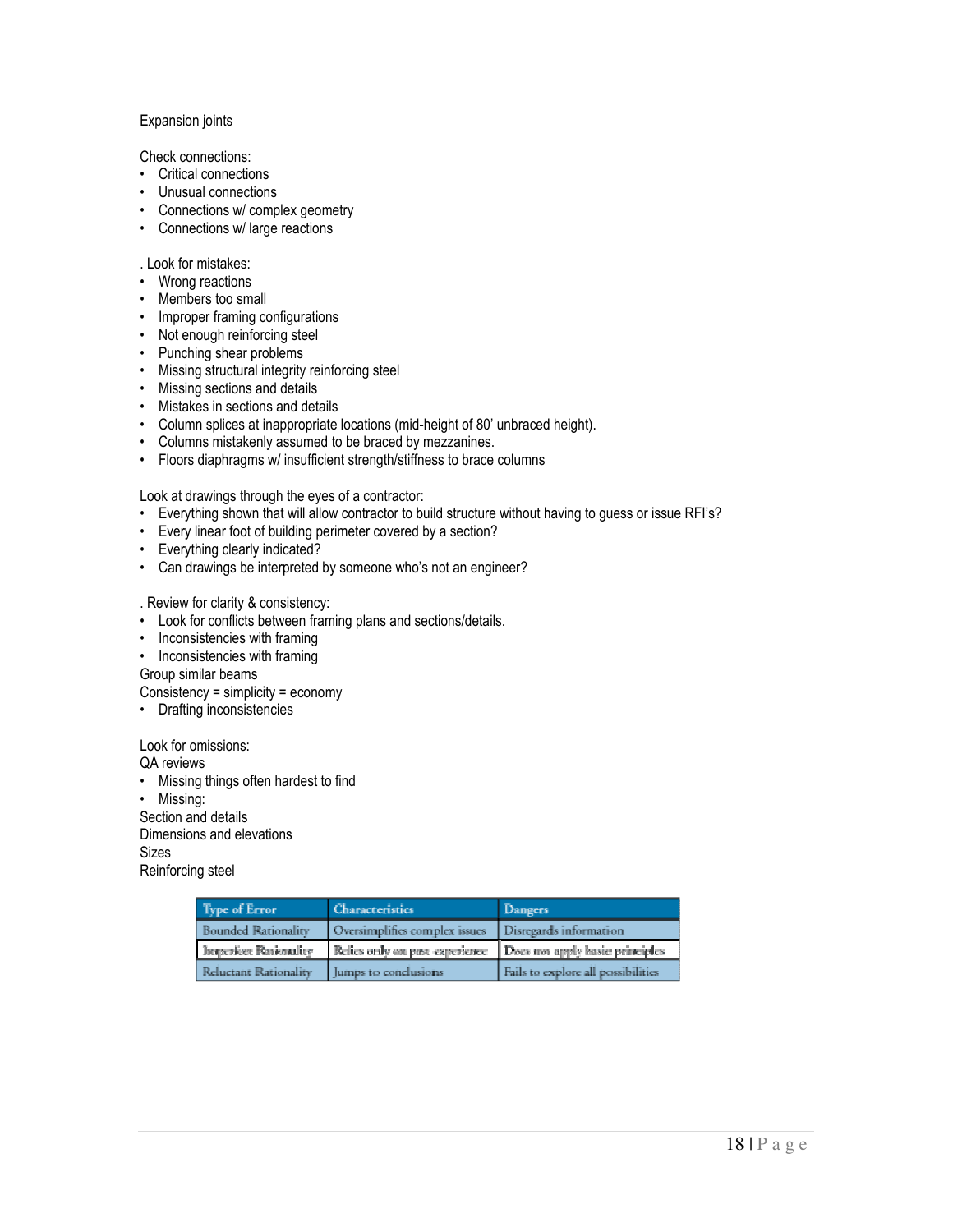# **DESIGN CONSIDERATIONS**

- 1. Beams need to have shear effects considered specifically (increased deflection, possibly higher reinforcement requirements in concrete, etc) when SPAN/DEPTH <=10
- 2. Beam design is normally deflection governed when SPAN/DEPTH >=25.
- 3. When checking drawings, looking at Section Modulus is a good gauge of a section's sizing, even if using Limit States Design. Knowing the extreme fibre stress is a good "feel" for the beam size.
- 4. Always consider a minimum accidental eccentricity of 100mm in your construction. Increase this to 150mm in residential work
- 5. Internal and External Spans, Because of the reduction of continuity at the outer column, moments in outer spans tend to be greater, and so, of course, are the deflections. It is therefore desirable that the external spans should be shorter than the internal ones. (Preferably about 10% to 20% shorter). If this is not possible, the slab depth may be increased in the outer spans and if a uniform slab depth is desired, in the internal spans as well. Alternatively a greater proportion of load can be balanced in the external span.
- 6. Design shelf angles for the load at the very tip for strength (ULS), centre of bearing for serviceability (SLS). This ensures that any rotation of the beam at the support does not lead to overstress in the fixing; Particularly for stiffened angles.
- 7. When in doubt, add confinement to concrete.
- 8. Curtailment of reinforcing should occur at a distance of 130% development length past the point where strength is last required, or Ld+d from support, whichever is greater.
- 9. To minimize the risk of timber floors (and all high frequency floors; Applies to Cold Formed Steel as well), check that the deflection is no greater than 1 to 2mm under a 1kN point load at centre. Do not consider T-Beam stiffening effect for this check unless the plywood is glued and screwed; slip and fastener loosening may not permit adequate composite action otherwise.
- 10. For steel and concrete beams, check the estimated natural frequency, equal to 18/SQRT(Total Deflection in mm), result in hertz (HZ). Use anticipated actual loads in this check (thus typically 0.25kPa to 0.35 kPa) rather than full SLS loads. A result of 15Hz or higher should be double checked with the point load check, a result between 8HZ and 15 HZ is likely okay, with likihood of difficulty increasing as the result decreases, and anything between 5HZ and 8HZ should be subject to a full accelerative methodology vibration check. Picking the loading is very important, and entirely subjective; A good guide is to consider 30% of your floor load as the likely "routine" load. That way you are basing the load used on the code's anticipated exposure loads for the floor type. Remember that vibration problems normally happen under light loading.
- 11. Use Preferred dimensions:
	- Offices & retail 6.0, 7.2, 9.0, 10.5, 12, 15m grids
	- Some retail outlets 5.5m or 11m grids (to suit shop units)
	- Car parks (6,7.5 or 7.2) (8.4m by 10.2m or 8.4m by 8.4m)
- 12. Use load and resistance calculation techniques that have stood the test of time, but update as necessary possibly due to failures
- 13. Use characteristic values e.g., 5% exclusion values
- 14. Use prototypes where possible reduces the impact of contingency (prototype are not limited to cars ect an example would be, Pile-always try and get the first pile tested)
- 15. Check designs and inspect construction quality control reduces human error see the checking questions below;
- 16. Make appropriately conservative assumptions in analysis in complex analyses, this technique can sometimes be difficult, e.g., leaving out non-structural elements is not always conservative.
- 17. Check complex analyses with more simple methods where possible reduces model uncertainty and human error;
- 18. Develop and Use your own experience and heuristics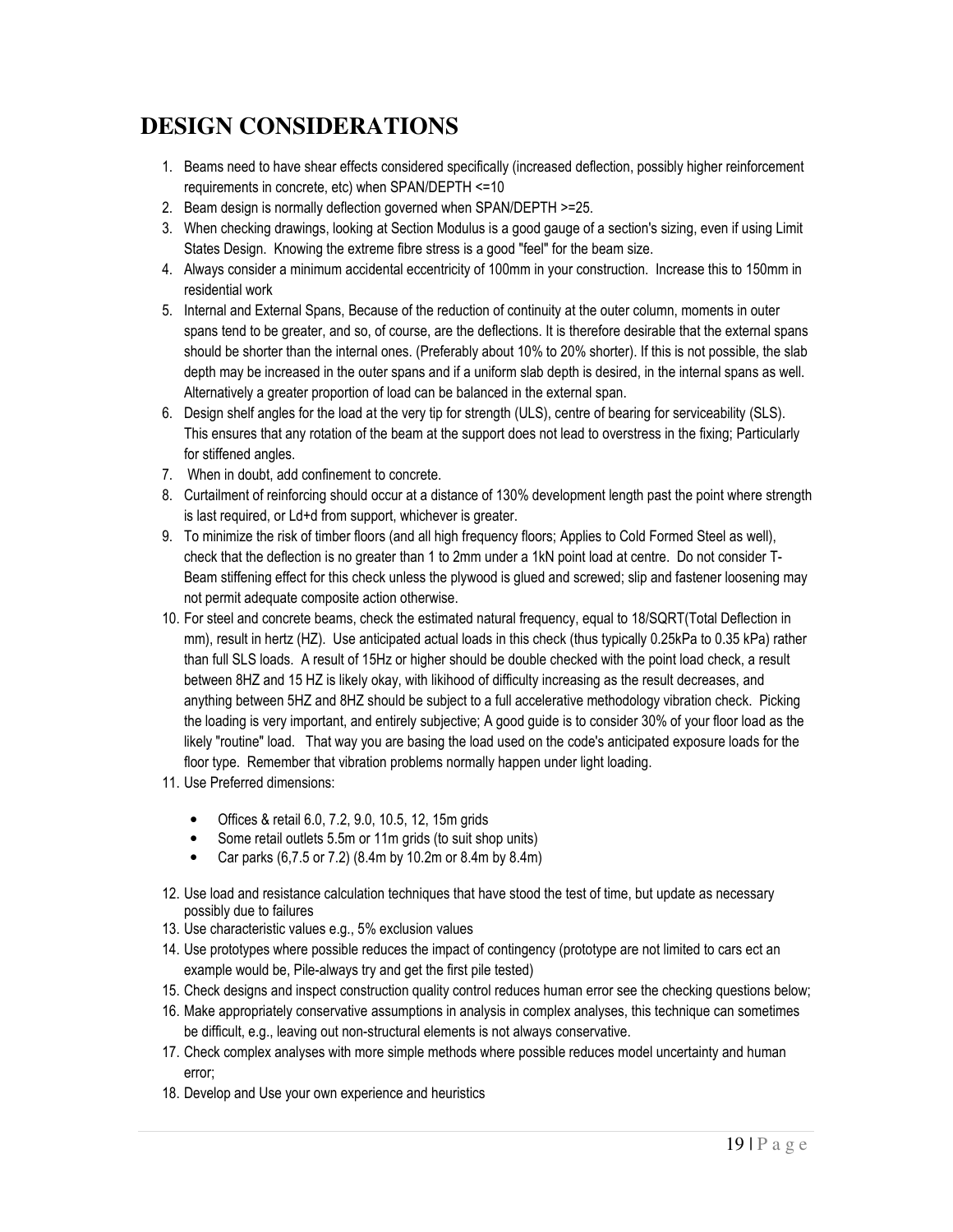# **WHAT IS HEURISTIC?**

Recognize that heuristics are used everywhere in design and think about their limits.

Koen \_2003\_ has defined a heuristic as "anything that provides a plausible aid or direction in the solution of a problem but is in the final analysis unjustified, incapable of justification, and potentially fallible." Heuristics are techniques we as structural engineers use to help us solve problems and perform designs that would otherwise be intractable or too expensive. According to Koen, all parts of the design process are heuristics. At the limit, his thesis is likely to be true, but let's consider some heuristics that are a bit more obvious. As will become evident, most tools and ideas you use to design structures are heuristics. Consider a few common heuristics.

- 2. The yield stress for high-strength steel is the 0.2% offset stress. This is a heuristic; it helps us solve problems using high strength steel.
- 3. The dynamics of wind loads can be ignored in the design of most buildings. If you are designing a low-rise building, you use equivalent static wind loads. You do not include the dynamic effects of the wind directly.
- 4. Occupancy live load can be modelled as a uniformly distributed static load. Look around you, the live load is not uniformly distributed and is not usually static
- 5. As a final example, consider the determination of the effective flange width of reinforced concrete T-beams. The procedure used in codes, have been in use for over 90 years Chen et al. 2007. It is a crude but effective way to account for shear lag, a heuristic.

Heuristics are absolutely vital to our ability to design structures. We use them every day without thinking about them, and that is okay as long as we recognize the limits of our heuristics. When the Tacoma Narrows bridge was designed, the heuristic that was used was that wind load only needed to be examined to see how it deflected the bridge laterally Petrosky 1994. That heuristic had reached its limit of applicability for that bridge.

The belief, based on the heuristic that if a structure is still standing then it must be safe is a human error never fall into this trap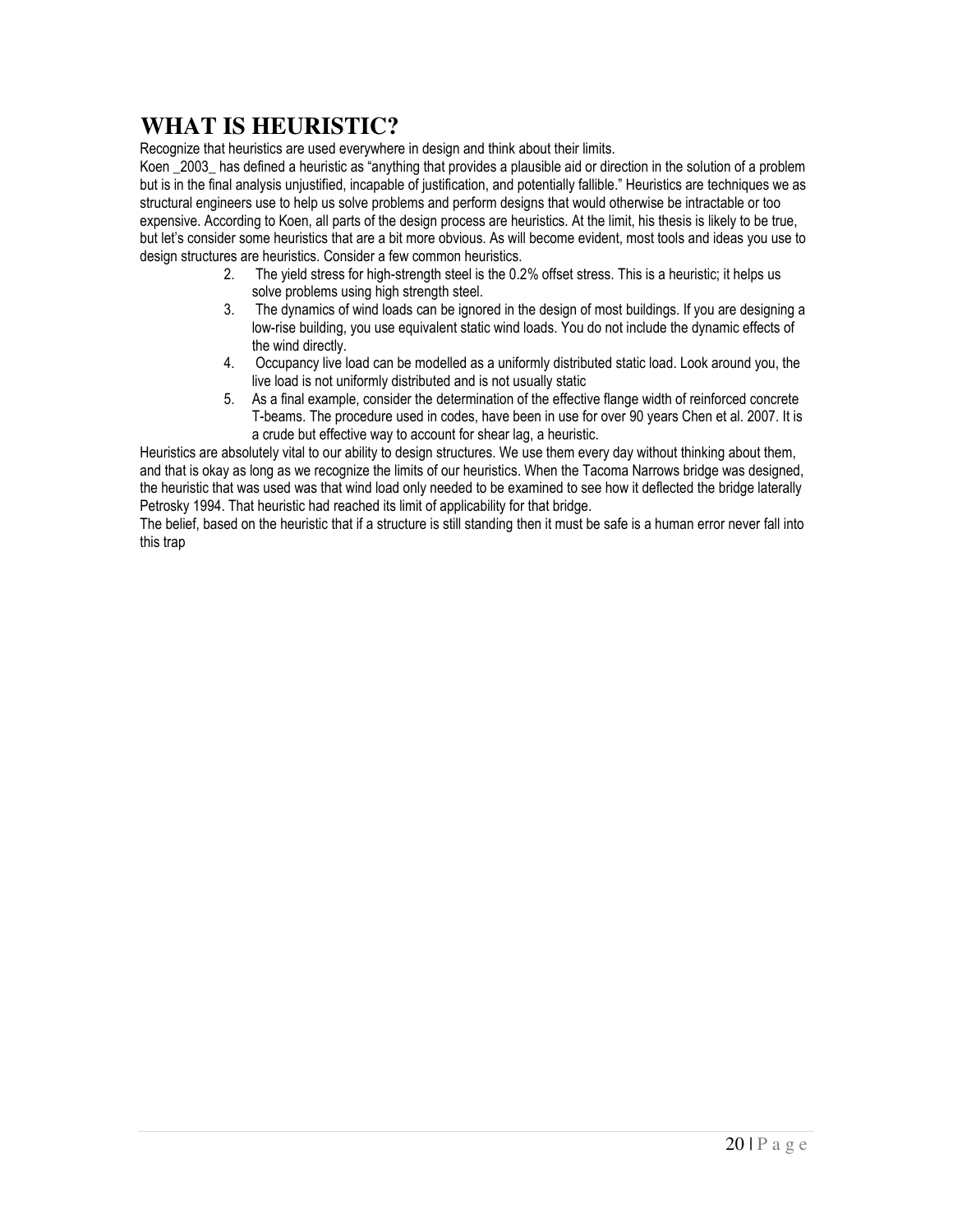# **CONCRETE PROPERTIES**

- 1. Temperature and shrinkage causes tensile forces in concrete, due to the interaction of reinforcement and concrete; Cracking levels depend on,
	- a) Tensile strength of concrete.
	- b) The cover thickness.
	- c) The diameter of rebar
	- d) Rate of corrosion.
	- e) Modulus of elasticity of concrete and reinforcement
	- f) Spacing of reinforcement
	- f) Cement content (or factor) of concrete
	- g) Water-cement ratio of concrete
	- h) Curing method and length of curing
	- i) Aggregate gradation and type (high absorption coarse aggregate increases shrinkage)
	- j) Coefficient of expansion for aggregate, least for lime stone highest for granite
- 2. Poisson's ratio: A value of about 0.15-0.2 is usually considered for design.
- 3. Shear strength: The strength of concrete in PURE SHEAR has been reported to be in the range of 10 to 20% of its compressive strength.
- 4. Factors influencing creep:
- Creep increases when,
	- a) Cement content is high,
	- b) w/c ratio is high,
	- c) Aggregate content is low,
	- d) Air entertainment is high,
	- e) Relative humidity is low,
	- f) Temperature (causing moisture loss) is high,
	- g) Size / thickness of the member is small,
	- h) Loading occurs at an early age &
	- i) Loading is sustained over a long period.
	- j) Coarse aggregate type and gradation
	- k) Magnitude of loading
- 5. Effect of creep:

Detrimental results in RC structures due to creep:

- a) Increased deflection of beams and slabs.
- b) Increased deflection of slender columns (possibly leading to buckling)
- c) Gradual transfer of load from concrete to reinforcing steel in compression members.
- d) Loss of prestress in prestressed concrete.
- 6. Symmetrical arrangements of reinforcement will aid to avoid the differential restraint.
- 7. Reduction of moments on account of moment redistribution is generally **NOT APPLIED TO COLUMNS.**
- 8. Reinforcement availability:
	- Standard diameter sizes (mm): 6, 8, 10, 12, 16, 20, 24, 32, 40
	- Standard lengths: > 12mm diameter: 12 metres
	- < 12mm diameter: from a coil

If you're not going to inspect everything keep the difference in bars sizes greater than 3mm (1/8 inch).

9. These values are approximate and should be used only as a check on the total estimated quantity:

Slabs - 80 - 110 kg/m3 (50-70lb/ft3) (flat slab120-220kg/m3 (75-140lb/ft3)) Columns - 200 - 450 kg/m3 (125-280lb/ft3) Walls - 60 - 100 kg/m3 (25-65lb/ft3) R/C footings 70-90 kg/m3 (45-60lb/ft3) Pile caps - 110 - 150 kg/m3 (70-95lb/ft3) Rafts - 60 - 70 kg/m3 (40-45lb/ft3) Beams - 150 - 220 kg/m3 (95-140lb/ft3) (edge 180kg/m3) Transfer slabs 150kg/m3 (95lb/ft3) Retaining walls-110kg/m3 (70lb/ft3)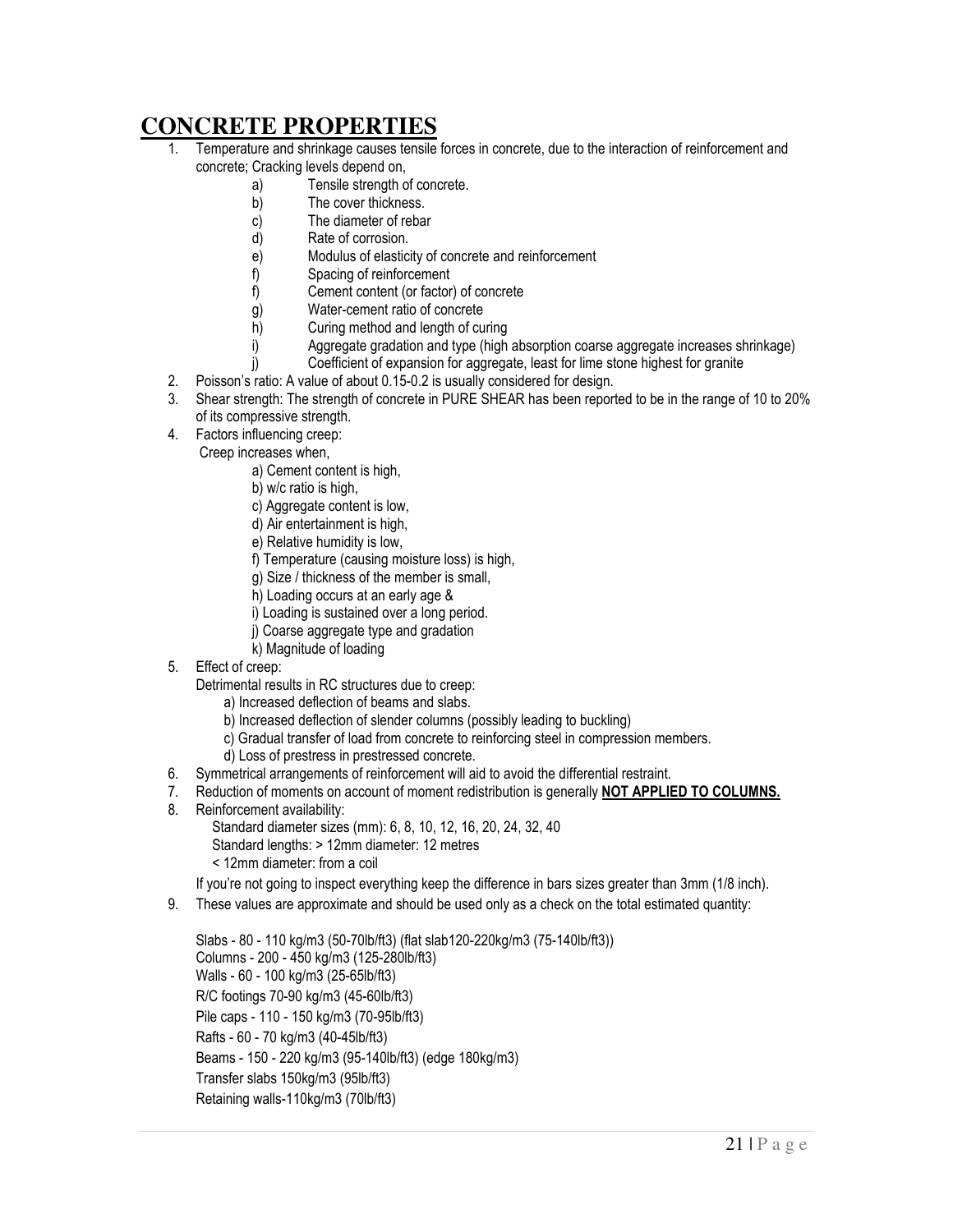Stairs – 135kg/m3 (85lb/ft3)

Note: The actual reinforcement quantity in the element will vary according to detailing practice and efficiency of the concrete element. For jobs where a provisional quantity of reinforcement is part of the contract documents, the rates should be determined by measurement of the typical elements plus allowance for nontypical and laps.

### *Reinforcement estimates*

In order for the cost of the structure to be estimated it is necessary for the quantities of the materials, including those of the reinforcement, to be available. Fairly accurate quantities of the oncrete and brickwork can be calculated from the layout drawings. If working drawings and schedules for the reinforcement are not available it is necessary to provide an estimate of the anticipated quantities.

In the case of reinforcement quantities the basic requirements are, briefly: for bar reinforcement to be described separately by: steel type, diameter and weight and divided up according to: a) element of structure, e.g. foundations, slabs, walls, columns, etc.

b) bar 'shape', e.g. straight, bent or hooked; curved; links, stirrups and spacers. for fabric (mesh) reinforcement to be described separately by: steel type, fabric type and area, divided up according to a) and b) above. There are different methods for estimating the quantities of reinforcement; three methods of

#### varying accuracy are given below.

### *Method 1*

The simplest method is based on the type of structure and the volume of the reinforced concrete elements. Typical values are, for example:

warehouses and similarly loaded and proportioned structures: 1 tonne of reinforcement per 10m3 offices, shops, hotels: 1 tonne per 13.5m3

residential, schools: 1 tonne per l5m3.

However, while this method is a useful check on the total estimated quantity it is the least accurate, and it requires considerable experience to break the tonnage down.

#### *Method 2*

Another method is to use factors that convert the steel areas obtained from the initial design calculations to weights, e.g. kg/m2 or kg/m as appropriate to the element.

If the weights are divided into practical bar diameters and shapes, this method can give a reasonably accurate assessment. The factors, however, do assume a degree of standardization both of structural form and detailing.

This method is likely to be the most flexible and relatively precise in practice, as it is based on reinforcement requirements indicated by the initial design calculations. Reference should be made to standard tables and spreadsheets available from suitable organisations (e.g. The Concrete Centre).

#### *Method 3*

For this method sketches are made for the 'typical' cases of elements and then weighted. This method has the advantages that: the sketches are representative of the actual structure the sketches include the intended form of detailing and distribution of main and secondary reinforcement

an allowance of additional steel for variations and holes may be made by inspection.

This method can also be used to calibrate or check the factors described in method 2 as it takes account of individual detailing methods.

When preparing the reinforcement estimate, the following items should be considered:

Laps and starter bars – A reasonable allowance should be made for normal laps in both main and distribution bars, and for starter bars. This should be checked if special lapping arrangements are used.

Architectural features – The drawings should be looked at and sufficient allowance made for the reinforcement required for such 'non-structural' features.

Contingency – A contingency of between 10% and 15% should be added to cater for some changes and for possible omissions.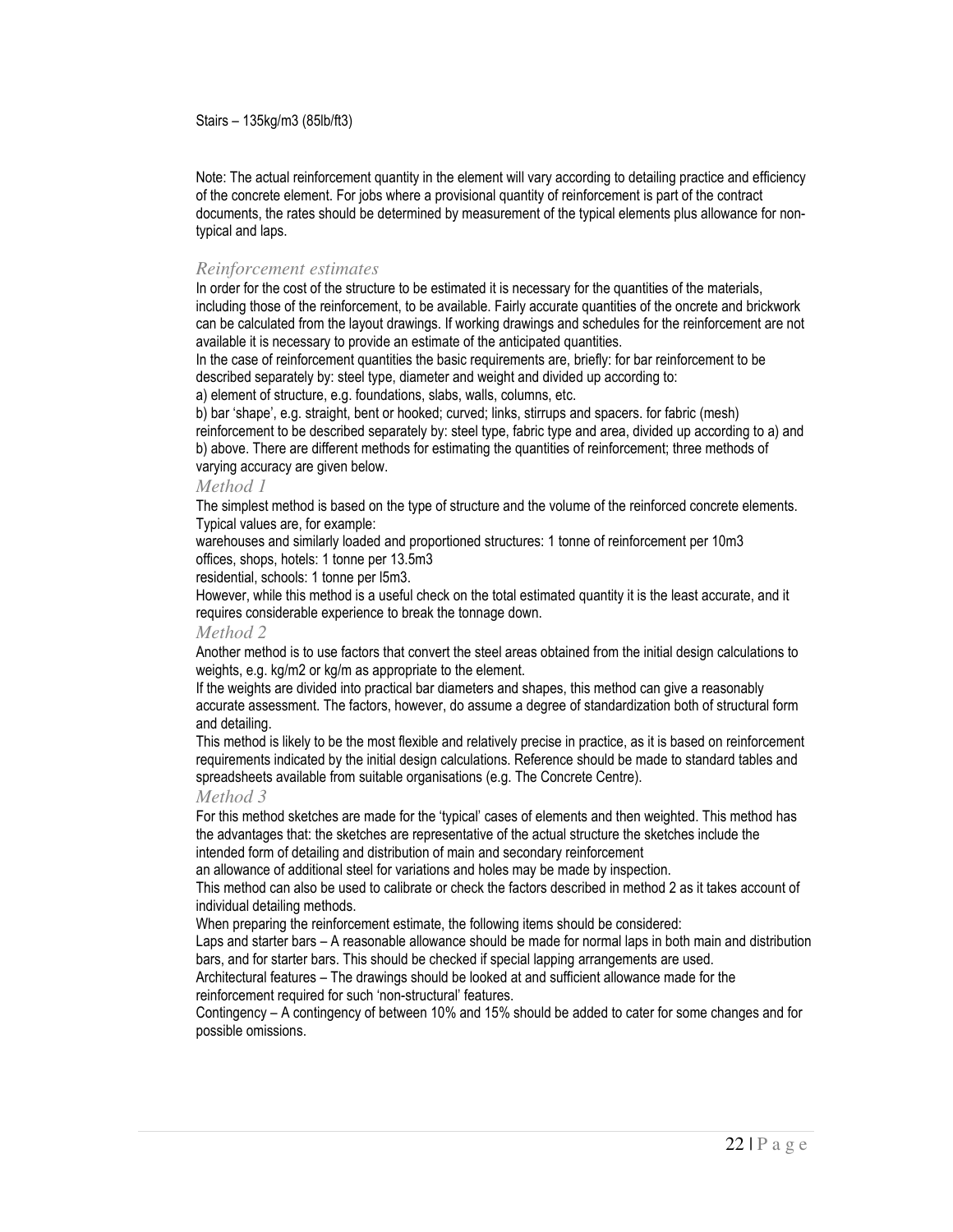10. In normal circumstances and where N-grade (normal) concrete is used, forms may generally be removed after the expiry of the following periods:

Type of Form Work (Location) and the matter of the Min period before striking

|    | a) Form Work Vertical formwork to columns, Walls, beam |                                                                                       | 16 - 24 hrs |
|----|--------------------------------------------------------|---------------------------------------------------------------------------------------|-------------|
| b) |                                                        | Soffit formwork to slabs (props to be re-fixed immediately after removal of formwork) | 3 days      |
| C) |                                                        | Soffit formwork to beams (props to be re-fixed immediately after removal of formwork) | 7 days      |
| d) | Props to slabs:                                        | Spanning up to 4.5m (16 ft)                                                           | 7 days      |
|    |                                                        | Spanning Over 4.5m (16ft)                                                             | 14 days     |
| e) | Props to beams & arches:                               | Spanning up to 6m (55ft)                                                              | 14 days     |
|    |                                                        | Spanning Over 6m (55ft)                                                               | 21 days     |

- 11. CONCRETE MIX RULES OF THUMB
- ADDING 3L OF WATER TO ONE CUBIC METER OF FRESHLY MIXED CONCRETE WILL:
	- a. Increase slump about 25mm (1 inch)
	- b. Decrease compressive strength about 1 to 2 mPa (200 to 300 psi)
	- c. Increase shrinkage potential about 10%
	- d. Waste as much as 1/4 bag of cement
- IF FRESHLY MIXED CONCRETE TEMPERATURE INCREASES 10 DEGREES:
	- a. About 3L (1 gallon) OF WATER TO ONE CUBIC METER (per cubic yard maintains) maintains equal slump
	- b. Air content decreases about 1%
	- c. Compressive strength decreases about 0.5 to 1.2 mPa (150 to 200 psi)
- IF THE AIR CONTENT OF FRESHLY MIXED CONCRETE:
	- a. Increases 1%, then compressive strength decreases about 5%
	- b. Decreases 1%, then slump decreases about 10mm 1/2 inch
	- c. Decreases 1%, then durability decreases about 10%
- 12. The main components of cast-in-place concrete floor systems are concrete, reinforcement (normal and/or post-tensioned), and formwork. The cost of the concrete, including placing and finishing, usually accounts for about 30% to 35% of the overall cost of the floor system.



13. Where post-tensioned reinforcement is used, a concrete compressive strength of at least 40mPa (5,000) psi is usually specified to attain, among other things, more cost-effective anchorages and higher resistance in tension and shear.

14. Having the greatest influence on the overall cost of the floor system is the formwork, which is about 45% to 55% of the total cost.

Three basic principles govern formwork economy for site-cast concrete structures: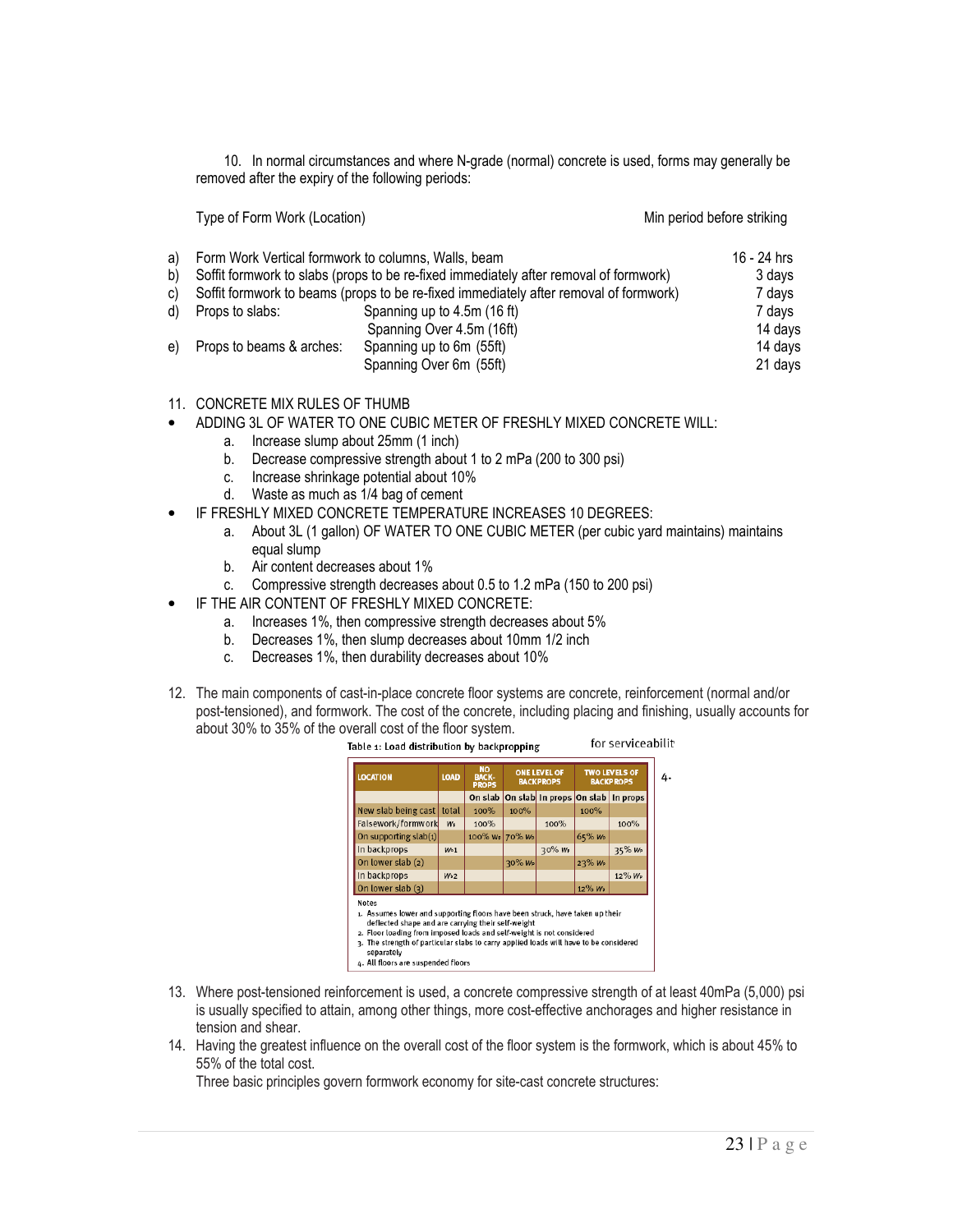- Specify readily available standard form sizes. This is essential to achieve economical formwork. Most projects do not have the budget to accommodate custom forms, unless they are required in a quantity that allows mass production.
- Repeat sizes and shapes of the concrete members wherever possible. Repetition allows forms to be reused from bay to bay and from floor to floor, resulting in maximum overall savings.
- Strive for simple formwork. There are countless variables that must be evaluated and then integrated into the design of a building. Economy has traditionally meant a time-consuming search for ways to reduce the quantities of materials. For example, it may seem appropriate to vary the depth of beams with the loading and span variations, providing shallower beams where the loads or spans are smaller. This approach would result in moderate savings in materials, but would create additional costs in formwork, resulting in a substantially more expensive structure—quite the opposite effect of that intended. Providing a constant beam depth while varying the amounts of reinforcement along the span length is the simplest and most cost-effective solution.
- 15. ABRASIVE RESISTANCE of concrete increases with compressive strength and use of aggregate shall have low abrasion loss under standardized testing or high abrasion resistance
- 16. For steel bars to lose one mm diameter due to corrosion, it takes about 12.5 years. For 6mm dia to corrode completely it takes about 75 years in good conditions. But due to practical reasons the number of years reduces due to hostile corrosive environment. In coastal applications, poor consolidation of concrete, insufficient cover, use of chloride admixtures, 6mm rebar corrode completely in 5 years or less.
- 17. The most significant impact that admixtures have on concrete is usually a positive increase in the ability to consolidate the concrete. Air entraining admixtures, low and high range water reducing admixtures, and set retarding admixtures all contribute to better consolidation, which provides better durability and more consistent properties of the concrete throughout its cross section.
- 18. Tests have shown that the cracked torsional stiffness can be as low as 1/10 of the un-cracked torsional stiffness (AS5100 limits this to 20%)
- 19. concepts:

1. Increase Temperature change through a wall doesn't cause tensile or compression loads. A wall with perfectly pinned supports will only bow ( with small temperature differences say up 40deg (even thought this is very unlikely to happen since concrete is a heat sink). Note in below 1 deg concrete changes it behavior and you can have other problems with regard to freezing ect, but that is a topic for another day.

2. Restraints cause environmental loadings (will be referred to as service loadings from now on). Ie if you have a piece of wire and you lay it on the ground and heat it up, it will expand but no compressive force can develop due to no restraints. Now if we get this same piece of wire and restraint it at both ends and cool it down it will induce a tensile load in the wire.

3. Concrete is normally designed for two different states, 1. limit, 2. service limit. in limit state it is conservative to assume that the wall is pin pin restraints and worst bending moment from the wall loads is found. for service limits ie temperature and shrinkage, restraints are all that matter, the more restraint the worse the case for these service loads, Just think of a slab and restraint due to walls and shrinkage.

4. In really high temperature situations you can get spalling cause by expansion of the concrete; this is not in accordance with basic first principles and develops from gas pockets and internal bonds.

The area's you need to look at are: top, bottom and between walls corners restraints. These will cause restraint moments, note however if you are tanking the structure these items are not as critical.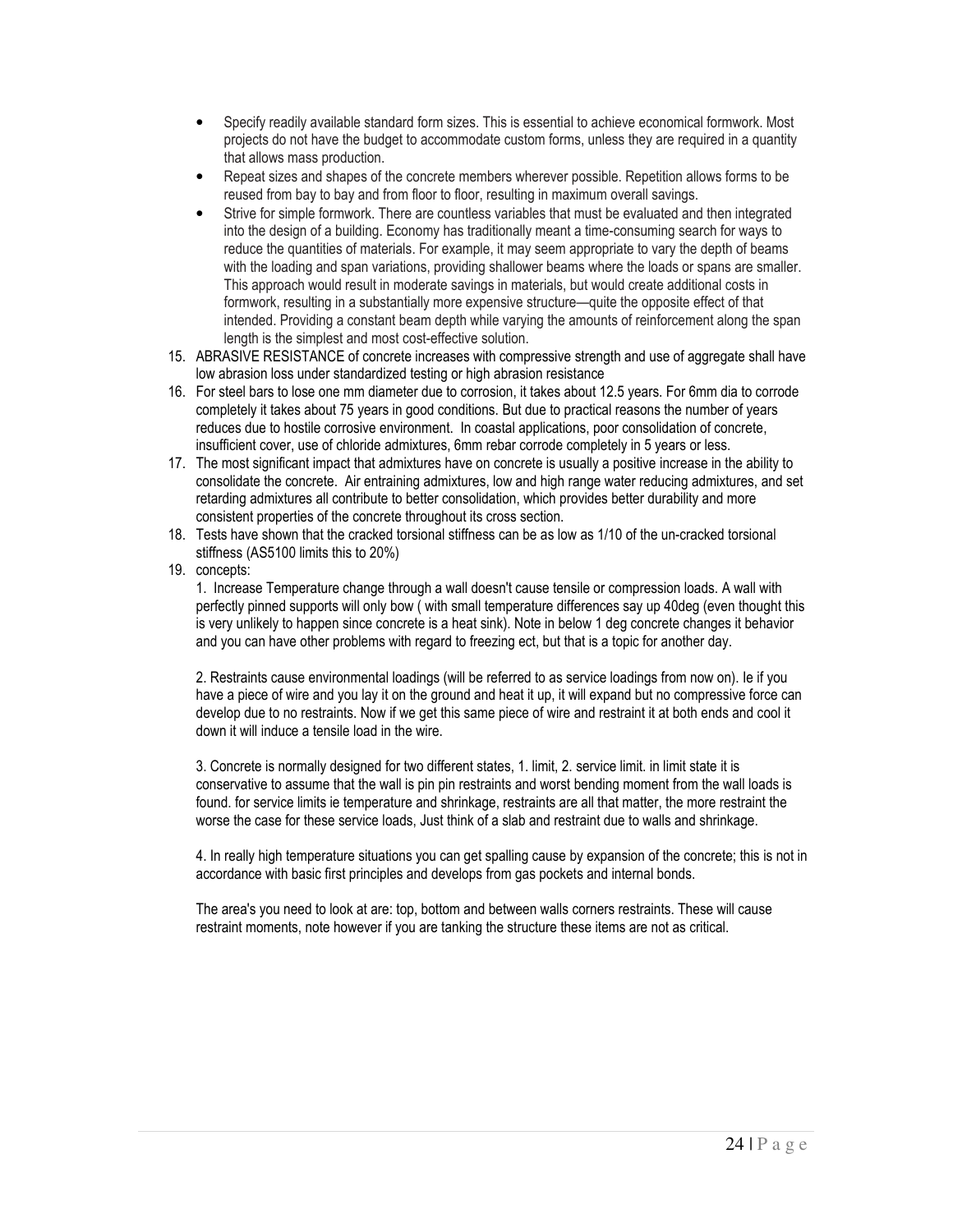# **MODELLING**

To model concrete to any real effect you must understand a few parameters first. Effect sections Ieff, concrete sections crack during bending hence you do not get full Ig for preliminary analysis the following Ieff's are suggested, these do not include the effects of creep as mentioned above.

| Suggested Effective Member Properties for Analysis                   |              |                                                                                                        |
|----------------------------------------------------------------------|--------------|--------------------------------------------------------------------------------------------------------|
| Member Effective moment of inertia for analysis                      |              |                                                                                                        |
| <b>Structural Members</b>                                            | / Service    | / Ultimate                                                                                             |
| <b>Beams</b>                                                         | $/ 0.5$ Eclg | $/ 0.35$ Eclg                                                                                          |
| Flat plates                                                          | / 0.35 Eclg  | / 0.25 Eclg.                                                                                           |
| Flat plates (equivalent slab-beams consideration)/1.0Ecle / 0.70Ecle |              |                                                                                                        |
|                                                                      |              | This is basically according 10.11.1 and R10.11.1 x1.43 for service as per ACI 318.                     |
|                                                                      |              | Note: Ig is the gross uncracked moment of inertia. Use gross areas for input of cross-sectional areas. |
|                                                                      |              |                                                                                                        |
|                                                                      |              |                                                                                                        |

| For Columns          | $0.80 I_{\sigma}$ | when | $N^*$ / fc' A <sub>9</sub> > 0.5 |
|----------------------|-------------------|------|----------------------------------|
|                      | $0.60 I_{\sigma}$ |      | $N^* /$ fc' $A_g = 0.2$          |
|                      | $0.40 I_{\sigma}$ |      | $N^*$ / fc' $A_g = -0.05$        |
| For Structural Walls | $0.45 I_{\sigma}$ | when | $N^*$ / fc' $A_g = 0.2$          |
|                      | $0.25 I_{\sigma}$ |      | $N^*$ / fc' $A_g = 0$            |
|                      | $0.50 I_{\sigma}$ |      | $N^* /$ fc' $A_g = -0.1$         |

# **COMPATIBILITY TORSION:**

Please do extra research on this as you will need to know it limitations such as box beams, curved beams ect.

### AS3600- 8.3.2 Torsion redistribution

Where torsional strength is not required for the equilibrium of the structure and the torsion in a member is induced solely by the angular rotation of adjoining members, it shall be permissible to disregard the torsional stiffness in the analysis and torsion in the member, if the torsion reinforcement requirements of Clauses 8.3.7 and the detailing requirements of Clause 8.3.8 are satisfied. C8.3.2 Torsion redistribution The concept behind this Clause has been derived from compatibility torsion and incorporated in the ACI 318 Code. In a statically indeterminate structure, where alternative load paths exist and the torsional strength of a member is not required for equilibrium (i.e. compatibility torsion), the torsional stiffness of the members may be disregarded in analysis and torsion may be ignored in design. However, minimum torsional reinforcement in accordance with Clause 8.3.7 must still be provided to avoid serviceability problems.

ACI: Two conditions determine whether it is necessary to consider torsional stiffness in the analysis of a given structure: (1) the relative magnitude of the torsional and flexural stiffness's, and (2) whether torsion is required for equilibrium of the structure (equilibrium torsion) or is due to members twisting to maintain deformation compatibility (compatibility torsion). In the case of compatibility torsion, the torsional stiffness may be neglected.

Within that code the ACI explains that if you have secondary beams framing into a primary edge beam, as long as you design the secondary beams for pinned ends, you can then design the primary beam for a minimum torsion loading instead of a full analysis which would assume fixed ends and calculated torsion.

They even have a couple of 3D sketch-views of two structures showing the difference between a structure which doesn't need the torsional resistance for stability and one that does need the torsional resistance for stability. For a typical exterior bay of a building, where the interior joists or beams are designed with assumed pinned exterior ends, then the exterior beam's torsional resistance is not theoretically needed for the structural stability of the floor.

For a beam that has a single cantilevered slab hanging off the edge of it, the torsional strength of that beam is essential for the cantilevered slab to remain cantilevered...thus for that sort of case you must include the torsional aspects of the design.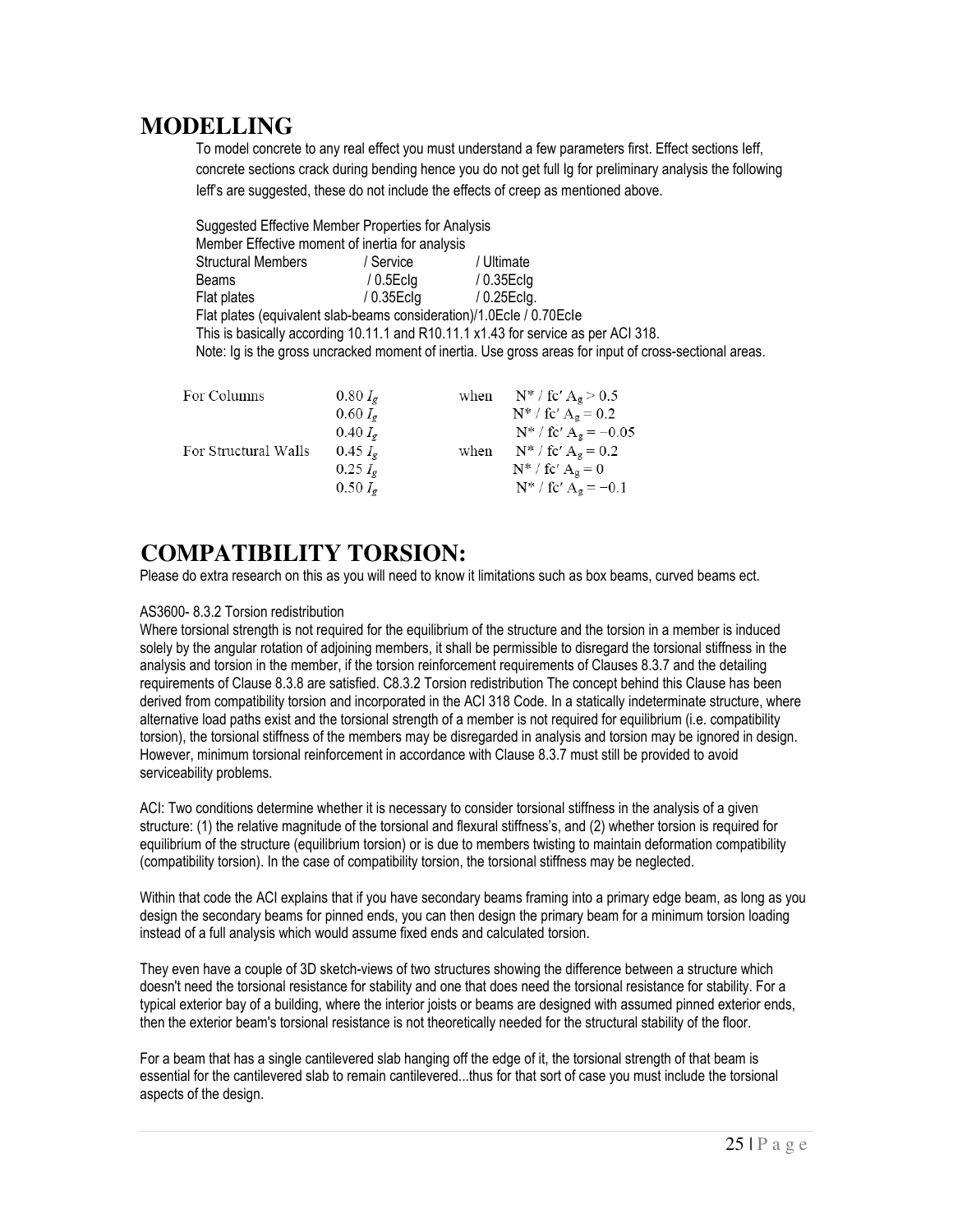# **PRELIMINARY DESIGN RULES OF THUMB**

- 1. The cost of reinforce concrete (in place) is usually somewhere between \$100/m3 and \$800/m3. This illustrates the fact that for a "rule of thumb" to be any good, the background for its development needs to be known. That in turn means that most of the "rules of thumb" are most applicable by the engineer that came up with them; and that everybody else better be careful in using them.
- 2. If placing concrete directly from a truck or concrete pump, place concrete vertically into the face of concrete already in place. Never allow the concrete to fall more than 1 to 1.5 metres.
- 3. The possible spans, and associated depths, depend on the loading to which the beam is subjected. The figures given assume 'normal' commercial building loads. They do not apply to more heavily loaded situations (e.g. plant rooms) or to unconventional loading scenarios.
- 4. This information is given without prejudice and is for guidance purposes only. It is suitable for possibly initial sizing of structural elements for architectural scheme or costing purposes for actual building projects the size of structural elements must be verified through detailed design by a qualified structural engineer.
- 5. Prepare drawings properly & accurately if possible label each bar and show its shape for clarity
- 6. Indicate proper cover-clear cover, nominal cover or effective cover to reinforcement.
- 7. Decide detailed location of opening/hole and supply adequate details for reinforcements around the openings.
- 8. Use commonly available size of bars and spirals. For a single structural member the number of different sizes of bars shall be kept to a minimum.
- 9. Show enlarged details at corners, intersections of walls, beams and column joint and at similar situations.
- 10. Congestion of bars should be avoided at points where members intersect and make certain that all rein. Can be properly placed.
- 11. In the case of bundled bars, lapped splice of bundled bars shall be made by splicing one bar at a time; such individual splices within the bundle shall be staggered.
- 12. Make sure that hooked and bent up bars can be placed and have adequate concrete protection.
- 13. Indicate all expansion, construction and contraction joints on plans and provide details for such joints.
- 14. The location of construction joints shall be at the point of minimum shear approximately at mid or near the mid points. It shall be formed vertically and not in a sloped manner.

DO NOT'S-GENERAL:

- 15. Bonded reinforcement shall not extend across an expansion joint and the break between the sections shall be complete.
- 16. Flexural reinforcement preferably shall not be terminated in a tension zone.
- 17. Bars larger than 36mm dia. Shall not be bundled.
- 18. Lap splices shall be not be used for bars larger than 36mm dia except where welded.
- 19. Where dowels are provided, their diameter shall not exceed the diameter of the column bars by more than 3mm.
- 20. Primary movement joints are required to prevent cracking where buildings (or parts of buildings) are large, where a building spans different ground conditions, changes height considerably or where the shape suggests a point of natural weakness. Without detailed calculation, joints should be detailed to permit 15–25 mm movement unless seismic pounding is an issue then this should be increased to min 200mm. Advice on joint spacing for different building types can be variable and conflicting. While rules of thumb are provided be sure to seek guidance of an experienced engineer. Expansion joint is a movement (functional) joint which is installed to accommodate volume change due to temperature changes, shrinkage, and change in moisture content.. The other members of this family of joints are:
	- $\circ$  Control (contraction) joints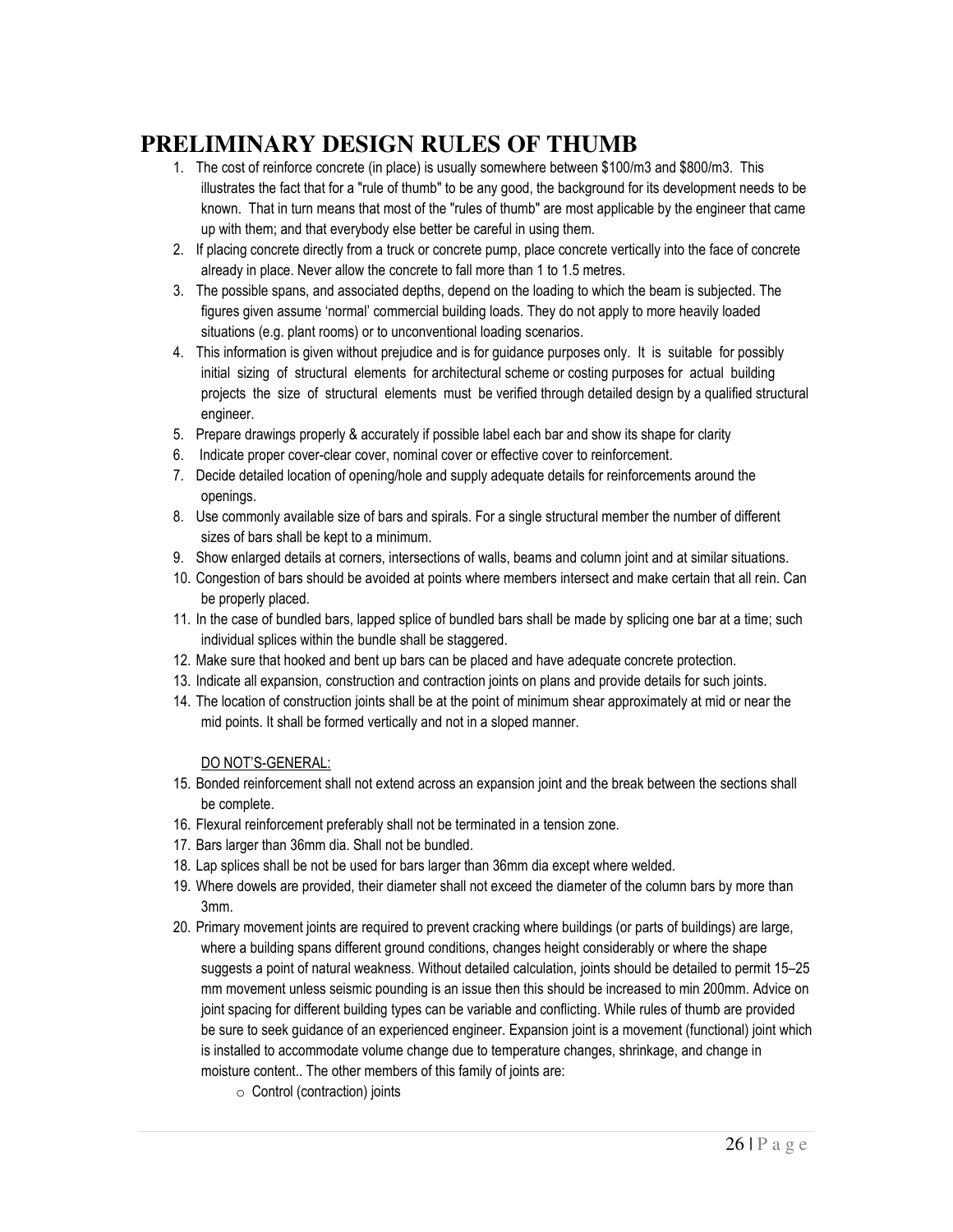o Shrinkage strips.

According to MARK FINTEL the use of Expansion joints in a building is a controversial issue. There is a great divergence of opinion concerning the importance of expansion joints in concrete construction. Some experts recommend joint spacing's as low as 30 ft while others consider expansion joints entirely unnecessary.

Joint spacing's of roughly 100 to 200 ft for concrete structures seem to be typical ranges recommended by various authorities. For steel structures a spacing of 200 ft is normal.

However, the spacing is most of the times also dictated by the following factors which determine the location of such joints:

- New building adjoining existing building
- Long low building abutting higher building
- Wings adjoining main structure
- Long low connecting wings between buildings
- Intersections at wings of 'L', 'T', or 'U' shaped buildings.
- Soil strata in length of structure vary in nature -- better to have joints (such situation is very rare)
- Different type of foundations in structure (i.e. building founded piles and raft)
- 21. Actual concrete deflections are influenced by many factors which cannot be fully taken into account.
- Tensile strength of concrete a change in strength from 2.7 to 2.1 can increase deflections by 50%
- Modulus of concrete +/- 20%
- Early construction loading
- Shrinkage wrapping

Always remember load can only be estimated and even dead loads cannot usually be calculated to within 5% accuracy. With this in mind not calculation need have more than 2 significant figures.

22. For high-risks facilities such as public and commercial tall buildings, design considerations against extreme events (bomb blast, high velocity impact) is very important. It is recommended that guidelines on abnormal load cases and provisions on progressive collapse prevention should be included in the current Building Regulations and Design Standards. Requirements on ductility levels also help improve the building performance under severe load conditions.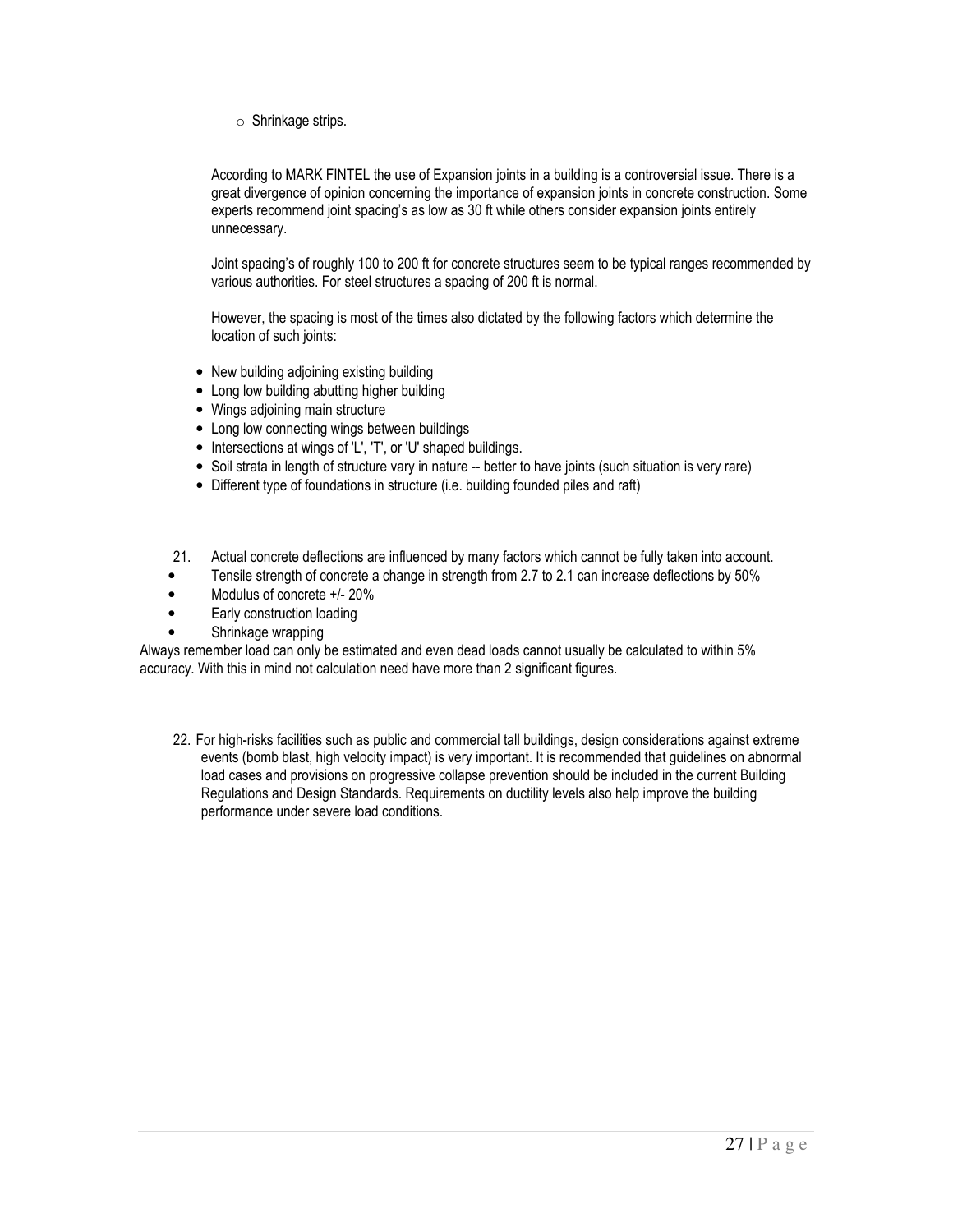# **INITIAL ESTIMATIONS**

 "To design even a simply supported beam, the designer needs to guess the beam size before he can include its selfweight in the analysis."

# **BEAMS:**

# OVERALL DEPTH OF BEAMS:

| <b>MEMBER</b>                                                                                                                                                                                                                                                                                             | SPAN/OVERALL<br><b>DEPTH RATIO</b><br>reinforced | Max<br>recommended<br>span | SPAN/OVERALL<br><b>DEPTH RATIO</b><br>Pre-<br>stressed/post-<br>tensioned | Max<br>recommended<br>span |
|-----------------------------------------------------------------------------------------------------------------------------------------------------------------------------------------------------------------------------------------------------------------------------------------------------------|--------------------------------------------------|----------------------------|---------------------------------------------------------------------------|----------------------------|
| Rectangular<br><b>BEAM</b> width<br>$>250$ mm or<br>span/15 but<br>less than<br>5D.                                                                                                                                                                                                                       | 10 TO 14 (con't<br>$20-26$                       | 8m (con't12m)              | 13-20                                                                     | 12m (con't<br>15m)         |
| Flanged<br>beams                                                                                                                                                                                                                                                                                          | 12-18 (con't 18-<br>21)                          |                            |                                                                           |                            |
| cantilever                                                                                                                                                                                                                                                                                                | $2 - 6$                                          | 5m                         |                                                                           |                            |
| Band beams<br>$(b \approx 3D)$ or<br>span/5                                                                                                                                                                                                                                                               | 18-20                                            | $8 - 12$                   | 25-30                                                                     | 14 (18m con't)             |
| For non band beams -Concrete beams: 2 to 1 depth to width ratio<br>the width (b) of a rectangular beam should be between 1/3 and 2/3 of the effective length<br>(d). The larger fraction is used for relatively larger design moments.                                                                    |                                                  |                            |                                                                           |                            |
| Band width - L/4 to L/3 max at slab soffit (L for average transverse span) I would<br>normally taper the sides of the band with a 1 to 1.5' taper for the L/25 or a 2' taper for the<br>L/33 to save weight but that depends on formwork costs)<br>depth - L/25 to L/30 (L for longitudinal span)<br>Band |                                                  |                            |                                                                           |                            |

Notes Note:

1. Beams need more depth to fit sufficient reinforcing in section so check detailing early

2. The maximum spans listed here are not absolute limits. Longer spans are possible with every type, but may not be economical. As a rule of thumb for estimates of thickness above the span on deflection ratio's should be multiplied by "maximum recommended span"/"actual span")

3. The higher number are given for light loadings (about 1.5 kpa) and the lower numbers for heavy loadings (about 10kpa)

Common band beam widths are 1200,1800 and 2400

b For flanged sections with the ratio of the flange to the rib width greater than 3,

the Table value for beams should be multiplied by 0.8.

c For members, other than flat slab panels, which support partitions liable to

be damaged by excessive deflection of the member, and where the span

exceeds 7m, the Table value should be multiplied by 7/span.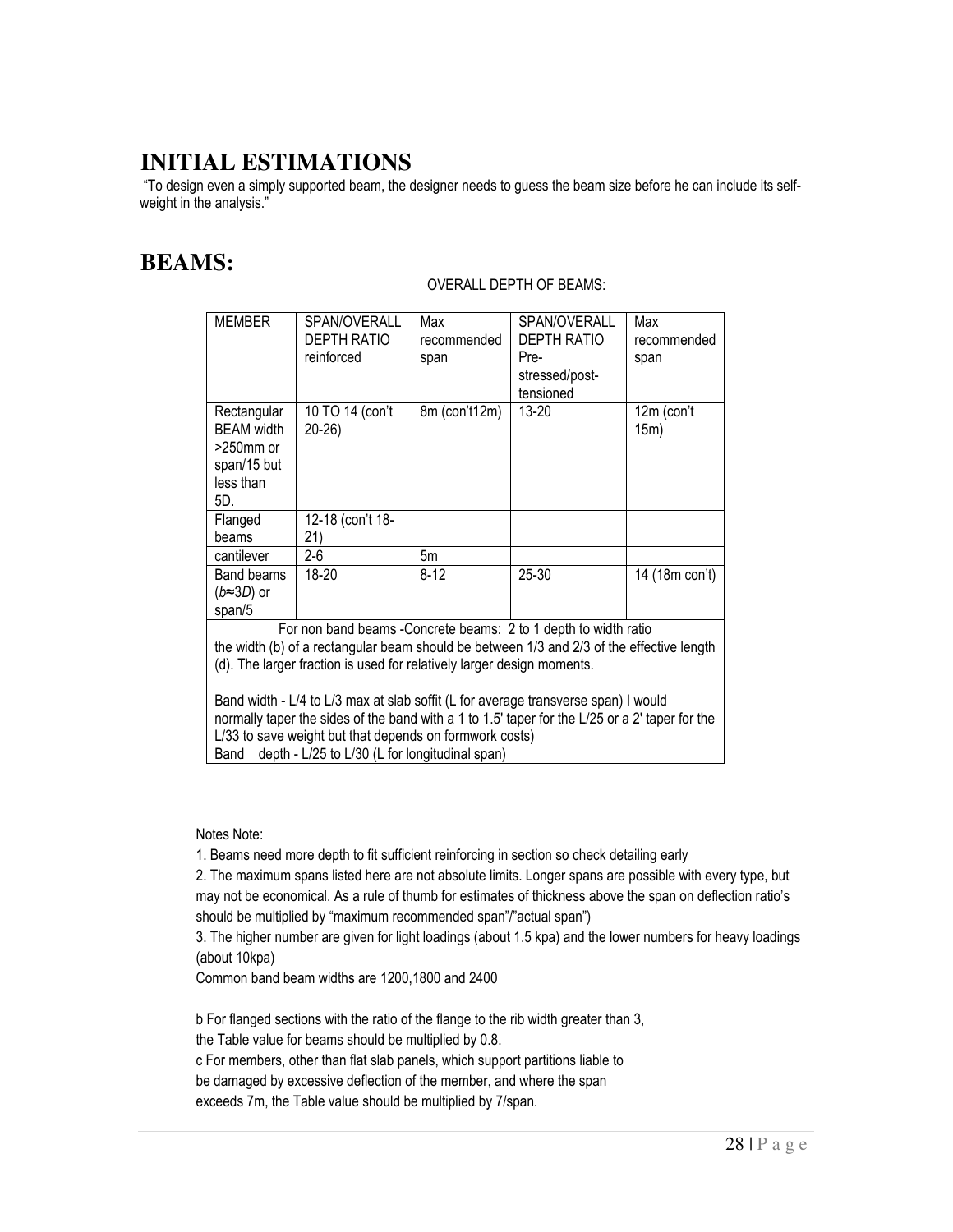d For flat slabs where the greater span exceeds 8.5m, the Table value should be multiplied by 8.5/span.

e The values may not be appropriate when the formwork is struck at an early age or when the construction loads exceed the design load. In these cases the deflection may need to be calculated using advice in specialist literature.

### Sizing:

For non-cantilevers:  $d$  (mm) = span (mm)/26 + 300, round the result to nearest 25mm. For cantilevers:  $d$  (mm) = span (mm)/7 + 300, round the result to nearest 25mm. For non-cantilevers: If span < 6000mm, b (mm) = 300 If 6000 < span < 9000, b = 350 If 9000 < span < 12000, b = 400 For cantilevers, b (mm) = 300

### Earthquake Loading:

The total earthquake load on a building is called the Base Shear, V. Estimate this loading V as,

 $V = 0.1W$ , where W is the total weight of the building.

- 1. Beam sections should be designed for:
	- Moment values at the column face & (not the value at centre line as per analysis)
	- Shear values at distance of d from the column face. (not the value at centre line as per analysis)
	- Moment redistribution is allowed for static loads only.
- 2. Use higher grade of concrete in most of the beams that are doubly reinforced.
- 3. Whenever possible try to use T-beam or L-beam concept so as to avoid compression reinforcement.
- 4. Use a min. of 0.2% for compression reinforcement to aid in controlling the deflection, creep and other long term deflections.
- 5. Length of curtailment shall be checked with the required development length.
- 6. Keep the higher diameter bars away from the N.A (i.e. layer nearest to the tension face) so that max. Lever arm will be available.
- 7. The maximum area of either the tension or compression reinforcement in a horizontal element is 4% of the gross cross-sectional area of the concrete.
- 8. Shear where shear stress  $(v)$  is considered to be critical, it can be calculated as follows:
- 23. v =V/bd for beams ideally it should be less than 2 N/mm2 to avoid congestion, but this may not be possible for transfer beams where shear is critical.
- 24. Where splices are provided in bars, they shall be, as far as possible, away from the sections of maximum stresses and shall be staggered.
- 25. Were the depth of beams exceeds 750mm in case of beams without torsion and 450mm with torsion provide face rein.
- 26. Deflection in slabs/beams may be reduced by providing compression reinforcement.
- 27. Only closed stirrups shall be used for transverse rein. For members subjected to torsion/"compatibility torsion" and for members likely to be subjected to reversal of stresses as in Seismic forces.
- 28. To accommodate bottom bars, it is good practice to make secondary beams shallower than main beams, at least by 50mm.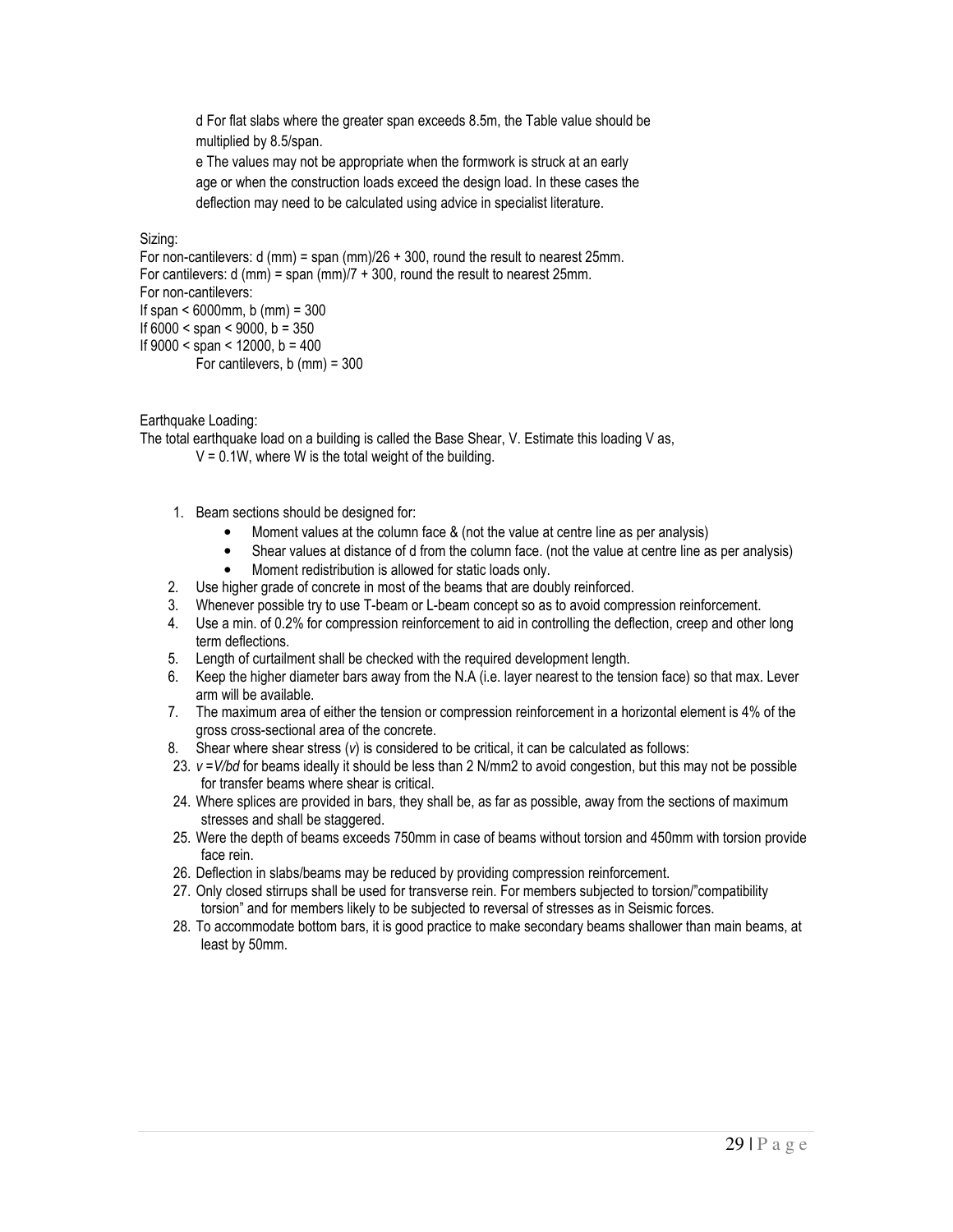# **SLABS:**

### OVERALL SLAB DEPTH:

| <b>SLAB</b>                                                                          | Reinforced<br>SPAN/DEPTH                | Max<br>recommended<br>span | Pre-stressed<br>span/depth | Max<br>recommended<br>span |
|--------------------------------------------------------------------------------------|-----------------------------------------|----------------------------|----------------------------|----------------------------|
| One- way simply<br>supported slab                                                    | $20 - 30$                               | 6m                         | 25-33                      | 8m                         |
| One-way continuous<br>slabs                                                          | 28-34                                   | 7 <sub>m</sub>             | 28-42                      | 9m                         |
| Two-way simply<br>supported slabs                                                    | 28-34 for L/B=<1.5<br>24-30 for L/B>1.5 | 6.5m                       |                            |                            |
| Two-way continuous<br>slabs                                                          | 36-40 for L/B=<1.5<br>30-34 for L/B>1.5 | 7.5m                       |                            |                            |
| Cantilever slab                                                                      | $6 - 11$                                | 3m                         |                            |                            |
| Flat plate                                                                           | 23-28                                   | 7m                         | 30-45                      | 9m                         |
| Slab with drop panels<br>(min L/6 each side of<br>column, 1.3 time the<br>thickness) | 28-36                                   |                            | $35 - 50$                  | 12 <sub>m</sub>            |
| Band-beams $(b \approx 3D)$                                                          |                                         |                            | 35-45                      | 11 <sub>m</sub>            |
| Profiled steel<br>decking/concrete<br>composite                                      | $35 - 40$                               | 8m (shored)                |                            |                            |

Note:

- The maximum spans listed here are not absolute limits. Longer spans are possible with every type, but may not be economical.

- for flat plates and flat slabs with drop panels, the longer of the two orthogonal spans is used in the determination of the span-to-depth ratio, while for edge-supported slabs, the shorter span is used.

- minimum fire resistance normally require a depth of at least 125mm, 150 is best for fitting the reo in.

- The higher span to depth ratios are for light loadings (about 1.5 kPa) and the lower span to depth ratio's for heavy loadings (about 10kpa). The spans assume roughly 1.50 kPa for superimposed dead loading (SDL). **Notes** 

- For two-way spanning slabs (supported on beams), the check on the ratio of span/effective depth should be carried out on the shorter span. For flat slabs, the longer span should be taken.

- For flanged sections with the ratio of the flange to the rib width greater than 3, the Table value for beams should be multiplied by 0.8.

- For members, other than flat slab panels, which support partitions liable to be damaged by excessive deflection of the member, and where the span exceeds 7m, the Table value should be multiplied by 7/span.

- For flat slabs where the greater span exceeds 8.5m, the Table value should be multiplied by 8.5/span.

- The values may not be appropriate when the formwork is struck at an early age or when the construction loads

exceed the design load. In these cases the deflection may need to be calculated using advice in specialist literature.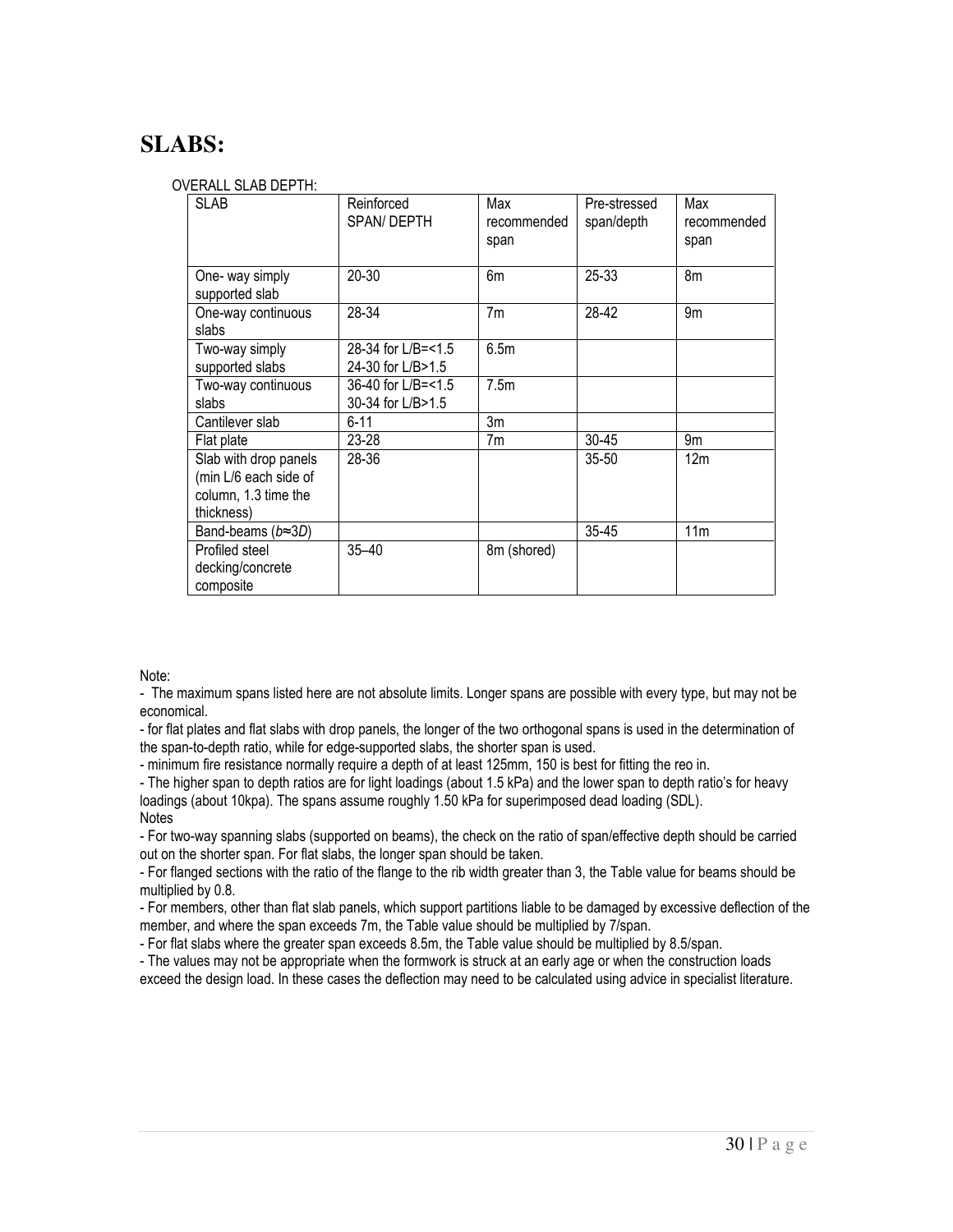- 1. Provide a max spacing of 250mm(8") for main reinforcement in order to control the crack width and spacing.
- 2. A min. of 0.24% shall be used for the roof slabs since it is subjected to higher temperature. Variations than the floor slabs. This is required to take care of temp. Differences.
- 3. Spans are defined as being from centreline of support to centreline of support. Although square bays are to be preferred on grounds of economy, architectural requirements will usually dictate the arrangement of floor layouts and the positioning of supporting walls and columns. Pinned supports are assumed.
- 4. Particular attention is drawn to the need to resolve lateral stability, and the layout of stair and service cores, which can have a dramatic effect on the position of vertical supports. Service core floors tend to have large holes, greater loads but smaller spans than the main area of floor slab.
- 5. Eliminating drops results in simpler false work and formwork arrangements, enables rapid floor construction and giving maximum flexibility to the occupier.
- 6. The benefits of using in-situ concrete flat slab construction should be investigated at the conceptual design stage. Consider not only the benefits in terms of potential design efficiencies but also the major advantages for the overall construction process, notably in simplifying the installation of services and the savings in construction time.
- 7. To optimise the slab thickness, consider all factors such as the method of design, the presence or absence of holes, the importance of deflections, and previous experience.
- 8. Deflections will generally be greatest at the centre of each panel. However, as partitions may be placed along column lines, it is usual to check deflections here also. The possible effect of deflections on cladding should also be considered carefully. Edge thickenings, up stand and down stand beams should be avoided, as they disrupt the construction process.
- 9. There is evidence that early striking and early loading through rapid floor construction has some impact on long-term deflections.
- 10. Thin flat slab construction will almost certainly require punching shear reinforcement at columns.
- 11. Minimum recommended thickness for slabs for fire is 120mm
- 12. Drape slab tendons to high points at the faces of the bands at the slab soffit and run flat over band width at minimum top cover, except at end columns where they are draped to the centerline of the column and centroid of the slab (Dslab/2 from the top surface).
- 13. When openings in floors or roofs are required such openings should be trimmed where necessary by special beams or reinforcement so that the designed strength of the surrounding floor is not unduly impaired by the opening. Due regard should be paid to the possibility of diagonal cracks developing at the corners of openings. The area of reinforcement interrupted by such openings should be replaced by an equivalent amount, half of which should be placed along each edge of the opening. For flat slabs, openings in the column strips should be avoided.
- 14. When is it an advantage to use fabric mesh in suspended concrete slabs?

Designing slabs with mesh reinforcement is a proposition that can produce substantial cost savings when consideration is given to the following points.

- a) Mesh should be sufficient for shrinkage control without additional reinforcement.
- b) The structural system should be predominantly a "one way slab" system, with extra bars at the maximum moment.
- c) Lapping of mesh should be minimal.

d) Lapping locations should be clearly documented so as to eliminate any possibility of top and bottom laps being coincident and so as to maximise usage and minimise cutting.

- e) Lapping should be achieved using bar splices so that each mesh remains in the same plane.
- f) Mesh lengths should be factor of the sheet length preferably using full sheets to minimise wastage.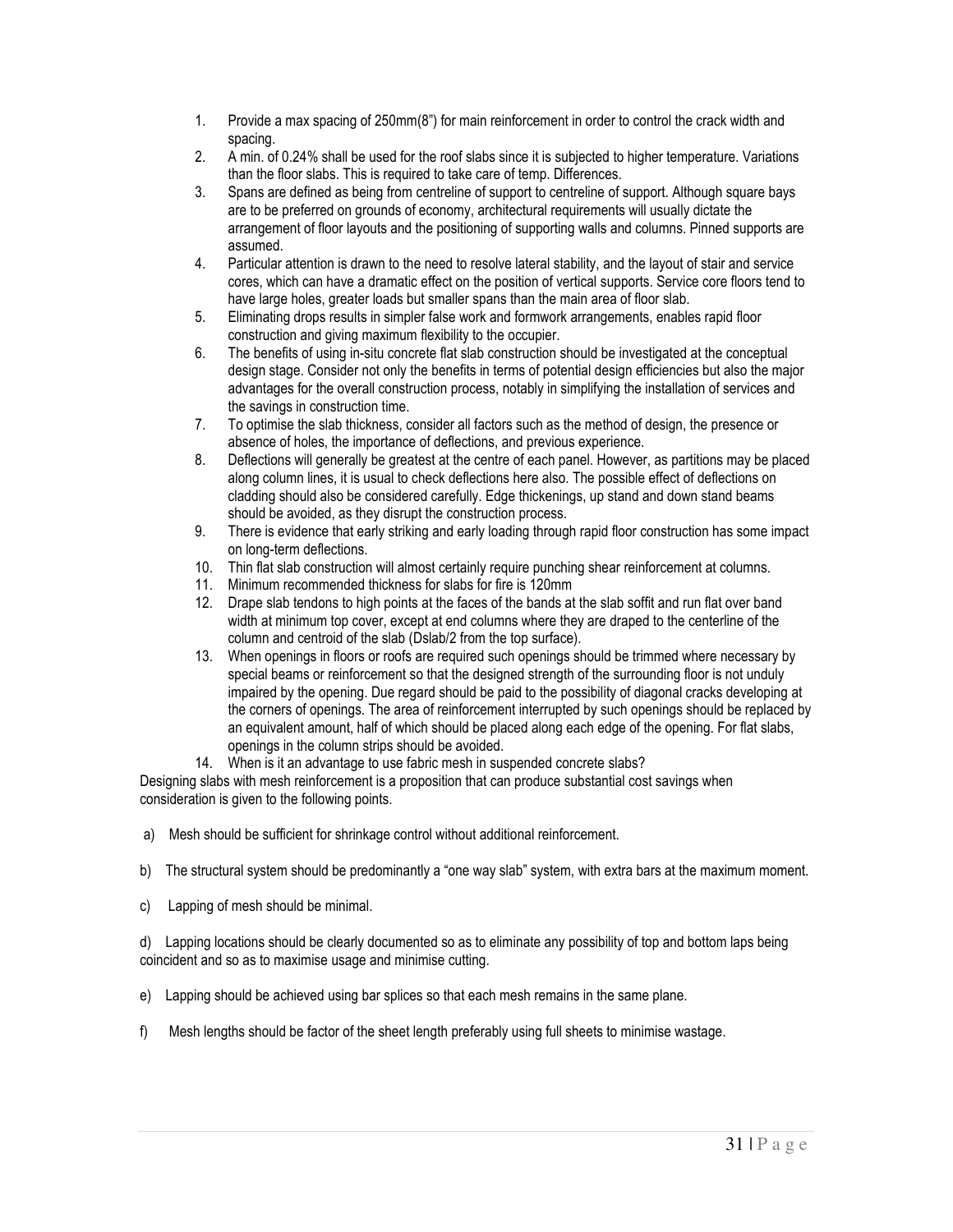# **PRESTRESS:**

### 1. Advantages of using prestressed concrete

- a) Increased clear spans
- b) Thinner slabs
- c) Lighter structures
- d) Reduced cracking and deflections
- e) Reduced storey height
- f) Rapid construction
- g) Water tightness
- h) Note: use of prestressed concrete does not significantly affect the ultimate limit state (except by virtue of the use of a higher grade of steel).

#### 2. Maximum length of slab 50m, bonded or unbounded, stressed from both ends. 25m, bonded, stressed from one end only.

3. Mean prestress

Typically P/A: Slabs: 0.7 – 2.5 mPa Beams: 1.0 – 3.0 mPa 1.4mPa economic design 3.5 mPa is max before shortening ect will become problems

# 4. Cover

Take minimum cover to be 25mm.

5. Allow sufficient cover for (at least) nominal bending reinforcement over the columns, in both directions (typically T16 bars in each direction).

# 6. Effect of restraint to floor shortening

All concrete elements shrink due to drying and early thermal effects but, in addition, prestressing causes elastic shortening and ongoing shrinkage due to creep. Stiff vertical members such as stability walls restrain the floor slab from shrinking, which prevents the prestress from developing and thus reducing the strength of the floor. This should be considered in the design of the stability system or allowed for in the method of construction

- 7. Pour strips are usually 1200 to 2000 wide, reinforced as required for strength, normally located in the centre third of the span, and left as long as possible before casting.
- 8. The actual shortening caused by the prestress is only about 10% of the total shortening. The other 90% will be caused by creep, shrinkage and temperature change.
- 9. For these sort of slab dimensions, shortening should not crack the columns excessively as long as the axial prestress is relatively low, 1.5 - 2.2 MPa (200-300psi).
- 10. 12.7dia -100mm2 = fp 1840mPa
- 11. 15.2 dia = 143mm2=1750mPa
- 12. Concrete genrally 32mPaand 22 mPa at transfer at 4 days after placement with a low stress added at 1 dy for cracking control
- 13. Immediate loss = 6mm total =15-25% of prestressing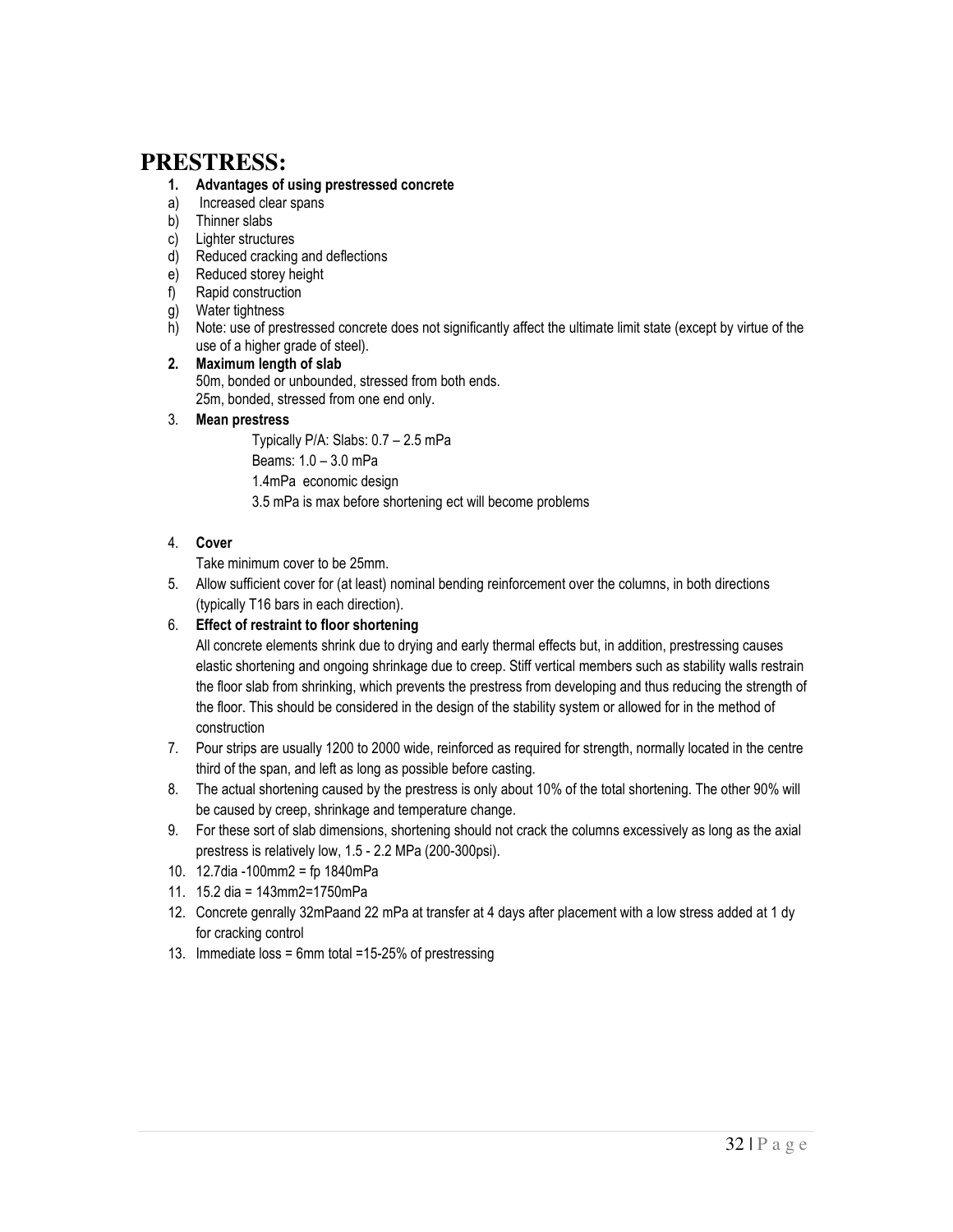| occupancy                | Partition and other super<br>imposed loads kpa | Design live load kpa | Load balance kpa             |
|--------------------------|------------------------------------------------|----------------------|------------------------------|
| carpark                  |                                                | 3                    | $(.7-.9)$ sw                 |
| Shopping centre          | $0 - 2$                                        | 5                    | $(.9-1.1)SW$                 |
| residential              | $2 - 4$                                        | 2                    | Sw+50% of partition<br>loads |
| Office buildings         | $.5 - 1.0$                                     | 3                    | $(0.8-1.0)$ SW               |
| Storage (check transfer) | $\qquad \qquad \blacksquare$                   | 2.4 /m hieght        | SW+20-30%II                  |

Do stiff elements (restraining elements) existing in the structure? If only one still element then possibly ok, ensure this is close to the shrinkage point ect. If more than on stressing being transmitted into the structure instead of the slab, try to change structure thus that this isn't a problem

Closely examine anchorage zones and anti-burst steel configurations and clash points.

Attention needs to be paid to: Access for jacking min 600mm Restraint forces from columns and walls, for multi storey building the first prestress is the most critical. Change in centroid at drop panels Detailing of anchorage Detailing of reinforcement

Prestressing rate Office: 5 kg.m2 + 30kg/m2 normal Retial 6 kg/m2 + 35 kg/m2 normal Roofs 7.5 k/m2 +55 kg/m2 normal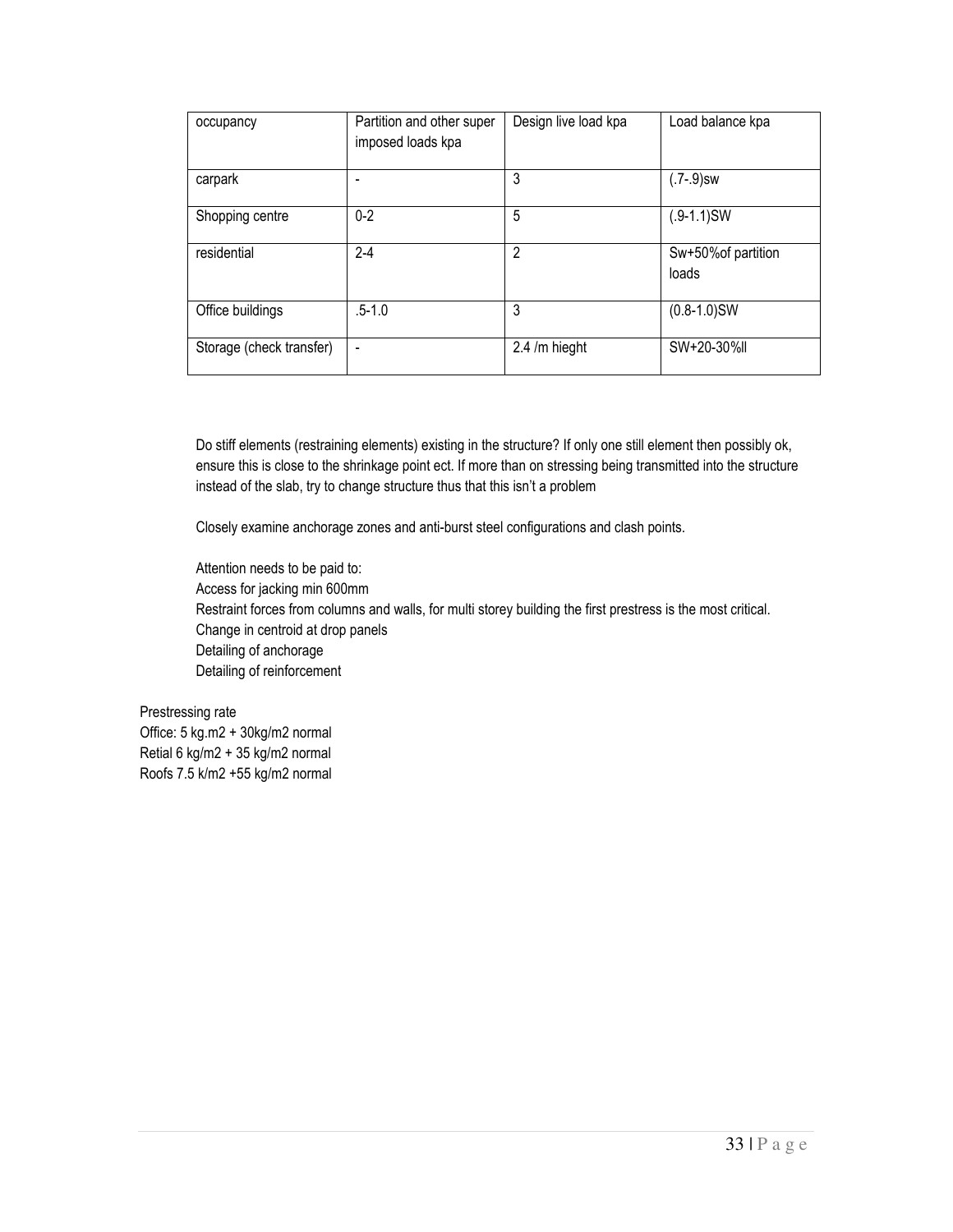# **COLUMNS:**

- 1. Use higher grade of concrete when the axial load is predominant.
- 2. Go for higher section properties when the moment is predominant.
- 9. Restrict the maximum % of reinforcement to about 3%. In an in-situ column the absolute maximum reinforcement is 6% or 10% at laps.
- 3. Approximate method for allowing for moments: multiply the axial load from the floor Immediately above the column being considered) by: 1.25-interior columns (allows for pattern loading)
	- 1.50-edge columns

2.00-corner columns

But try keep the columns to constant size for the top two storeys.

- 4. Preliminary sizing- best to aim for coulmns with 1 to 2 % reinfcoing
	- $\circ$  Column-H/10-20,
	- o edge columns H/7-9,
	- o corner column H/6-8
	- o Ac can be estimated for stocky columns by Ac= N/15 (1% reo), Ac=18 (2% reo) or N/20 (3% reo) for N32 concrete. (N in newtons)
- 5. A column should have minimum section 200-250 sq, if it is not an obligatory size column.
- 6. In addition, all columns shall be designed for minimum eccentricity equal to [(unsupported length of column /500)+(lateral dimension /30] subject to minimum eccentricity of 20mm.
- 7. A reinforced column shall have at least six bars of longitudinal reinforcement for using in transverse helical reinforcement.-for CIRCULAR sections.
- 8. A min four bars one at each corner of the column in the case of rectangular sections.
- 9. Keep outer dimensions of column constant, as far as possible, for reuse of forms.
- 10. When does a column change to wall? generally this considered at about 4 times the thickness, however for fire purposes if the fire can get to all four sides it should be considered as a column.
- 11. For service load keep the total stress about 0.3fc' for gravity load keep this about 0.15fc.

12. REINFORCED CONCRETE COLUMNS:

Sizing:

For preliminary design use square columns.

- If the building height is 3 stories or less:
- If beam span < 6000mm, h (mm) = 300
- If 6000 < beam span < 9000, h = 350
- If 9000 < beam span < 12000, h = 400
- If the building height is 4 to 9 stories:
- If beam span  $\leq 6000$ mm, h (mm) = 400
- If 6000 < beam span < 9000, h = 500
- If 9000 < beam span < 12000, h = 600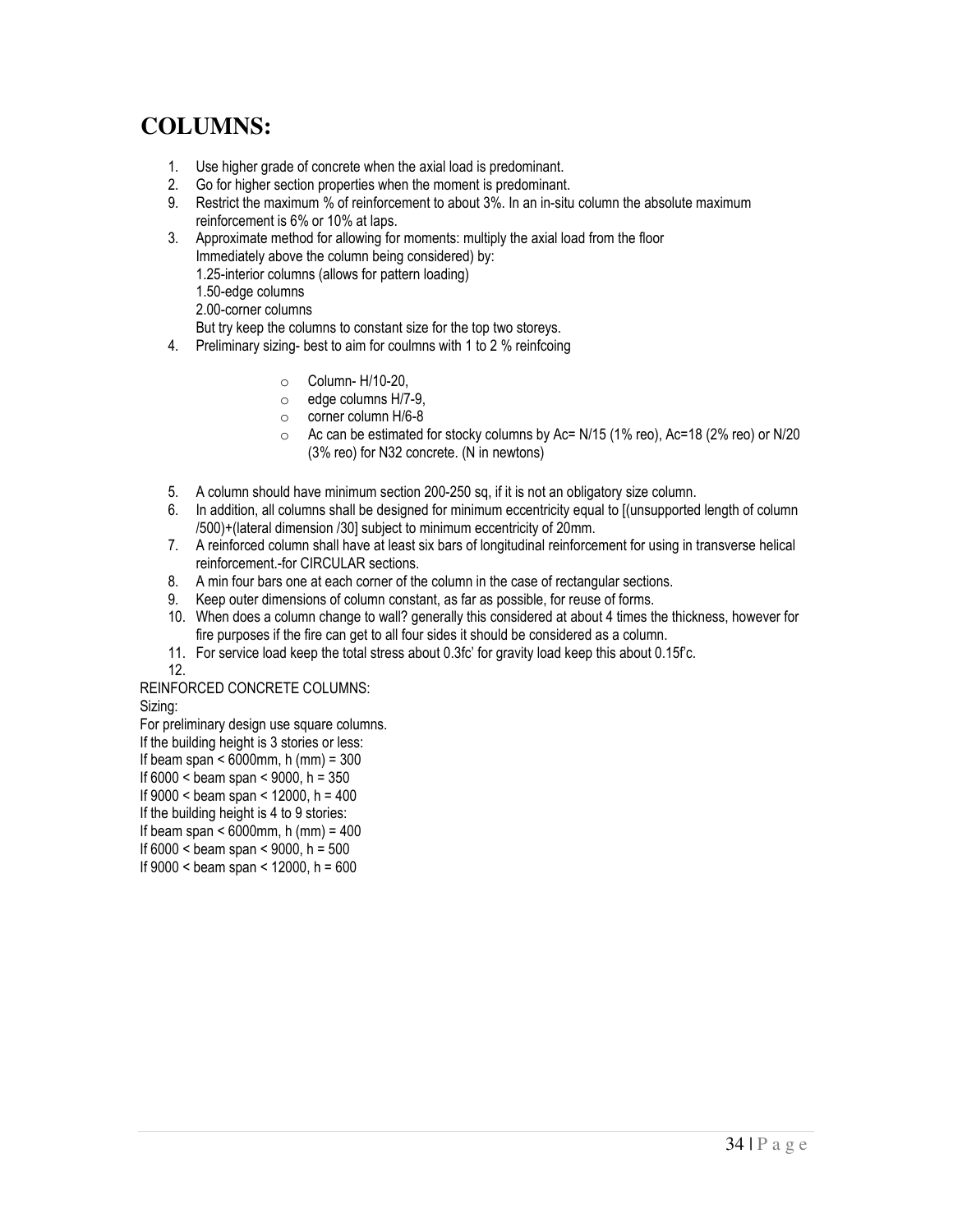# **REINFORCED CONCRETE WALLS:**

- 1. The minimum reinforcement for the RCC wall subject to Bending moment shall be as follows:
	- A. Vertical reinforcement:
		- a) Cross sectional area for deformed bars not larger than 16mm in diameter and with characteristic strength 500 mPa N/mm^2 or greater.

Maximum horizontal spacing for the vertical reinforcement shall neither exceed three times the wall thickness nor 450mm.

- B. Horizontal reinforcement.
	- a) cross sectional area for deformed bars not larger than 16mm in diameter and with characteristic strength 500 mPa N/mm^2 or greater.

Maximum vertical l spacing for the vertical reinforcement shall neither exceed three times the wall thickness nor 450mm.

NOTE: The minimum reinforcement may not always be sufficient to provide adequate resistance to effects of shrinkage and temperature.

- 2. Walls H/30-45
- a) 0.75H, if the rotations are restrained at the ends by floors where h is the height of the wall.
- b) 1.0h .
- 3. generally H/50 is a good starting point for tilt panels
- 4. Expansion joint spacing's
- Concrete large thermal differences 25 m (e.g. for roofs) otherwise refer below
	- Movement joints should be provided to minimise the effects of movement caused by shrinkage, temperature variations, creep and settlement. The effectiveness of a movement joint depends on there location, movement joints should divide the building into a number of individual sections. Movement joints should pass through the whole structure above ground in one plane. The structure should be framed both sides of the joint.

Author Spacing:

- Lewerenz (1907) 75 ft (23 m) for walls.
- Hunter (1953) 80 ft (25 m) for walls and insulated roofs, 30 to 40 ft (9to 12 m) for uninsulated roofs.
- Billig (1960) 100 ft (30 m) maximum building length without joints. Recommends joint placement at abrupt changes in plan and at changes in building height to account for potential stress concentrations.
- Wood (1981) 100 to 120 ft (30 to 35 m) for walls.
- Indian Standards Institution (1964) 45m (≈148ft) maximum building length between joints.
- PCA (1982) 200 ft (60 m) maximum building length without joints.
- ACI 350R-83 120 ft (36 m) in sanitary structures partially filled with liquid (closer spacing's required when no liquid present).
- 5. Shear walls are essentially vertical cantilevers, and may be sized as such; therefore a span-to-depth ratio of 7 is reasonable for a shear wall. However, at this aspect ratio it is highly likely that tension will be developed at the base and this requires justification in the design (see Figure 2.15). Pad foundations should be designed to resist overturning and piles may be required to resist tension. The wall should be checked to ensure that it is 'short', the minimum practical thickness is 200 mm. The wall should be 'braced', i.e. there should be another shear wall in the orthogonal direction. For a building to be classified as shear walled the stiffness of the shear walls must be 6 time the columns, such to ensure they take most / all the load.
- 6. Shear wall thickness, for concrete 150 for single layer of reo, 220 for double layer
- 7. Tilt panel propping 2/3 minimum height up panel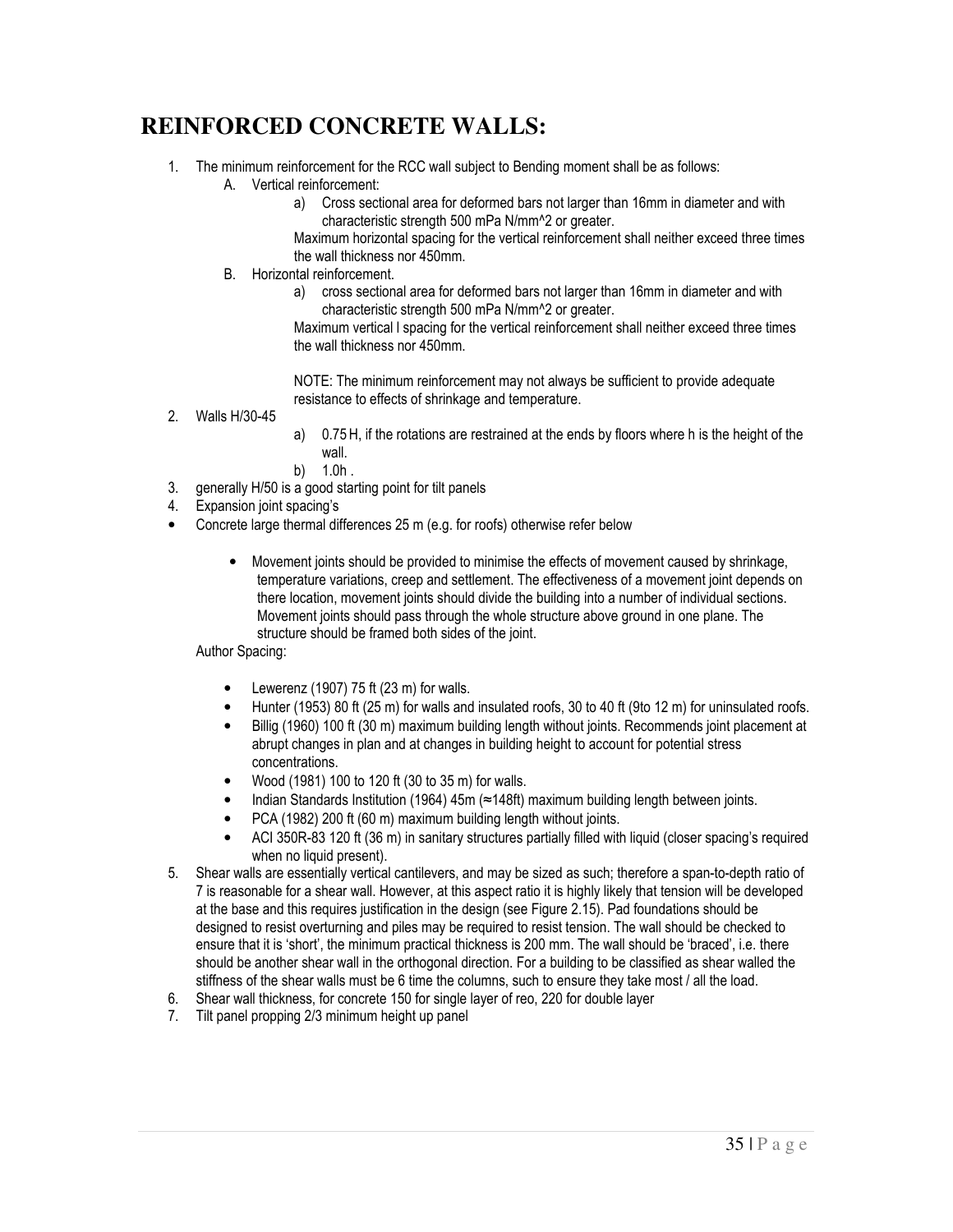# **FORMWORK**

According to the Concrete Reinforcing Steel Institute (CRSI), "formwork and its associated labor is the largest single cost segment of the concrete structural frame—generally more than 50%."

- maintaining constant depth of horizontal construction
- maintaining constant spacing of beams and joists
- maintaining constant column dimensions from floor to floor
- maintaining constant story heights

#### *Standard Forms*

Since most projects do not have the budget to accommodate custom forms, basing the design on readily available standard form sizes is essential to achieve economical formwork. Also, designing for acctual dimensions of standard nominal lumber will significantly cut costs. A simplified approach to formwork carpentry means less sawing, less piecing together, less waste, and les time. this results in reduced labor and mated costs and fewer opportunities for error by construction workers.

#### *Repetition*

Whenever possible, the sizes and shapes of the concrete members should be repeated in the structure. By doing this, the forms can be reused from bay to bay and from floor to floor, resulting in maximum overall saving. The relationship between cost and changes in depth of horizontal construction is a major design consideration. By standardizing the size or, if that is not possible, by varying the width and not the depth of beams, most requirements can be met at a lowered cost, since the forms can be reused for all floors. To accommodate load and span variations, only the amount of reinforcement needs to be adjusted. Also, experience has shown that changing the depth of the concrete joist system from floor to floor because of differences in superimposed loads actually results in higher costs. Selecting different joist depths and beam sizes for each floor may result in minor savings in materials, but specifying the same depth for all floors will achieve major savings in forming costs.

#### *Simplicity*

In general, there are countless variables that must be evaluated, and then integrated into the design of a building. Traditionally, economy has meant a time-consuming search for ways to cut back on quantity of materials. As noted previously, this approach often creates additional costs-quite the opposite effect of that intended. An important principle in formwork design is simplicity. In light of this principle, the following questions should be considered in the preliminary design stage of any project

1) Will custom forms be cost-effective? Usually, when standard forms are used, both labour and material costs decrease. However, custom forms can be as cost-effective as standard forms if they are required in a quantity that allows mass production. Class A1 concrete finish

It is firstly imperative that you understand that this type of formwork is normally only specified for monumental surfaces of relatively small area. For just what to expect and when it should be specified we suggest reading AS3610 and commentary. We can fax you some extracts if need be. The Cement and Concrete Association also has some useful publications on the subject.

Some information that you won't find in the above literature but that you may find useful is given below.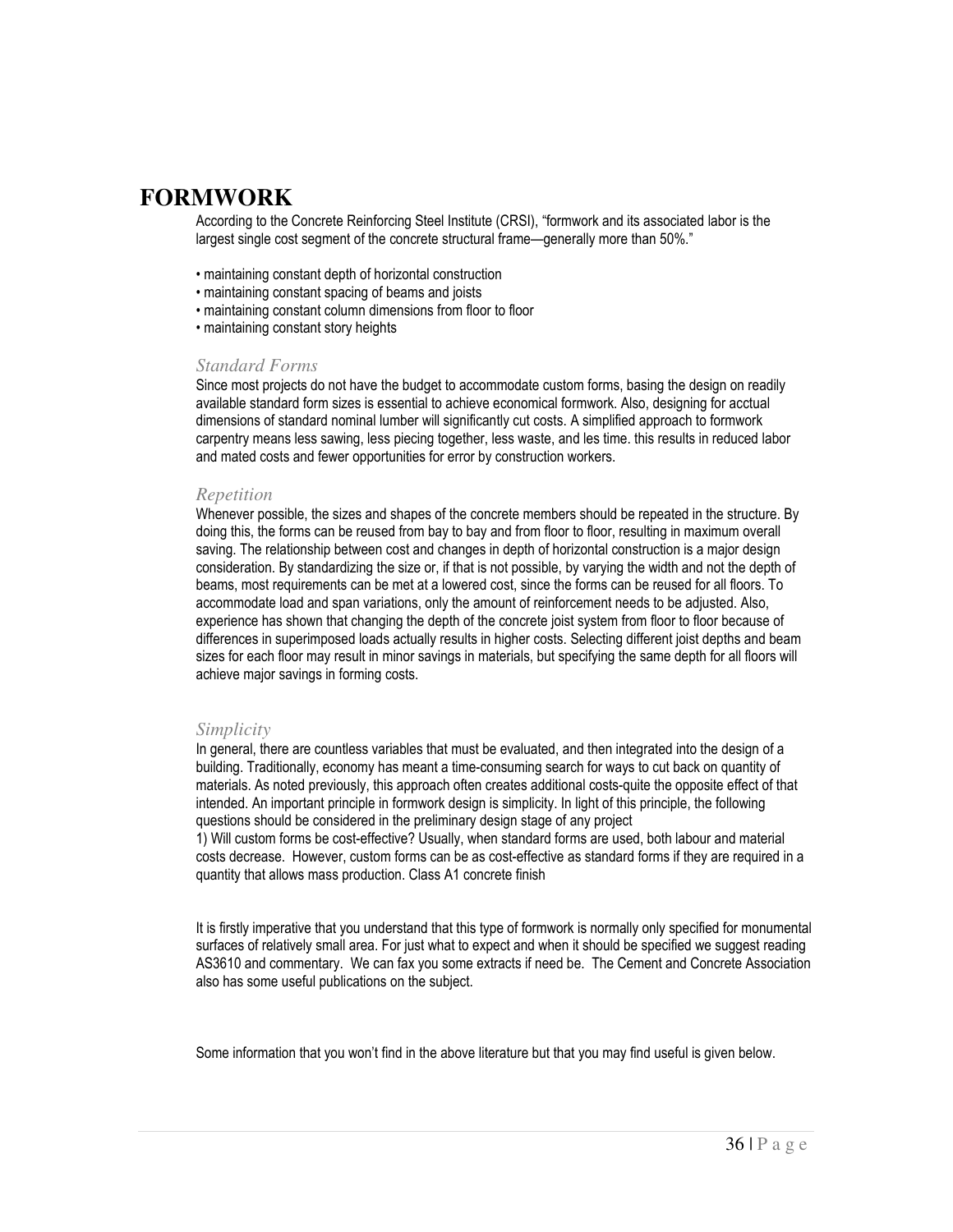#### *Rebates*

It is important to specify what materials shall be used to form rebates as standard rebates used to be ripped from maple but are now often ripped from miranti or other cheaper timber. The trouble with some of these is that the surface left after ripping is often not smooth and this has a deleterious effect on the final product. Consider specifying clear strips of radiata pine but also check and approve all rebate timber prior to being used in the forms.

Plastic rebates leave a beautifully smooth finish but can cause serious problems where you have high daily temperature variations. The thermal coefficient of plastic can be as much as 20 times that of timber.

Nails are generally used to hold the rebates in place and the specification may call for these to be punched filled and sanded smooth. Covering nail holes is also a little more difficult with plastic rebates.

#### *Curing*

If you are looking for colour control A, we do not recommend wetting intermittently or covering with plastic or leaving the formwork on too long as all of these will tend to lead to a colour variation. Consider the use of a water based acrylic curing compound complying with AS3799 such as Masterkure 404 but remember that some of these do leave a milky film on the surface that can take a while to vanish especially if it is rolled on rather than sprayed.

If your concrete is coloured forget these water based acrylic and go for a solvent based alternative such as Masterkure 402 and make sure you spay it. It does not quite meet the Australian Standard for water retention but it will give you a superior finish.

If you are doing coloured precast work we normally recommend using CCS same day sealer and curing out of the sun and wind.

### *Bar Chairs*

Give serious thought as to how you can keep the reinforcement in position without the need for bar chairs and take extreme care during the placement and vibration operations. Make the contactor aware that you have a cover meter and will reject any elements found with reinforcement cover outside the specification tolerances.

### *Formwork*

For this class of finish the formwork needs to be very stiff and often has a reduced allowance for form tie holes or a detailed setout of the requirements. If you need to have the formwork specifically designed or require an structural engineer's certification

2) Are deep beams cost-effective? As a rule, changing the beam depth to accommodate a difference in load will result in materials savings, but can add considerably to forming costs due to field crew disruptions and increased potential for field error. Wide, flat beams are more cost-effective than deep narrow beams. 3) Should beam and joist spacing be uniform or vary with load? Once again, a large number of different spacing's (closer together for heavy loads, farther apart for light) can result in material savings. However, the disruption in work and the added labour costs required to form the variations may far exceed savings in materials.

4) Are formed surface tolerances reasonable? The suggested tolerances for formed castin-place surfaces are shown in, The following simplified guidelines for specifying the class of formed surface will usually minimize costs:

a) Class I finish should be specified for surfaces prominently exposed to public view,

b) Class II finish should be specified for surfaces less prominently exposed to public view,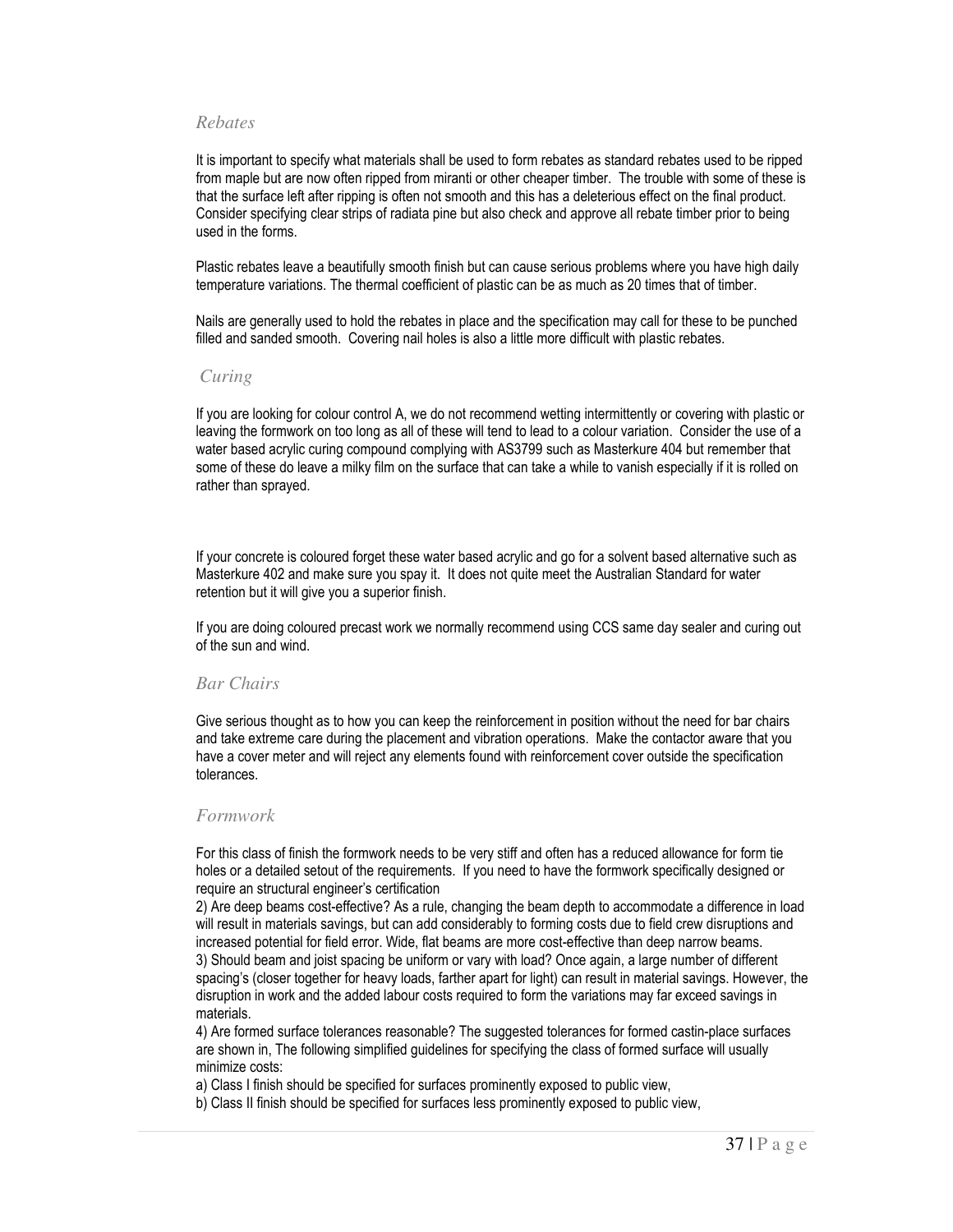c) Class III finish should be specified for all noncritical or unexposed surfaces, and d) Class IIII finish should be specified for concealed surfaces or for surfaces where roughness is not objectionable. If a more stringent class of surface is specified than is necessary for a particular formed surface, the increase in cost may become disproportionate to the increase in quality

Floors and the required forming are usually the largest cost component of a concrete building structure. The first step towards achieving maximum economy is selecting the most economical floor system for a given plan layout and a given set of loads. This will be discussed in more detail below. The second step is to define a regular, orderly progression of systematic shoring and re-shoring. Timing the removal of the forms and requiring a minimum amount of re-shoring are two factors that must be seriously considered since they can have a significant impact on the final cost.

Figures 1-5 and 1-6 show the relative costs of various floor systems as a function of bay size and superimposed load. Both figures are based on a concrete strength f: = 4000 psi. For a given set of loads, the slab system that is optimal for short spans is not necessarily optimal for longer spaas. Also, for a given spaa, the slab system that is optimal for lighter superimposed loads is not necessarily optimal for heavier loads. Reference 9.3 provides material and cost estimating data for various floor systems, It is also very important to consider the fire resistance of the floor system in the preliminary design stage (see Chapter 10). Required fire resistance ratings can dictate the type of floor system to specify in a particular situation. The relationship between span length, floor system, and cost may indicate one or more systems to be economical for a given project. If the system choices are equally cost-effective, then other considerations (architectural, aesthetic, etc.) may become the determining factor. Beyond selection of the most economical system for load and span conditions, there are general techniques that facilitate the most economical use of the chosen system.

### *Slab Systems*

Whenever possible, avoid offsets and irregrrlaxities that cause a "stop and start" disruption of labour and require additional cutting (and waste) of materials (for example, breaks in soffit elevation). Depressions for terrazzo, tile, etc. should be accomplished by adding concrete to the top surface of the slab rather than maintaining a constant slab thickness and forming offsets in the bottom of the slab.

Cross section (a) in Fig. 9-2 is less costly to form than cross section (b).



Figure 9-2 Depressions in Slabs

When drop panels are used in two-way systems, the total depth of the drop h should be set equal to the actual nominal lumber dimension plus ¼ in. for ply form (see Fig. 9-3). Table 9-2 lists values for the depth hl based on common nominal lumber sizes. As noted above, designs which depart from standard lumber dimensions are expensive" Keep drop dimensions constant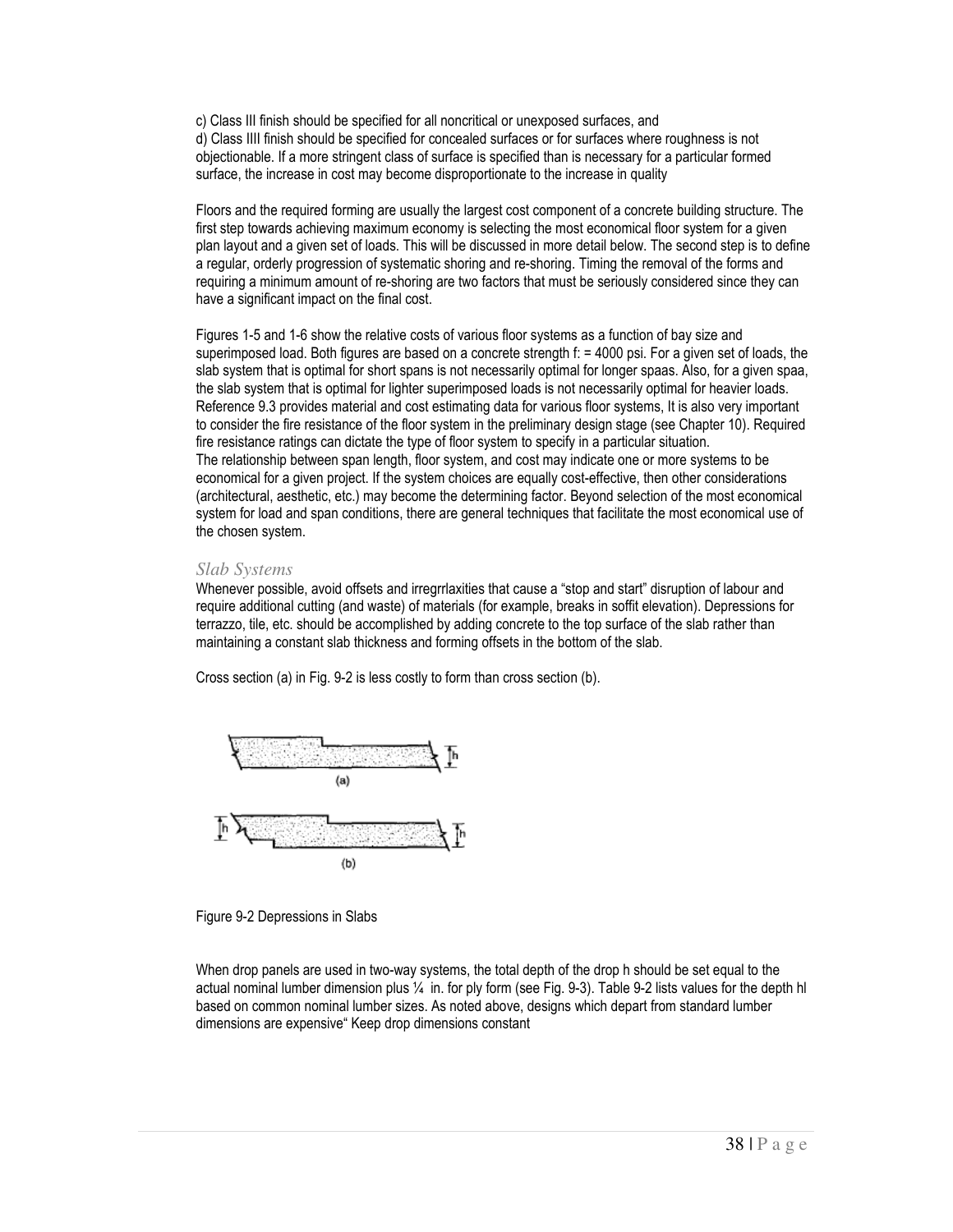|            | <b>Formply (Hardfaced/Formrite)</b>                                                                                                                                                                                                                                                         |                                                      | Standard: AS/NZS 2269                                            |                                                          |                                                                     |
|------------|---------------------------------------------------------------------------------------------------------------------------------------------------------------------------------------------------------------------------------------------------------------------------------------------|------------------------------------------------------|------------------------------------------------------------------|----------------------------------------------------------|---------------------------------------------------------------------|
| Appearance | Description                                                                                                                                                                                                                                                                                 | Grade                                                | <b>Thickness</b>                                                 | Length x Width<br>(mm)                                   | Applications                                                        |
|            | Formply, other-wise known<br>as Hardface, is a plywood<br>made with a bond glue.<br>radiata core and hardwood.<br>veneer faces with a high<br>density overlay (HDO) resin<br>impregnated finish that is<br>smooth, perfect for use in<br>concrete formwork and can<br>be used several times | HDO.<br>face<br><b>HDO</b><br><b>back</b><br>F11/F14 | 12 <sub>mm</sub><br>17 <sub>mm</sub><br>17mm<br>18 <sub>mm</sub> | 2400 x 1200<br>1800 x 1200<br>2400 x 1200<br>2400 x 1200 | Formwork in walls.<br>floors, roofs, frames,<br>bridges, dams, etc. |



150 19 19 169 (170)

### Figure 9-3 Formwork for Drop Panels

Whenever possible, a minimum 16ft (plus 6 in. minimum clearance) spacing between drop panel edges should be used (see Fig. 9-3). Again, this permits the use of 16ftlong standard lumber without costly cutting of material. For maximum economy, the plan dimensions of the drop panel should remain constant throughout the entire project.



Figure 9-3 Formwork for Drop Panels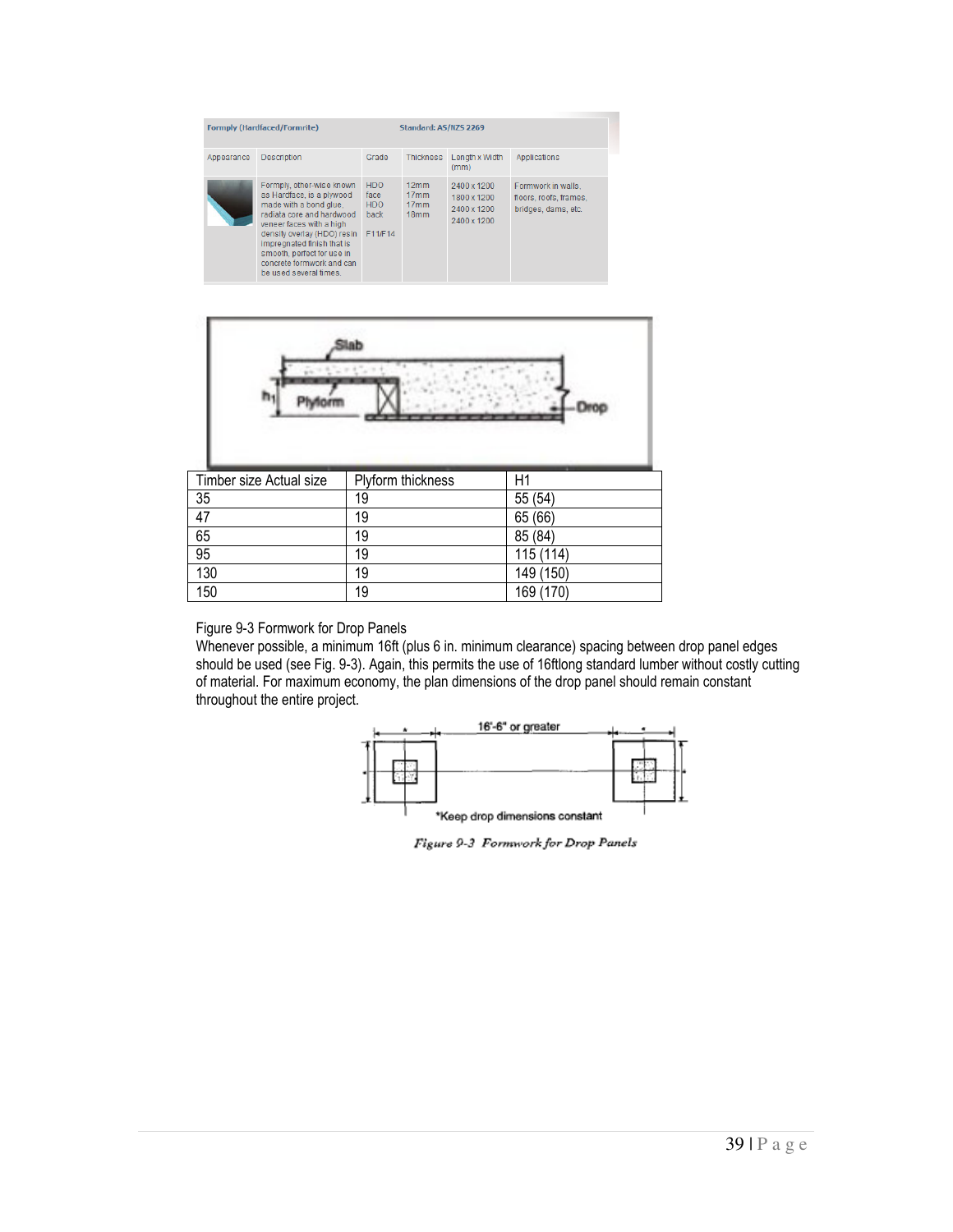

### *Beam-Supported Slab Systems*

The most economical use of this relatively expensive system relies upon the principles of standardization and repetition, optimal importance is consistency in-depth, and of second~ importance is consistency in width. These two concepts will mean a simplified design, less time spent interpreting plans and more time for field crew to produce.

# **ECONOMICAL ASPECTS OF VERTICAL FRAMING**

#### *Walls*

Walls provide an excellent opportunity to combine multiple functions in a single element; by doing this, a more economical design is achieved. Whh creative layout and design, the same wall can be a fire enclosure for stair or elevator shafts, a member for vertical support, and bracing for lateral loads. Walls with rectangular cross-sections are less costly than non-rectrmgular walls.

#### 9.4.2 Core Area

Core areas for elevators, stairs, and utility shafts are required in many projects. In extreme cases, the core may require more labour than the rest of the floor. Standardizing the size and location of floor openings within the core will reduce costs. Repeating the core framing pattern on as many floors as possible will also help to minimize the overall costs.

### *Core Areas*

Core areas for elevators and stairs are notoriously cost-intensive if formwork economies are neglected. In extreme cases, the core alone may require more labor than the rest of the floor, on a per-foot basis. Formwork economy here is achieved through a simplification strategy: eliminate as much complexity from the core configuration as possible. The core will cost less to build, if the design follows the principles listed below and illustrated in Figure 27:

- The shape is symmetrical, rectilinear, without acute angles.
- The number of floor openings is minimized.
- Floor and wall openings are constant in size and location within the core.
- The core framing pattern for walls and floors is repeated on as many floors as possible.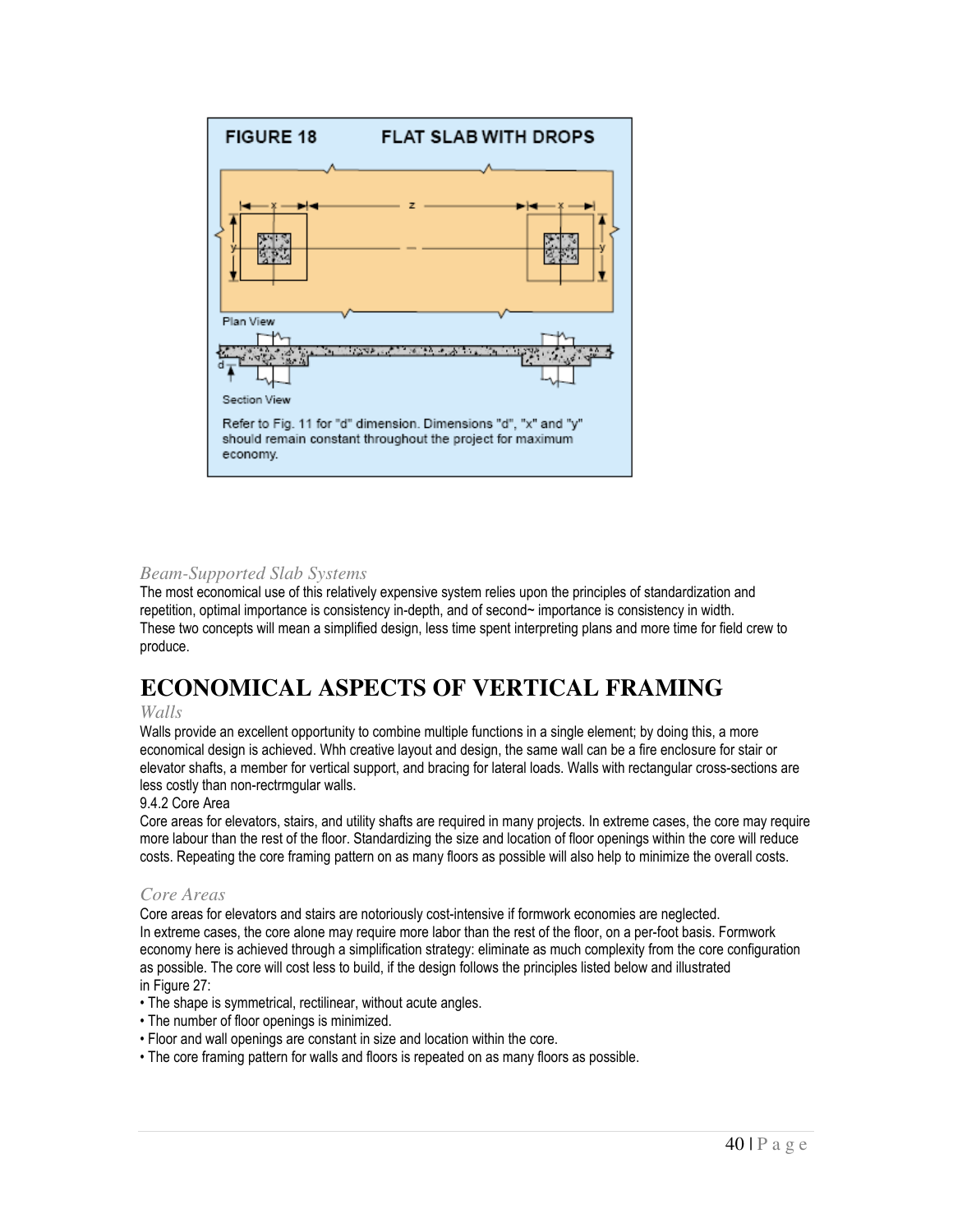

#### *Columns*

Although the greatest costs in the structural frame are in the floor system, the cost of column formwork should not be overlooked. Whenever possible, use the same column dimensions for the entire height of the building. Also, use a uniform symmetrical column pattern with all of the columns having the same orientation. Planning along these general lines can yield maximum column economy as well as greater floor framing economy because of the resulting uniformity in bay sizes.

Use the same shape as often as possible throughout the entire building. Square or round columns are the most economical; use other shapes only when architectural requirements so dictate. Columns must be sized not only for adequate strength but also for constructability. For proper concrete placement and consolidation, the engineer must select column sizes and reinforcement to ensure that the reinforcement is not congested. Bar laps splices and locations of bars in beams and slabs framing into the column must be considered. Columns designed with smaller number of larger bras usually improves constructability.

Concrete is more cost effective than reinforcing for carrying compressive axial loads; thus it is more economical to use larger columns sizes with lesser amounts of steel.

Reuse of column forms from story to story results in significant savings. It is economically sound to use the same size column or the entire building and to vary only the logintuduical reinforcement and concrete strength.

#### *Walls*

Wall Thickness Trade-offs must be evaluated when designing wall thickness. Reasons to maintain constant wall thickness include repetitive use of standard forms, tie lengths and hardware. Reasons to change wall thickness include accumulating load. When wall thicknesses are changed, incremental steps of 2" or 4" are most efficient. Further, steps should be designed only on the wall face that intersects the horizontal framing. (Figure 31) It is more efficient to step-in formwork toward an opening or building edge than to step formwork away from these conditions.

Use the same wall thickness throughout a project if possible; this facilitates the reuse of equipment, ties, and hardware. In addition, this minimizes the possibilities of error in the field. In all cases, maintain sufficient wall thickness to permit proper placing and vibrating of concrete. Wall openings should be kept to a minimum number since they can be costly and time-consuming.

A few larger openings are more cost-effective than marry smaller openings. Size and location should be constant for maximum reuse of formwork.

. Brick ledges should be kept at a constant height with a minimum number of steps. Thickness as well as height should be in dimensional units of lumber, approximating as closely as possible those of the masonry to be placed. Brick ledge locations and dimensions should be detailed on the structural drawings.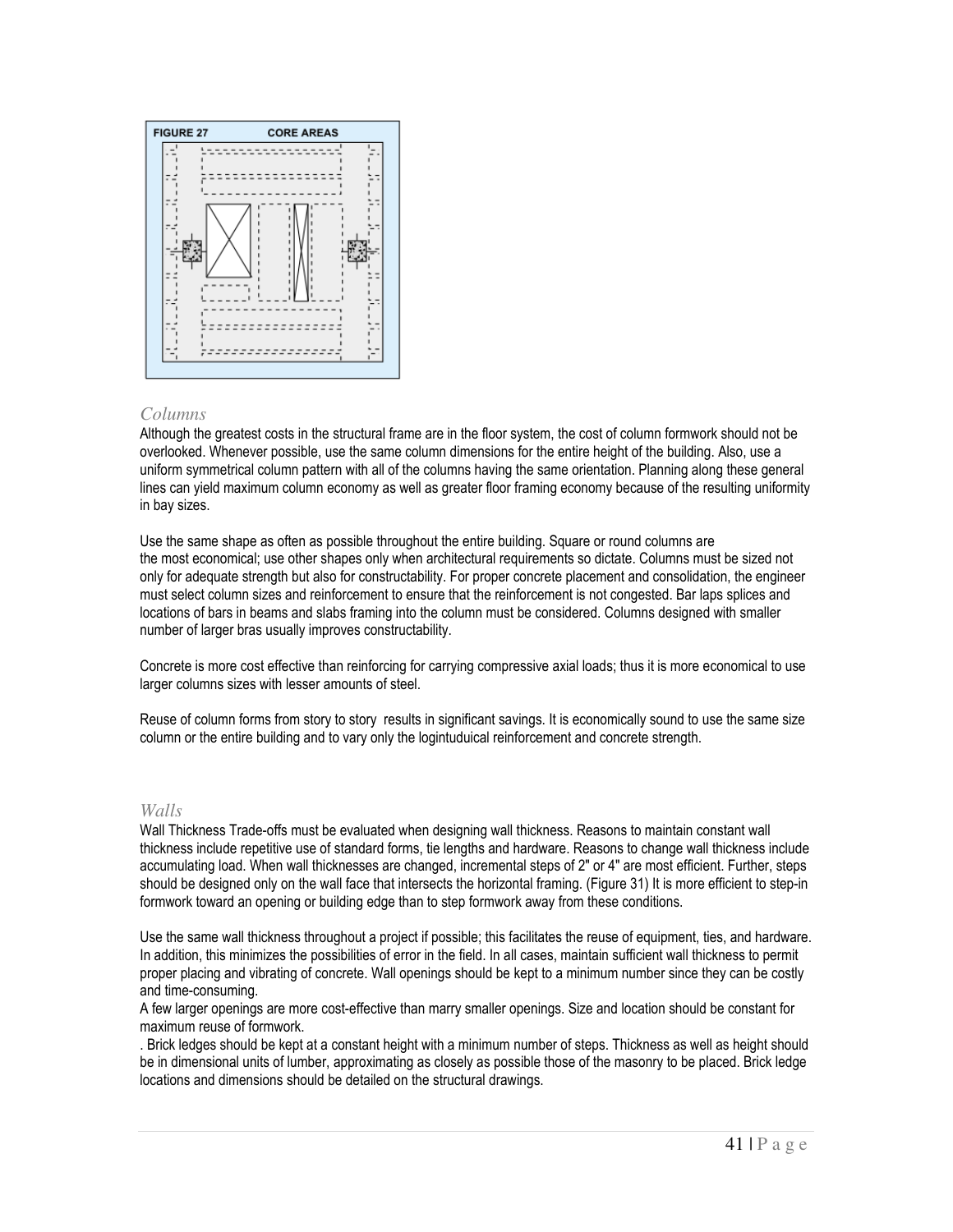. Footing elevations should be kept constant along any given wall if possible. This facilitates the use of wall gang forms from footing to footing. If footing steps are required, use the minimum number possible.

. For buildings of moderate height, pilasters can be used to transfer column loads into the foundation walls. Gang forms can be used more easily if the pilaster sides are splayed as shown in Fig. 9-9.

Guidelines for member sizing

-for a continuous beam keep beams size constant and vary the reinforcement from span to span. -wide flat beams are easier to form than deep beams

-spandral beams are most cost intensive than interior beams due to their location at the edge fo the floor slab or at a slab opening.





Beams should be as wide or wider than the column into which they frame, in addition to formwork economy this also alliavtes some of the reinforcement congestion.



Fig. 5: The extra steps it takes to form out the column with a narrower beam<sup>s</sup>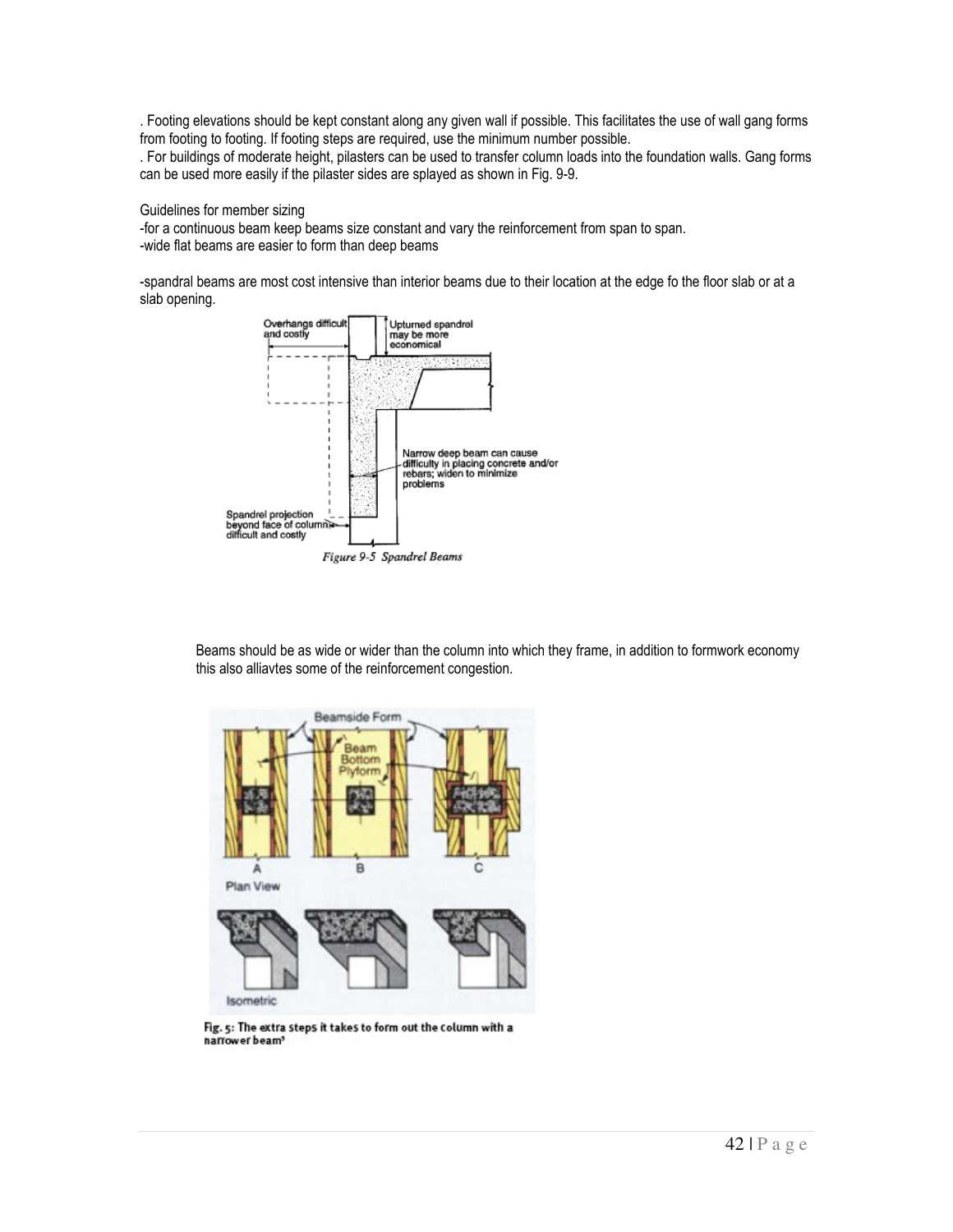# **OVERALLSTRUCTURALECONOMY**

While it has been the primary purpose of this chapter to focus on those considerations that will significantly impact the costs of the structural system relative to formwork requirements, the 10-step process below should be followed during the preliminary and final design phases of the contraction project as this will lead to overall structure economy:

- 1. Study the structure as a whole.
- 2. Prepare freehand alternative sketches comparing all likely structural framing systems.
- 3. Establish column locations as uniformly as possible, keeping orientation and size constant wherever possible.
- 4. Determine preliminary member sizes from available design aids

5. Evaluate the sketches and make rough cost comparisons. Consider consulting a formwork office about economic variables relating to formwork, which in turn may influence the basic structural system.

6. Select the framing scheme which best seems to balance structural and aesthetic objectives with economic constraints.

7. Distribute prints of the selected framing scheme to all design and building team members to solicit suggestions that may reduce future changes.

8. Refine the design, placing emphasis on aspects with the greatest economic impact on structural frame cost.

9. Visualize the construction process and the resultant impact on cost.

10. Establish specifications that minimize construction cost and time by including items such as early stripping time and acceptable finish tolerance.

Where pour-strips are used (time-delayed pours to allow for shrinkage in long or posttensioned structures) the backshoring condition may be avoided by designing the slabs adjacent to the pour strips as cantilevers. The pour-strip is designed as simple span, as in Figure 39.



# *Construction Joint Location*

A concrete structure normally is built in progressive stages. (Figure 44)However, to facilitate high-production recycling of equipment and manpower, some latitude in the precise location of construction joints (Figure 45) is desirable. The permissible locations for construction joints should be indicated on the construction drawings, to save time on the job and help ensure a quality structure. The contractor may then select the most efficient sequencing for the construction method to be used. The designer should approve all construction joint locations prior to commencement of the work. Once established, these locations should be communicated to all parties involved in formwork, concrete and reinforcement.

# *Permanent Slopes*

For Drainage Four methods are available to design sloped surfaces (typically for drainage).

a. Top-surface slope — Much preferred due to its considerably lower cost, this method maintains a constant soffit elevation and consequently, is faster to form. It is achieved either by varying slab thickness or with fills. This slope method and method (b) below may require a higher-quality roof membrane than other roof designs. But even with its added cost, the total cost of these methods is much less than methods (c) and (d) below.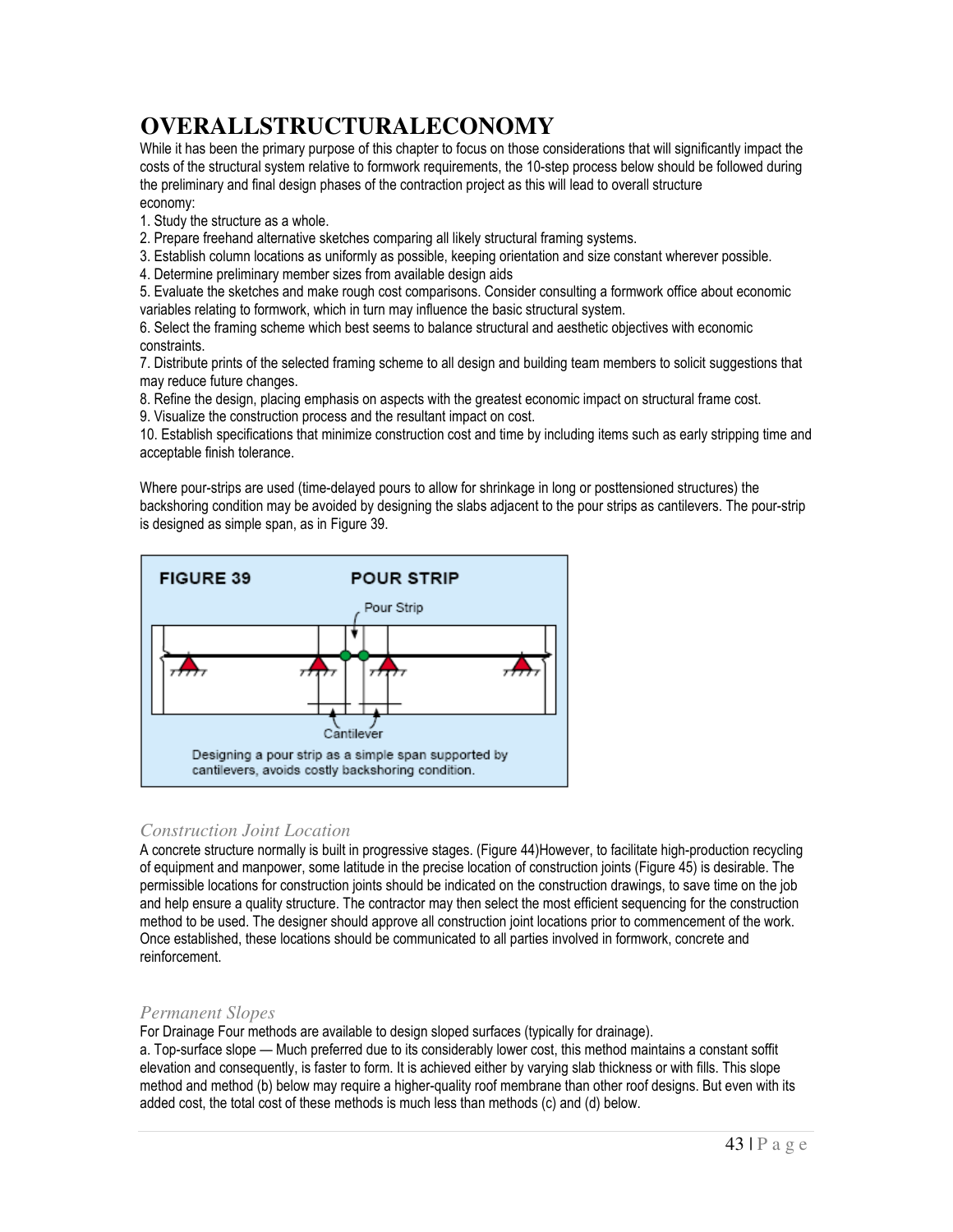b. One-way slope — top and bottom surfaces fig 41— To reduce deadload and save permanent materials, bottoms of slabs may be sloped to parallel the top. This is more costly than method (a). Positioning the deck at varying elevations is labor-intensive. (Beams should also be sloped to parallel the slab, to avoid variable beam depth.)



Two-way slope—top and bottom surfaces (Figure 42)—This design is an extreme-cost option and almost always can be avoided. With ridges and valleys running in two directions, two-way sloping impedes formwork productivity, with stop-start disruption at each change of slope direction.



Warps (Figure 43)—Of all slope designs, warps are the most extreme impediment to formwork productivity. Forming the curved surfaces requires intricate, expensive carpentry and precision installation. If at all possible, alternative designs should be considered instead.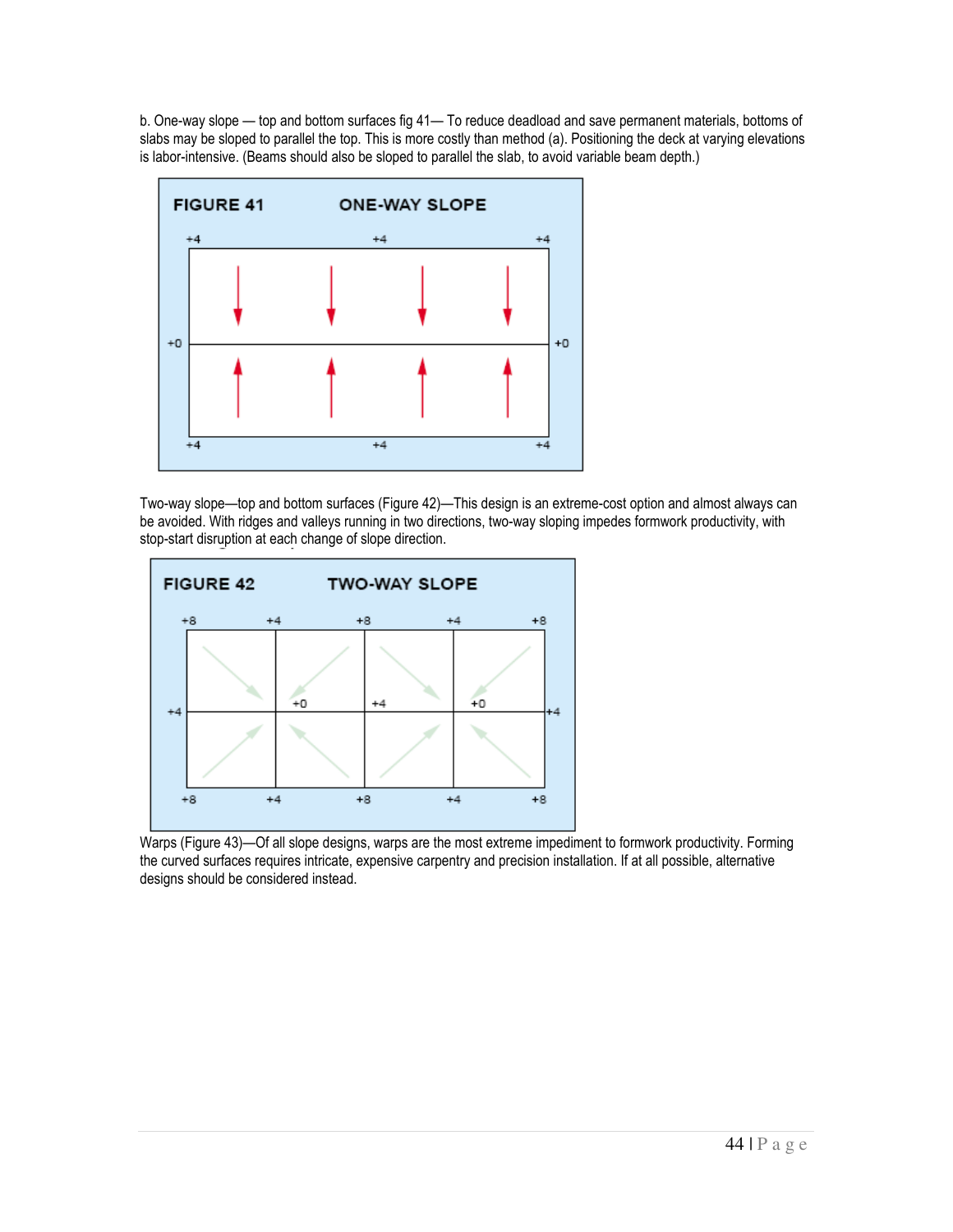

# *Camber to Offset Floor Deflection*

Typically, cambered slabs are not structural necessities, sufficient stiffness can be designed into floor framing systems to keep deflection within tolerances. This also avoids forming costs associated with camber. If camber is a design imperative, it may be specified much like the sloped surfaces previously discussed: as oneway, two-way, or warped. Again like slopes, costs are progressively higher as complexity increases, with warps at the extreme.

# *Stripping the formwork and falsework from a concrete Deck*

Stripping the formwork under slabs is an issue close to every builder's heart because it directly affects when other trades can get onto the floor that is blocked up with falsework and start hanging the various services Considerations that may influence the timing of the strip are:

Are there any unusual heavy loads such as materials stacking or erection cranes that may require support in future construction works? It is sometimes more economical to leave formwork and false-work in place a little longer and strip out in one hit?

Will floors over need to be carried by the false-work and is there a set stripping and re-shoring procedure? If this is the case it is the responsibility of the design engineer to provide sketches showing the minimum amount of shoring required on each floor and the timing of the stripping operation. This information is normally requested by the managing contractor and is influenced by his site management needs. If the projects structural engineer wants to charge you for the advice we suggest you point them to AS3610 section 2.3 and ask when they stopped complying with code requirements.

Will any scheduled building activities be physically in the way of the stripping operation (blocking access etc)? We have seen money wasted on high strength concrete where the stripping could not be completed due to blocked access ways.

Will cranege and manpower be available at the time to take advantage of an early strip time? Systems such as Tableforms will need a crane booked and ready.

Is the formwork needed elsewhere on site or at another site? Sometimes very competitive formwork rates are contingent upon a specified cycle of form reuse.

Is it cost effective to spend the money on higher strength concrete to allow early stripping? This question may be a function of project programming, staff salaries, early finish incentives and/or liquidated damages.

Is the slab stressed? Stressed slabs can often be stripped earlier as concrete strengths form the only criteria if the future loads are within the floors capacity. We have allowed complete stripping of single storey stressed car park decks in four days using high early strength concrete. On a job we did in Asquith in October 2002 we allowed stripping of each floor of a multistorey warehouse 5 days after each floor was poured. The trick is ensuring that the site cured cylinder strengths are truly representative of the concrete in the deck (but that is another storey).

How stiff is the reinforced concrete slab? If the slab is conventionally reinforced it would normally need to be supported after the concrete has reached its design strength because if the props are taken away too early the slab will deflect beyond recommended limits. This additional deflection is known as creep deflection and is more pronounced when the concrete is relatively "green". Where normal class early age strength concrete is used with reasonable stiffness parameters, guidance can be taken from AS3600 (2001) Tables 19.6.2.4 and Table 19.6.2.5.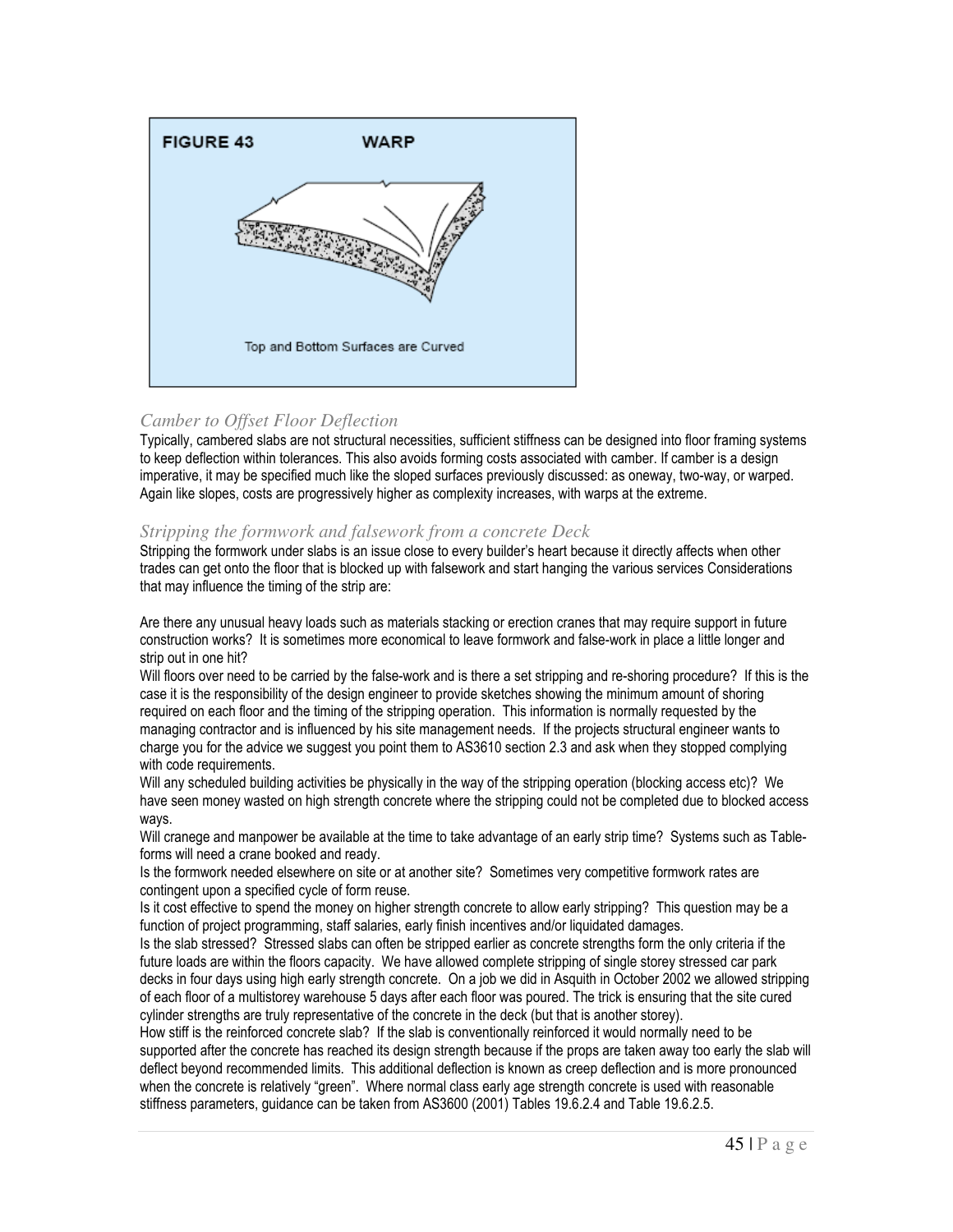# **RETAINING WALLS:**

1.Approximate thickness h/10-14

- 2.For cantilever sheet pile retaining walls, the penetration below the bottom should equal approximately the unsupported height above.
- 3. T-shaped with horiz. fill: Footing length
	- $\circ$  0.46\*height with 1/3 in front of exposed face.
- 4. L-shaped with horiz. fill:
	- $\circ$  Footing length  $\sim$  0.65\*height with all of footing at toe.
	- $\circ$  Footing length  $\sim$  0.55\*height with all of footing at heel.
- 5. Retaining walls should be attempted with "traditional" dimensions first, and make every effort to correctly size and balance the heel and toe. There are good reasons why these shapes (toe to heel from 0.45 of height to 0.55, etc) are so commonly found. Stability, sliding, etc are easy to satisfy with an oversized heel or toe, but the strength of these members will be very difficult to achieve.

6.Refer masonry design for joint spacing

# **SLAB ON GRADE**

| Typical application                   | Rating of subgrade | Minimum thickness of pavement |
|---------------------------------------|--------------------|-------------------------------|
| Domestic                              | Medium good        | 100mm $(4")$                  |
|                                       | poor               | 125mm (5")                    |
| Commercial/Institutional/Barns up to  | Medium to good     | 130mm (5")                    |
| 5kPa                                  | poor               | 150mm(6")                     |
| Industrial/gas stations/garages up to | Medium to good     | 180mm (7")                    |
| 20kpa                                 | poor               | 200mm (8")                    |

- 1. With the following reinforcement:
- 100mm-one layer SL72 WWF 6x6-W1.4xW1.4
- 125-150mm- one layer SL82 WWF 6x6-W2.9xW2.9
- 180mm- one layer SL92 WWF 6x6-W2.9xW2.9
- 200mm two layers (SL72) WWF 6x6-W1.4xW1.4
- 2. Joints spacing:
- Rule of thumb is 24 to 36 times the thickness (gives the spacing in mm/inches).
- Keep the thickness variation to -5mm (-1/4") / +10mm (3/8"), and the subgrade as flat as possible with no abrupt change greater than 15mm (1/2") in about 1.2m (4'). This keeps the "sudden" restraint potential down.
- 3. For slabs 180mm greater a crack initiator is suggested.
- 4. No greater than 21m (70') between Dowel sawn joints
- 5. No greater than 8m (27') between sawn joints
- 6. Make your joint pattern as square as practicable and with no more than a 2 to 1 ratio of length to width.
- 7. Always check with client as to preferred Joints system
- 8. For small-medium projects Max area in pour: 600m^2 (60000 sq ft) Max joints spacing for external expansion joints 40-50m, internal stop pour slab joints: 60m (200').
- 9. For large project

Max area in pour: 800m^2 aim for 600m^2 (60000sq ft)

Max joints spacing for external expansion joints 60m (200'), internal stop pour slab joints: 80m (250')

10. Joints that transfer 75% or more of the design load can have the slan surround treated as interior.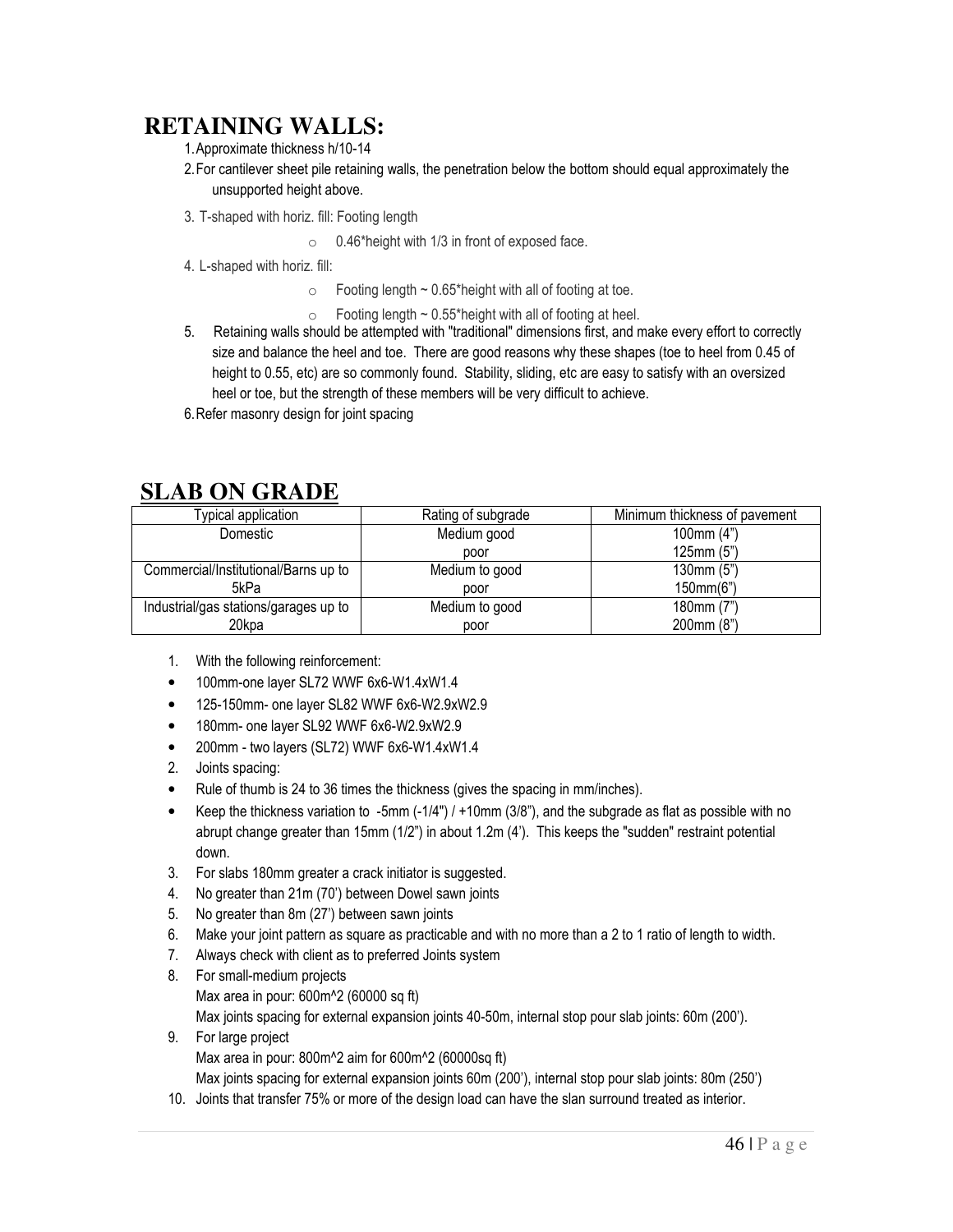- 11. Slabs should be design based on there 90 day flexural strength and specified this way.
- 12. For uplift loads a rule of thumb we used to use 10 times the thickness of the slab in each direction for load contributing to hold down.

- Design is very dependent on types of forklift, get spec if possible.

| <b>Typical forklift</b> |                |  |
|-------------------------|----------------|--|
| Capacity/type           | axle           |  |
| 1 ton forklift          | 2.75xcapcity   |  |
| 2-3 ton forklift        | 2.5x capacity  |  |
| 4 ton forklift          | 2.3 x capacity |  |
| 1-1.5 stockpicker       | 1.3 capacity   |  |
| 2-3 ton pallet truck    | .7 x capacity  |  |

| usage                          | <b>CBR</b>   | Sub base thickness                                                  |
|--------------------------------|--------------|---------------------------------------------------------------------|
| Internal Commercial/industrial | $1.5$ to $3$ | 100mm                                                               |
|                                | 3 or more    | 50m cracker dust (100mm H sites<br>with rolled smooth stone finish) |
| External LL<5kpa               | All          | 100mm                                                               |
| LL >5kpa                       | $1.5$ to $3$ | 150mm                                                               |
|                                | 3 or more    | 100mm                                                               |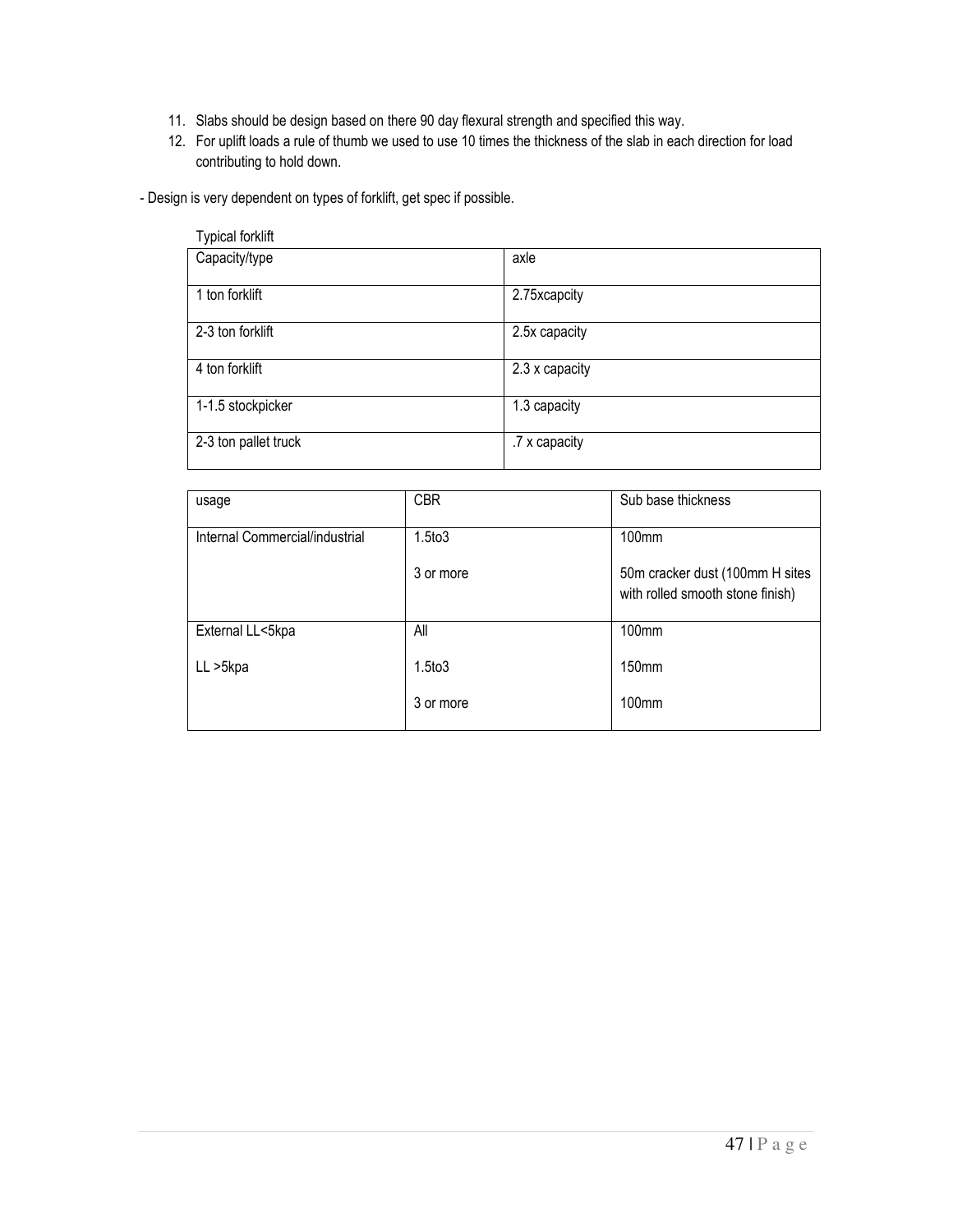# **STEEL BUILDINGS (NON-COMPOSITE)**

| Choice of beam system                   |                         |                 |
|-----------------------------------------|-------------------------|-----------------|
| Element Typical Span/depth Typical Span | Span/depth              | Maximum span    |
| (m)                                     |                         |                 |
| Purlins                                 | 32                      | 12m             |
| Roof beams (light dead loading)         | 18-30                   | 6-30m           |
| Floor I beams and joists                | 18                      | 18 <sub>m</sub> |
| Floor Plate girder                      | $10 - 12$               | 25m (80')       |
| Floor Joist (steel only)                | 17                      | 6-9m (20-30')   |
| Castellated UB's*                       | $14 - 17$               | 12-20m(40-70')  |
| Transfer beams                          | 10                      | 6-30m           |
| Trusses supporting floors               | 10                      | 6-30m           |
| Roof trusses (pitch>20)                 | 14-15                   | 17m (55')       |
| Space Frames                            | $15 - 30$               | 100m (300')     |
| Primary beams (supported by columns)    | $10 - 15$               | 12m (40')       |
| Secondary beams (supported by other     | $15 - 25$               | 10m (33')       |
| beams)                                  |                         |                 |
| Portal frame leg                        | 35-40                   | 60m (200')      |
| Simple span rafter                      | 24                      | 30m (100')      |
| Simple span roof beam                   | 15                      | 25m (80')       |
| Con't beam or joist                     | .85 * simple span value |                 |
| Column SHS                              | H/D 20-35               | $2-8m$          |

\* Avoid if high point loads; increase Ireq by 1.3

As a rule of thumb, the defection of a castellated beam is about 25% greater than the deflection of an equivalent beam with the same depth but without web openings.

#### Columns:

| <b>UC</b> Section | No. of storeys |
|-------------------|----------------|
| 203 UC            | 3              |
| 254 UC            | 5              |
| 305 UC            | 8              |
| 356 UC            | 12             |
|                   |                |

Expansion joints

- Steel industrial buildings 100 m typical–150 m maximum c /c.
- Steel commercial buildings 50 m typical-100 m maximum c /c
- Steel/Tilt-up building 50m typical
- Steel roof sheeting 20 m c/c down the slope, no limit along the slope.
- 1. Deeper is cheaper. All other things being equal, a deeper wide-flange beam will be more economical than a shallower one. There are exceptions to this rule, but it is generally correct.
- 2. One common misconception is that all steel members have an actual depth equal to their nominal depth.
- 3. The braces may be designed for a capacity of 2% of the force resisted by the compression portion of the beam.
- 4. Cantilever "one-to-three".
- Cantilevered steel beams are commonly used to support architectural features, giving the illusion of an unsupported or "flying" edge. How far is too far for a cantilever to stick out? Generally speaking, if a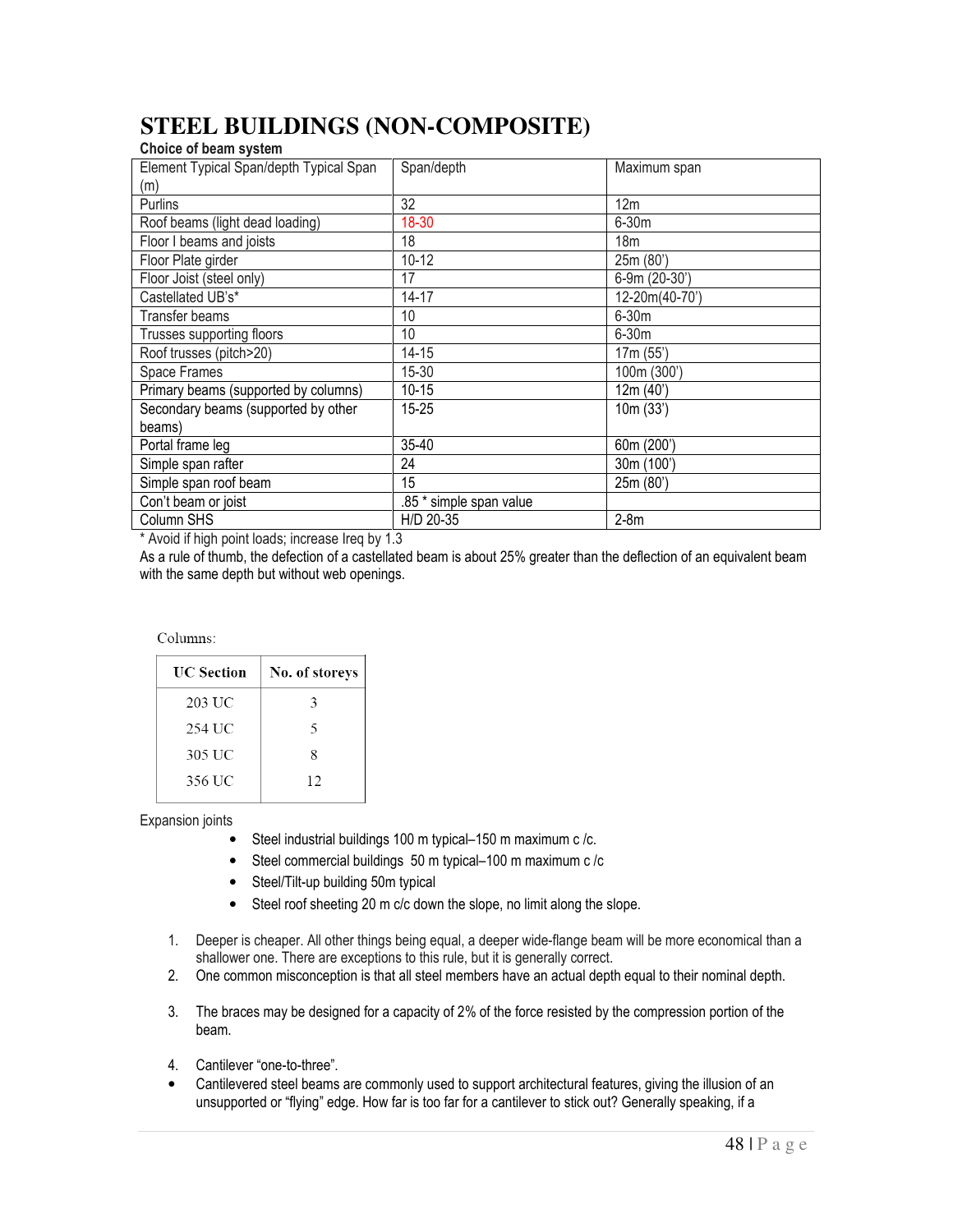cantilever exceeds 1/3 of the total back span, economy is lost and may lead to design difficulties. So if your beam has a 9m (30') back span, try to keep an adjacent cantilever to less than 3m (10') long.

5. TRUSS:

 An optimal depth/span ratio for a planar truss is approximately 1/10. Although forces in the CHORDS decrease with increasing depth, forces in the WEB are practically UNCHANGED and increasing the depth increases the lengths of these members. Approximately half the web members are in COMPRESSION and increasing their lengths reduces their efficiency due to the increased susceptibility to BUCKLING.

### 6. Modeling:

It is normally ok to assume 10%-20% column stiffness for base plate in calculations for deflection.

# 7. Struts and ties

Slenderness limits:

- Members resisting load other than wind: 8#180
- Members resisting self weight and wind only: 8#250
- Members normally acting as a tie but subject to load reversal due to wind: 8#350
- Minimum strut size is 89CHS or 75 SHS.

# 8. Portal Frames-UB and WB

- Haunch length = span / 10-15
- Haunch depth = rafter depth (same section)
- Minimum rafter slope = 2.5O
- $-$  Rafter depth = span / 60

RIGID FRAME ANALYSIS APPROXIMATIONS; The following "Rules of Thumb" are useful in determining preliminary sizes for Rigid Moment Frames resisting Lateral loads. They are based on the traditional "Portal Frame" approach modified from the authors' experiences with "real" frames.

# Interior Columns at Roof

# Interior Columns Not at Roof

The moments in beams framing into exterior columns are half of the above

$$
M_{col} \approx \frac{1.2H}{2} \cdot \frac{V_{stop}}{n_{col}}
$$
  

$$
M_{beam} \approx \frac{M_{col}}{2}
$$
  

$$
M_{beam} \approx M_{col}
$$

9. Tall buildings

| <b>STORIES</b> | LATERAL LOAD RESISTING SYSTEM         |
|----------------|---------------------------------------|
| $30$           | Rigid frame                           |
| 30 to 40       | Frame - shear truss                   |
| 41 to 60       | <b>Belt truss</b>                     |
| 61 to 80       | Framed tube                           |
| 81 to 100      | Truss - tube w/ interior columns      |
| 101 to 110     | <b>Bundled tube</b>                   |
| 111 to 140     | Truss - tube without interior columns |

End rotation of a simple beam = 0.2

radians

Deflection of simple span beam (reduction due to connections) = 80% of calculated Roof Framing Systems For Cantilevered or continuous roof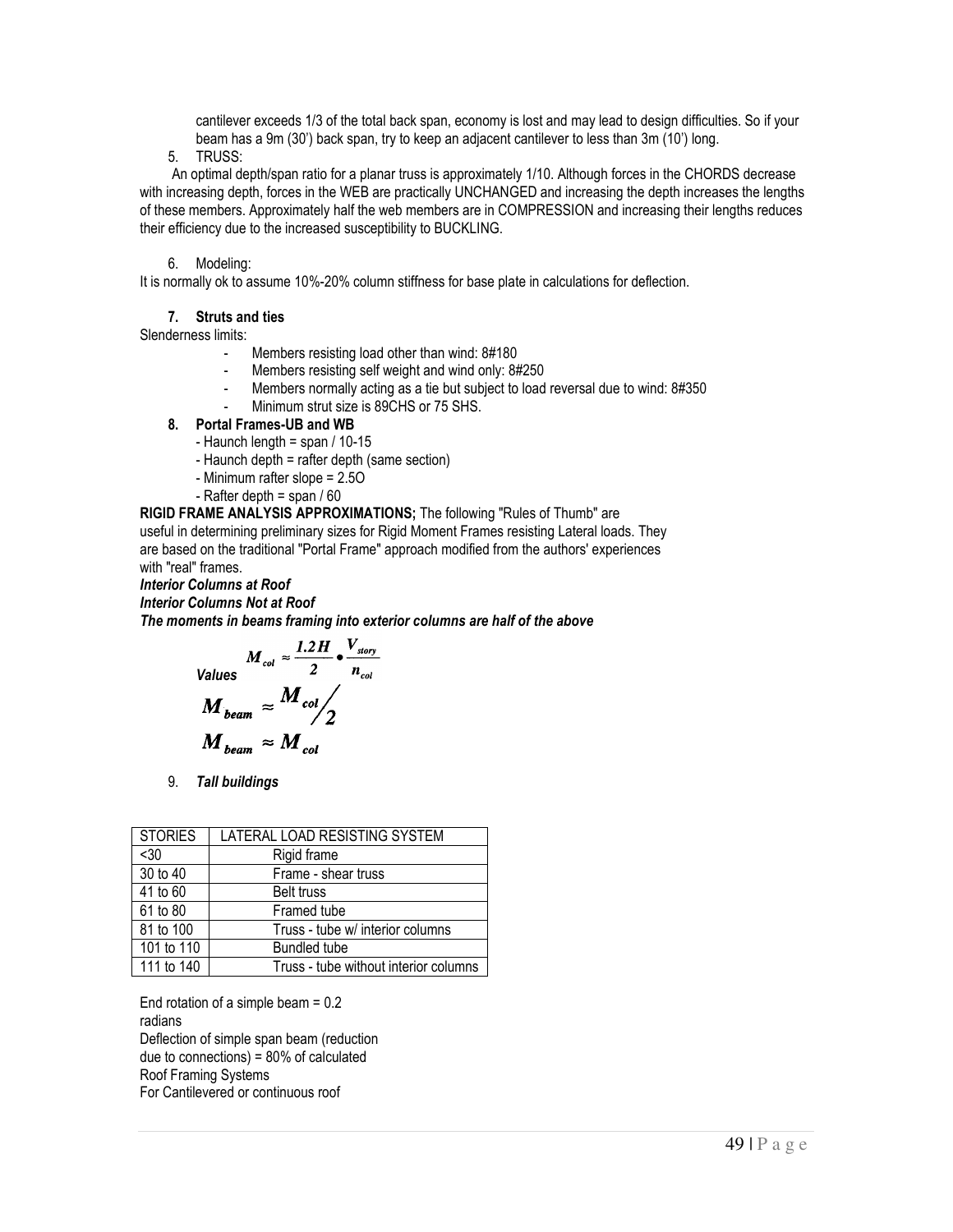- 10. Avoid over-welding:
	- A weld never needs to exceed the connected part strength.
	- Excessive welding can cause serious problems (distortion, cracking, etc.). This can lead to expensive repairs or even rejections.
	- Select fillet welds over full-penetration groove welds when possible.
	- Small and long fillet welds are more economical than large and short welds.
	- Keep weld sizes at 6mm. or less for fillet welds (accommodates a single pass); increase length if needed.
- 11. Bolts work in most connections.
	- Specify snug tight bolted joints, rather than bearing joints.
	- Don't just fill up beam webs with bolt rows. Use the appropriate number of rows for strength requirements.
	- Provide for tolerances. Use oversized, short-slotted, and long-slotted holes in bolted connections if permitted for connections to concrete, and leave extra space for welded connections.
- 12. Use single-sided connections, shear tabs, or single angles wherever possible.
- 13. Orient columns in moment frames so that moment connections are to the column flanges whenever possible.
- 14. Show connection concepts in sufficient realistic detail to accurately depict what the finished connection may look like. Make embedded plates a minimum 6 in. to 8 in. larger than required for connections as a rule of thumb. Field fixes for embedded plates that are mis-located are time-consuming and expensive.
- 15. Rule of thumb: The more pieces there are in a connection detail, the more expensive it is to fabricate and erect.
- 16. Do not over-economize connections. If the overall connection configuration is virtually the same, reducing the amount of weld or bolt count in a single non-repetitive connection, by even a large percentage(e.g., in excess of 25% to 30%), will probably increase the overall time and expense of the project. Repeating connections will reduce connection design, detailing, layout, fabrication, and erection costs due to the reduced learning curve.
- 17. When showing stiffeners or other plate material, use popular flat bar sizes
	- Select member sizes with sufficient depth to provide reasonable connections.
	- Use heavier columns to eliminate stiffener plates and/or web doubler plates at moment connections if possible.
	- Standardize member sizes as much as possible. Steel may often be purchased at lower costs in bulk quantities. If a mill order is required, there may be a minimum order.
	- Do not reinforce beam web penetrations if not absolutely necessary.
- 18. Review member sizes for connection economy:
	- Preferably, a supporting beam should have at least the same depth as the supported beam.
- 19. SUMMARY FOR ECONOMIC FABRICATION

The rate of erection of steel in a structure is controlled by five main factors:

- (a) Connection simplicity
- (b) Number of members
- (c) Number of bolts and/or amount of field welding
- (d) Size and efficiency of erection crew, and the equipment at their Disposal
- (e) Timely supply of steel.
- 20. The use of the transportation length may have to be curtailed to avoid damage during transportation try to keep member lengths less than 15m.
- 21. One rule of thumb for fillet welds on both faces opposite each other is to make the gusset thickness twice the weld size.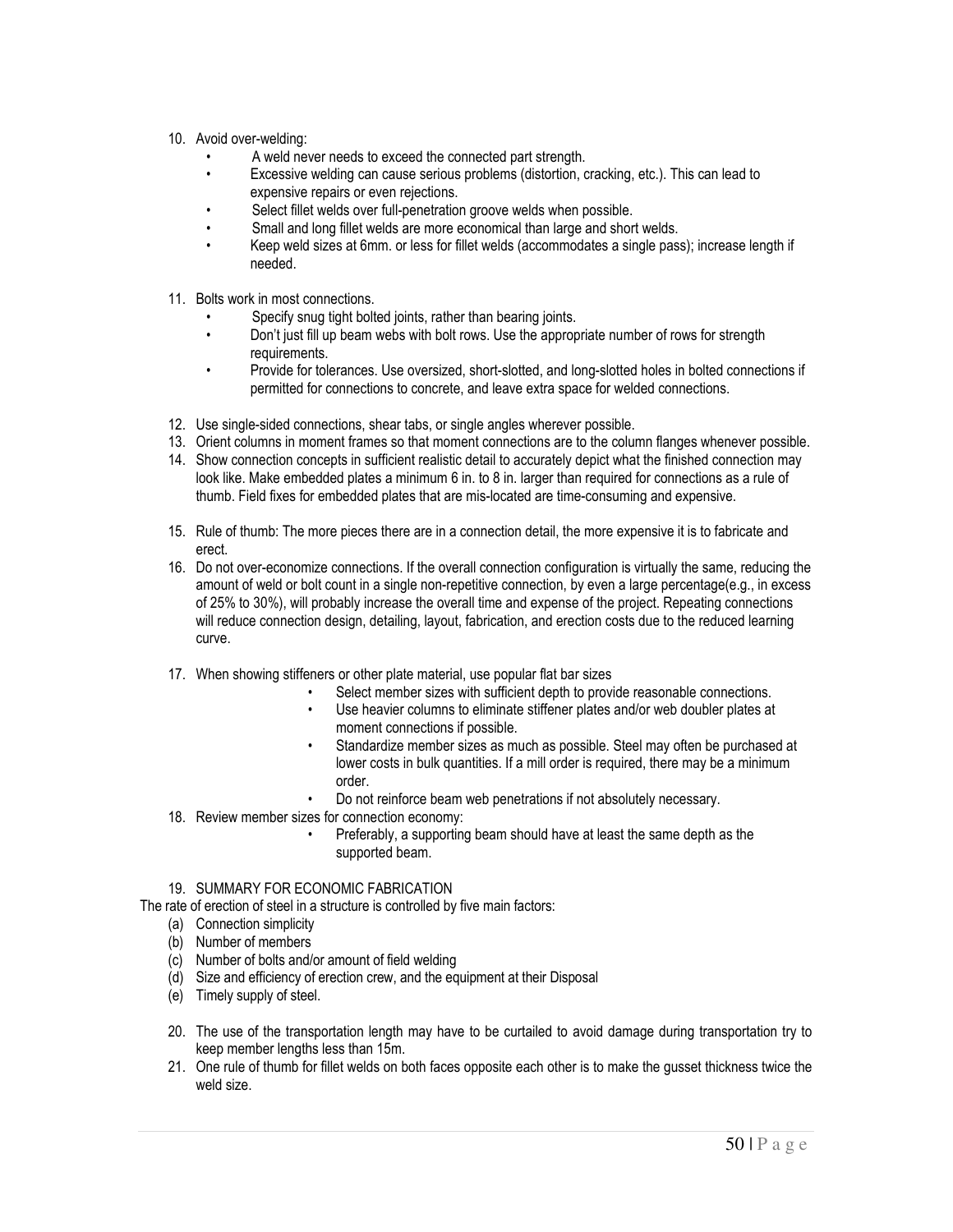- 22. Simple connections use grade 8.8, 20mm diameter bolts fin plates} t = 8mm for UB's < 457mm deep partial depth end plates}  $t = 10$ mm for UB's > 457mm deep web cleats}
- 23. Moment connections -use grade 8.8, 20mm or 24mm diameter. Assume end plate thickness equal to bolt diameter (25 thick with M24)
- 24. Holding down bolts assume grade 4.6 where possible.

Standard sizes: M16 x 300 M20 x 450, 600 M24 x 450, 600 M30 x 450, 600 M36 x 450, 600, 750

### 25. Welded

Use 6mm fillet where possible. Relative costs: 6mm fillet in down hand position 1.0 6mm fillet in vertical position 2.0 6mm fillet in overhead position 3.0 For each additional run multiply above by 1.75. Note: 6mm weld 1 run Single butt weld in 10mm plate 6.0 For each 5mm of plate thickness multiply above by 4.0.

One pair of stiffeners with fillet welds = 200 lbs of steel One pair of stiffeners with full penetration welds = 400 lbs of steel One pair of Web Doubler Plates = 550 lbs of steel One web doubler plate = 280 lbs of steel One column splice = 500 lbs of steel

Lentgh of section Section nominal depth 30 to 41.9 42 to 51.9 52 to 64.9 64 to 84.9 85 to 100 Wshapes 24 and over 1 to 2 1 to 3 2 to 4 3 to 5 3 to 6 Wshapes 14 to 21 and s shapes 12in and over  $\frac{3}{4}$  to 2 1/2 1 to 3 2 to 4 2.5 to 5 2.5

Maximum and minimum induced camber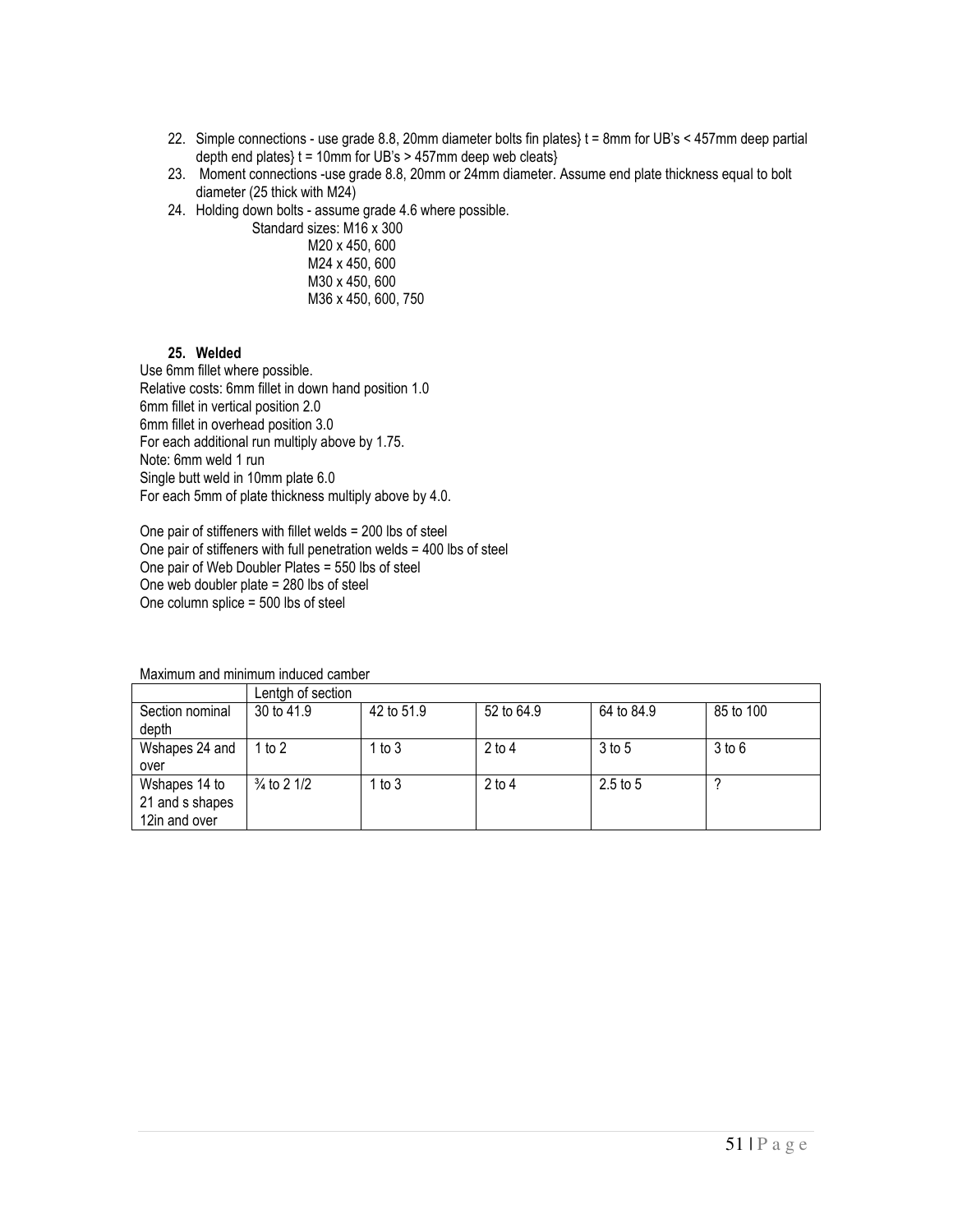# **COMPOSITE BEAM SYSTEMS**

| scheme                     | Span/depth  | Max span        |
|----------------------------|-------------|-----------------|
| Simple construction with   | $20 - 28$   | 10.5m primary   |
| Rolled sections            |             | 18 secondary    |
| <b>Fabricated sections</b> | $15 - 25$   | 12 <sub>m</sub> |
|                            |             |                 |
| Haunched                   | 25 support  | 15m             |
|                            | 32 mid-span |                 |
| castellated                | $17-20$     | 16m             |
| Composite truss            | $12 - 16$   | 15m             |

Always camber yur beams ot account for extra dead weight of wet concrete. Composite:

Your camber is controlled mostly by the pre-composite deflection (self weight of beam + construction load + wet weight of concrete). The idea is to camber the beam enough such that it does not deflect (sag) due to the wet weight of concrete. It is important because if the beam sags under the wet weight of concrete, then you will need to add more concrete to keep the floor level, and it is a vicious cycle. Typically, beams are cambered to around L/360 before bumping up the member size.

Cambering a 40' beam to equate the dead load deflection does not void the L/240 requirement. It only means that you don't have to include the dead load deflection (which will now be ZERO) in computing total deflection. The total deflection will now be only due to the live and superimposed loads.

For maximum structural efficiency: L secondary/L primary =  $4/3$ Rule of Thumb:

```
Fabricated beams 
Castellated cellular beams (not very good for 
point loads): 
Span/depth < 20 
Castellated beams, hole = 0.67D 
centres = 0.72D 
Cellular beams holes diameter = 0.6D - 0.8D 
centres = 1.1 -1.5 
diameter 
Wher D is the depth of beam 
Haunched beams (use as part of frame action): 
D = midspan depth 
Span/depth \leq 35 (span/depth including slab = 26-28)
Maximum overall depth at haunch = 2D 
Haunch length typically 7 - 10% of span 
Tapered beams: 
D = midspan depth 
Span/depth 15 - 25 
Depth at support = 0.5D or maximum taper of 6 
degrees 
• Openings in beams (non-seismic applications) 
Geometrical constraints : 
- Limit unstiffened openings to 0.6D depth by 1.5D length 
- Limit stiffened openings to 0.7D depth by 2D length 
- Space > D apart 
- Ideally positioned between L/5 and L/3 from support for beams with UDL
```
- Position > D from any point load
- Position > 2D (or L/10) from support